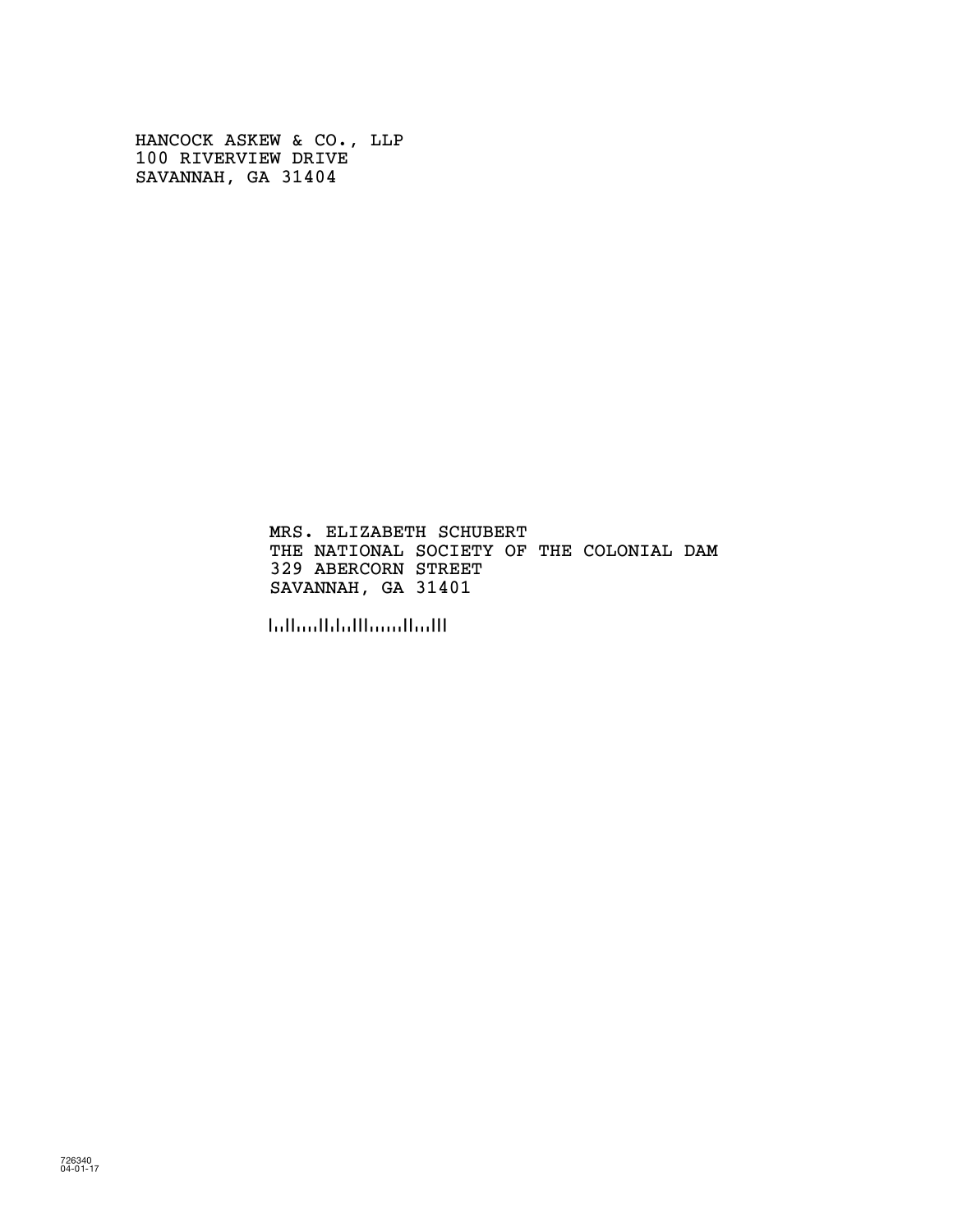

February 13, 2019

Mrs. Elizabeth Schubert The National Society of the Colonial Dame 329 Abercorn Street Savannah, GA 31401

Dear Mrs. Schubert:

Enclosed is the organization's 2017 Exempt Organization return.

Specific filing instructions are as follows.

FORM 990 RETURN:

This return has been prepared for electronic filing. If you wish to have it transmitted electronically to the IRS, please sign, date, and return Form 8879-EO to our office. We will then submit the electronic return to the IRS. Do not mail a paper copy of the return to the IRS. Return Form 8879-EO to us by February 15, 2019.

GEORGIA:

A copy of your return has been enclosed for mailing to the State of Georgia.

Mail a signed copy of the return by February 15, 2019 to:

> Georgia Department of Revenue P.O. Box 740395 Atlanta, GA 30374-0395

A copy of the return is enclosed for your files. We suggest that you retain this copy indefinitely.

Sincerely,

I Wilham Giffi

Hancock Askew & Co., LLP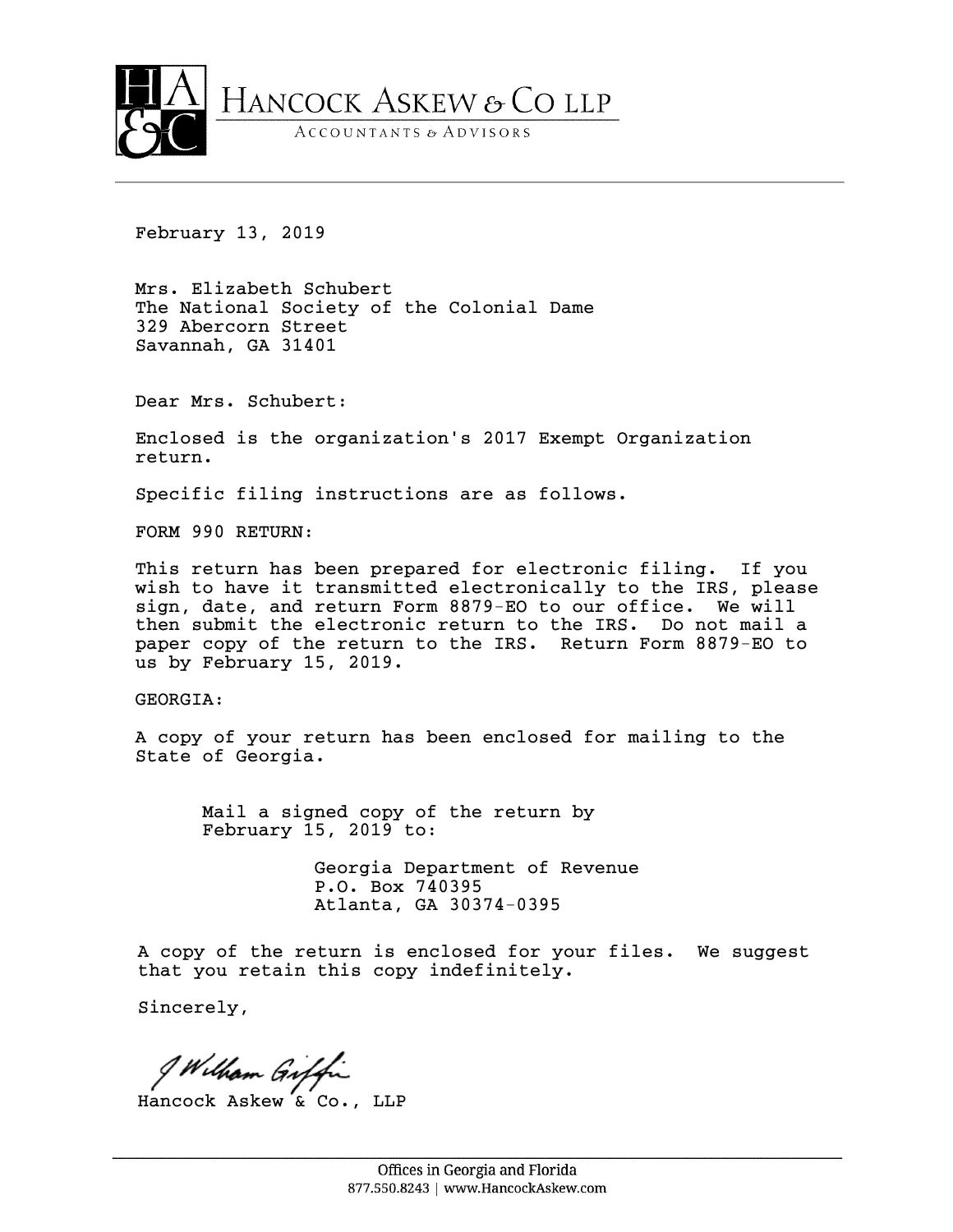# **TAX RETURN FILING INSTRUCTIONS**

#### FORM 990

#### **FOR THE YEAR ENDING**

~~~~~~~~~~~~~~~~~ March 31, 2018

| <b>Prepared for</b>                                | The National Society of The Colonial<br>Dames of America in the State of Georgia<br>329 Abercorn Street<br>Savannah, GA<br>31401                                                                                                                                                                                                                           |
|----------------------------------------------------|------------------------------------------------------------------------------------------------------------------------------------------------------------------------------------------------------------------------------------------------------------------------------------------------------------------------------------------------------------|
| <b>Prepared by</b>                                 | Hancock Askew & Co., LLP<br>100 Riverview Drive<br>Savannah, GA 31404                                                                                                                                                                                                                                                                                      |
| Amount due<br>or refund                            | Not applicable                                                                                                                                                                                                                                                                                                                                             |
| Make check<br>payable to                           | Not applicable                                                                                                                                                                                                                                                                                                                                             |
| Mail tax return<br>and check (if<br>applicable) to | Not applicable                                                                                                                                                                                                                                                                                                                                             |
| Return must be<br>mailed on<br>or before           | Not applicable                                                                                                                                                                                                                                                                                                                                             |
| <b>Special</b><br><b>Instructions</b>              | This return has been prepared for electronic filing.<br>If you<br>wish to have it transmitted electronically to the IRS, please<br>sign, date, and return Form 8879-EO to our office. We will<br>then submit the electronic return to the IRS.<br>Do not mail a<br>paper copy of the return to the IRS. Return Form 8879-EO to<br>us by February 15, 2019. |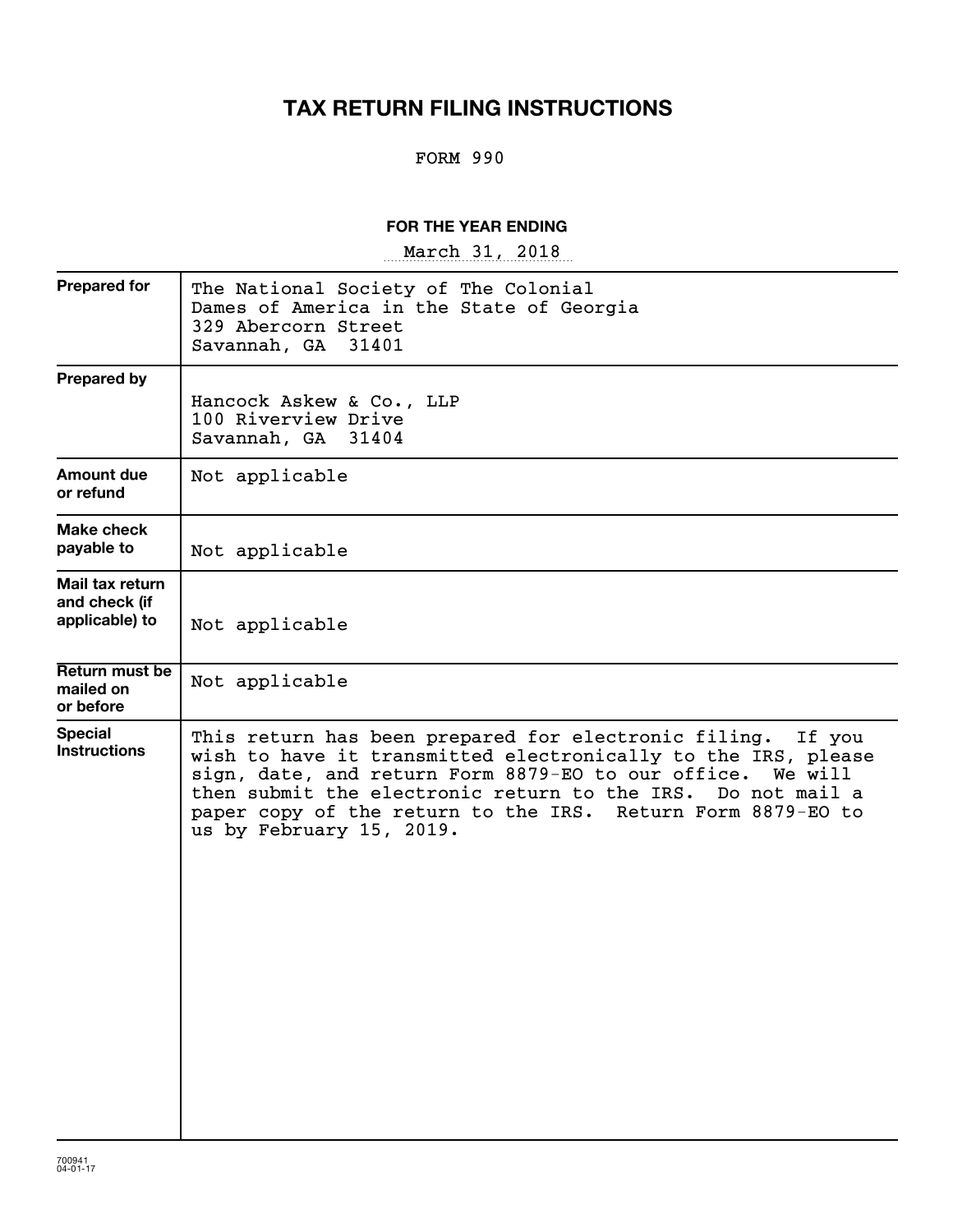| Form 8879-EO |  |
|--------------|--|
|              |  |

Department of the Treasury

# **IRS e-file Signature Authorization 8879-EO for an Exempt Organization**

OMB No. 1545-1878

**2017**

|                                                                       |  | <b>101 an Exempt Organization</b>     |  |     |
|-----------------------------------------------------------------------|--|---------------------------------------|--|-----|
| For calendar year 2017, or fiscal year beginning $\rm \; APR \; \; 1$ |  | , 2017, and ending $\rm~MAR$ $\rm~31$ |  | .20 |

**| Do not send to the IRS. Keep for your records.**  $1$  , 20 $18$ 

**| Go to www.irs.gov/Form8879EO for the latest information.**

Internal Revenue Service Name of exempt organization

#### THE NATIONAL SOCIETY OF THE COLONIAL DAMES OF AMERICA IN THE STATE OF GEORGIA 23-7158393

**Employer identification number**

Name and title of officer

#### ELIZABETH SCHUBERT

TREASURER

**Part I** | Type of Return and Return Information (Whole Dollars Only)

on line 1a, 2a, 3a, 4a, or 5a, below, and the amount on that line for the return being filed with this form was blank, then leave line 1b, 2b, 3b, 4b, or 5b, whichever is applicable, blank (do not enter -0-). But, if you entered -0- on the return, then enter -0- on the applicable line below. **Do not** complete more Check the box for the return for which you are using this Form 8879-EO and enter the applicable amount, if any, from the return. If you check the box than 1 line in Part I.

| <b>1a</b> Form 990 check here $\triangleright$ $\boxed{X}$                                                                    |     | 886,913. |
|-------------------------------------------------------------------------------------------------------------------------------|-----|----------|
| 2a Form 990-EZ check here $\blacktriangleright$                                                                               | 2b  |          |
| 3a Form 1120-POL check here $\blacktriangleright$                                                                             | -3b |          |
| 4a Form 990-PF check here $\blacktriangleright$<br><b>b</b> Tax based on investment income (Form 990-PF, Part VI, line 5)  4b |     |          |
| 5a Form 8868 check here $\blacktriangleright$ $\Box$                                                                          | .5b |          |
|                                                                                                                               |     |          |

#### **Part II Declaration and Signature Authorization of Officer**

(a) an acknowledgement of receipt or reason for rejection of the transmission, (b) the reason for any delay in processing the return or refund, and (c) Under penalties of perjury, I declare that I am an officer of the above organization and that I have examined a copy of the organization's 2017 electronic return and accompanying schedules and statements and to the best of my knowledge and belief, they are true, correct, and complete. I further declare that the amount in Part I above is the amount shown on the copy of the organization's electronic return. I consent to allow my intermediate service provider, transmitter, or electronic return originator (ERO) to send the organization's return to the IRS and to receive from the IRS the date of any refund. If applicable, I authorize the U.S. Treasury and its designated Financial Agent to initiate an electronic funds withdrawal (direct debit) entry to the financial institution account indicated in the tax preparation software for payment of the organization's federal taxes owed on this return, and the financial institution to debit the entry to this account. To revoke a payment, I must contact the U.S. Treasury Financial Agent at 1-888-353-4537 no later than 2 business days prior to the payment (settlement) date. I also authorize the financial institutions involved in the processing of the electronic payment of taxes to receive confidential information necessary to answer inquiries and resolve issues related to the payment. I have selected a personal identification number (PIN) as my signature for the organization's electronic return and, if applicable, the organization's consent to electronic funds withdrawal.

#### **Officer's PIN: check one box only**

| lauthorize HANCOCK ASKEW & CO., LLP<br>X                                                                                                                                                                                                                                                                                                                                         | 03680<br>to enter my PIN                          |
|----------------------------------------------------------------------------------------------------------------------------------------------------------------------------------------------------------------------------------------------------------------------------------------------------------------------------------------------------------------------------------|---------------------------------------------------|
| <b>ERO</b> firm name                                                                                                                                                                                                                                                                                                                                                             | Enter five numbers, but<br>do not enter all zeros |
| as my signature on the organization's tax year 2017 electronically filed return. If I have indicated within this return that a copy of the return<br>is being filed with a state agency(ies) regulating charities as part of the IRS Fed/State program, I also authorize the aforementioned ERO to<br>enter my PIN on the return's disclosure consent screen.                    |                                                   |
| As an officer of the organization, I will enter my PIN as my signature on the organization's tax year 2017 electronically filed return. If I have<br>indicated within this return that a copy of the return is being filed with a state agency(ies) regulating charities as part of the IRS Fed/State<br>program, I will enter my PIN on the return's disclosure consent screen. |                                                   |
| Officer's signature $\blacktriangleright$                                                                                                                                                                                                                                                                                                                                        | Date $\blacksquare$                               |
| <b>Certification and Authentication</b><br>Part III                                                                                                                                                                                                                                                                                                                              |                                                   |
| <b>ERO's EFIN/PIN.</b> Enter your six-digit electronic filing identification                                                                                                                                                                                                                                                                                                     |                                                   |
| number (EFIN) followed by your five-digit self-selected PIN.                                                                                                                                                                                                                                                                                                                     | 58892633087<br>Do not enter all zeros             |
| I certify that the above numeric entry is my PIN, which is my signature on the 2017 electronically filed return for the organization indicated above. I<br>confirm that I am submitting this return in accordance with the requirements of Pub. 4163, Modernized e-File (MeF) Information for Authorized IRS<br>e-file Providers for Business Returns.                           |                                                   |
| ERO's signature $\blacktriangleright$                                                                                                                                                                                                                                                                                                                                            | Date $\triangleright$ 02/13/19                    |
| <b>ERO Must Retain This Form - See Instructions</b><br>Do Not Submit This Form to the IRS Unless Requested To Do So                                                                                                                                                                                                                                                              |                                                   |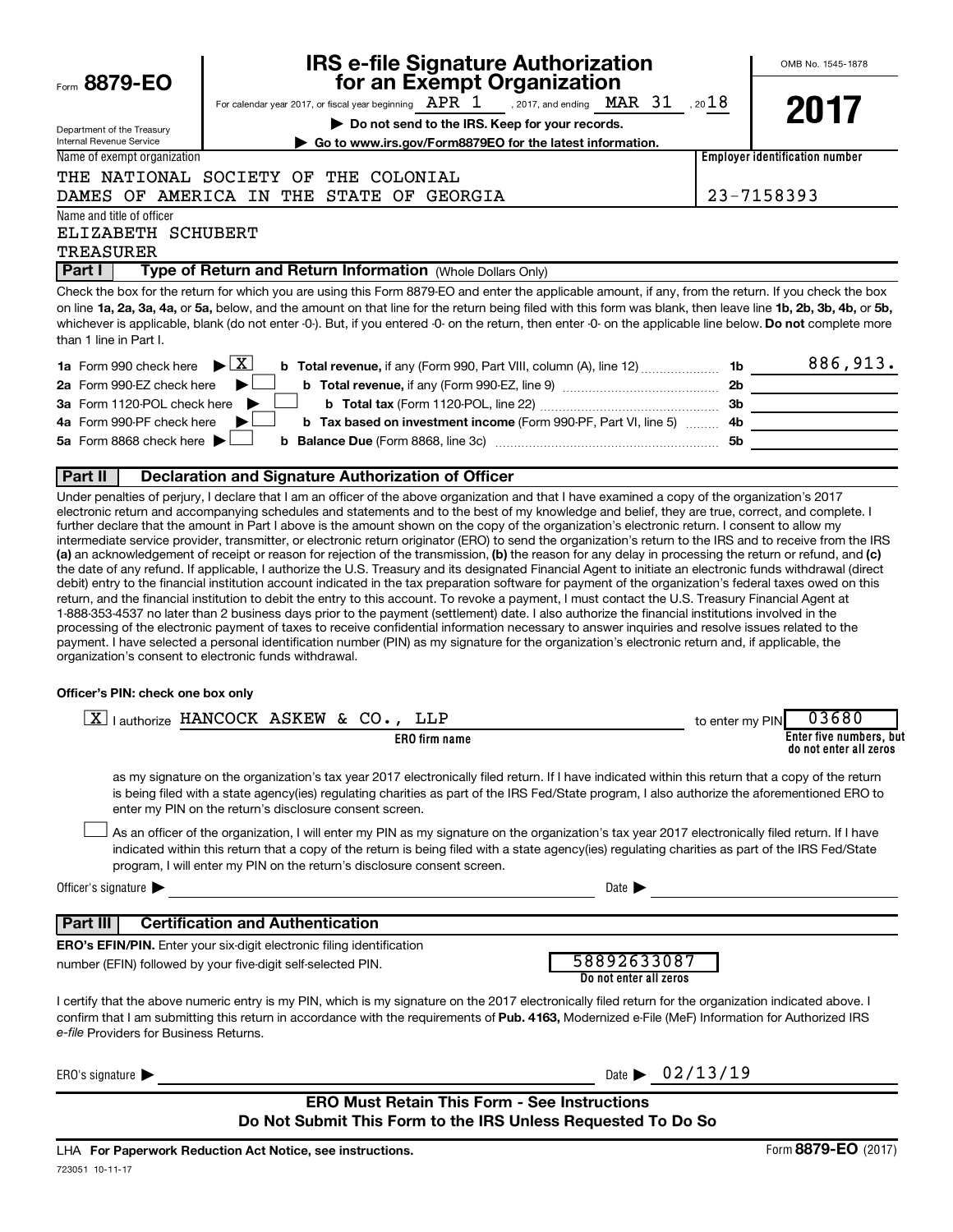|                         |                                                                                             |                                             | EXTENDED TO FEBRUARY 15, 2019                                                                                                                                              |                                                           |                                                    |  |
|-------------------------|---------------------------------------------------------------------------------------------|---------------------------------------------|----------------------------------------------------------------------------------------------------------------------------------------------------------------------------|-----------------------------------------------------------|----------------------------------------------------|--|
|                         |                                                                                             |                                             | <b>Return of Organization Exempt From Income Tax</b>                                                                                                                       |                                                           | OMB No. 1545-0047                                  |  |
| Form                    |                                                                                             | 990                                         | Under section 501(c), 527, or 4947(a)(1) of the Internal Revenue Code (except private foundations)                                                                         |                                                           |                                                    |  |
|                         |                                                                                             | Department of the Treasury                  | Do not enter social security numbers on this form as it may be made public.                                                                                                |                                                           | <b>Open to Public</b>                              |  |
|                         |                                                                                             | Internal Revenue Service                    | Go to www.irs.gov/Form990 for instructions and the latest information.                                                                                                     |                                                           | Inspection                                         |  |
|                         |                                                                                             |                                             | A For the 2017 calendar year, or tax year beginning $\overline{\text{APR}}$ 1, 2017                                                                                        | and ending $\n  MAR\n  31, 2018\n$                        |                                                    |  |
|                         | <b>B</b> Check if<br>applicable:                                                            |                                             | C Name of organization<br>THE NATIONAL SOCIETY OF<br>THE COLONIAL                                                                                                          | D Employer identification number                          |                                                    |  |
|                         | Address<br>change                                                                           |                                             | DAMES OF AMERICA IN THE STATE OF GEORGIA                                                                                                                                   |                                                           |                                                    |  |
|                         | Name<br> change                                                                             |                                             | Doing business as                                                                                                                                                          |                                                           | 23-7158393                                         |  |
|                         | Initial<br>return                                                                           |                                             | Number and street (or P.O. box if mail is not delivered to street address)                                                                                                 | Room/suite   E Telephone number                           |                                                    |  |
|                         | Final<br>return/                                                                            |                                             | 329 ABERCORN STREET                                                                                                                                                        |                                                           | $912 - 233 - 1828$                                 |  |
|                         | termin-<br>ated                                                                             |                                             | City or town, state or province, country, and ZIP or foreign postal code                                                                                                   | G Gross receipts \$                                       | 1, 101, 265.                                       |  |
|                         | Amended<br>Ireturn                                                                          |                                             | 31401<br>SAVANNAH, GA                                                                                                                                                      | H(a) Is this a group return                               |                                                    |  |
|                         | Applica-<br>tion                                                                            |                                             | F Name and address of principal officer: ELIZABETH SCHUBERT                                                                                                                | for subordinates?                                         | $\sqrt{\ }$ Yes $\sqrt{\ \mathrm{X}}\ \mathrm{No}$ |  |
|                         | pending<br>SAME AS C ABOVE<br>$H(b)$ Are all subordinates included? $\Box$ Yes<br><b>No</b> |                                             |                                                                                                                                                                            |                                                           |                                                    |  |
|                         |                                                                                             | <b>I</b> Tax-exempt status: $X \ 501(c)(3)$ | $4947(a)(1)$ or<br>$501(c)$ (<br>$\sqrt{\bullet}$ (insert no.)                                                                                                             | 527                                                       | If "No," attach a list. (see instructions)         |  |
|                         |                                                                                             |                                             | J Website: NSCDAGA.ORG<br>Other $\blacktriangleright$<br>Trust<br>Association                                                                                              | $H(c)$ Group exemption number $\blacktriangleright$       |                                                    |  |
|                         | Part I                                                                                      | <b>Summary</b>                              | <b>K</b> Form of organization: $\boxed{\textbf{X}}$ Corporation                                                                                                            | L Year of formation: $1894$ M State of legal domicile: GA |                                                    |  |
|                         | 1                                                                                           |                                             | Briefly describe the organization's mission or most significant activities: THE NATIONAL SOCIETY OF THE                                                                    |                                                           |                                                    |  |
| Activities & Governance |                                                                                             |                                             | COLONIAL DAMES OF AMERICA IN THE STATE OF GEORGIA IS A HISTORICAL                                                                                                          |                                                           |                                                    |  |
|                         | $\mathbf{2}$                                                                                |                                             | Check this box $\blacktriangleright$ $\Box$ if the organization discontinued its operations or disposed of more than 25% of its net assets.                                |                                                           |                                                    |  |
|                         | 3                                                                                           |                                             | Number of voting members of the governing body (Part VI, line 1a)                                                                                                          | 3                                                         | 1595                                               |  |
|                         | 4                                                                                           |                                             |                                                                                                                                                                            | 4                                                         | 1595                                               |  |
|                         | 5                                                                                           |                                             |                                                                                                                                                                            | 5                                                         | $\overline{34}$                                    |  |
|                         | 6                                                                                           |                                             |                                                                                                                                                                            | 6                                                         | 275                                                |  |
|                         |                                                                                             |                                             |                                                                                                                                                                            | 7a                                                        | $\mathbf{0}$ .                                     |  |
|                         |                                                                                             |                                             |                                                                                                                                                                            | 7b                                                        | $\overline{0}$ .                                   |  |
|                         |                                                                                             |                                             |                                                                                                                                                                            | <b>Prior Year</b><br>446,498.                             | <b>Current Year</b><br>452,615.                    |  |
| Revenue                 | 8<br>9                                                                                      |                                             |                                                                                                                                                                            | 319,737.                                                  | 343,407.                                           |  |
|                         | 10                                                                                          |                                             |                                                                                                                                                                            | 30,672.                                                   | 32,085.                                            |  |
|                         | 11.                                                                                         |                                             | Other revenue (Part VIII, column (A), lines 5, 6d, 8c, 9c, 10c, and 11e)                                                                                                   | 67,472.                                                   | 58,806.                                            |  |
|                         | 12                                                                                          |                                             | Total revenue - add lines 8 through 11 (must equal Part VIII, column (A), line 12)                                                                                         | 864, 379.                                                 | 886,913.                                           |  |
|                         | 13                                                                                          |                                             | Grants and similar amounts paid (Part IX, column (A), lines 1-3)                                                                                                           | о.                                                        | 0.                                                 |  |
|                         | 14                                                                                          |                                             | Benefits paid to or for members (Part IX, column (A), line 4)                                                                                                              | $\overline{\mathfrak{o}}$ .                               | $\overline{0}$ .                                   |  |
|                         |                                                                                             |                                             | 15 Salaries, other compensation, employee benefits (Part IX, column (A), lines 5-10)                                                                                       | 278,350.                                                  | 286,802.                                           |  |
| Expenses                |                                                                                             |                                             |                                                                                                                                                                            | $\mathbf{0}$                                              | $\mathbf{0}$ .                                     |  |
|                         |                                                                                             |                                             | <b>b</b> Total fundraising expenses (Part IX, column (D), line 25)<br>▶                                                                                                    |                                                           |                                                    |  |
|                         |                                                                                             |                                             |                                                                                                                                                                            | 393, 184.                                                 | 529,521.                                           |  |
|                         | 18                                                                                          |                                             | Total expenses. Add lines 13-17 (must equal Part IX, column (A), line 25)                                                                                                  | 671,534.                                                  | 816, 323.                                          |  |
|                         | 19                                                                                          |                                             |                                                                                                                                                                            | 192,845.<br><b>Beginning of Current Year</b>              | 70,590.                                            |  |
|                         |                                                                                             |                                             |                                                                                                                                                                            | 2,576,254.                                                | <b>End of Year</b><br>2,732,604.                   |  |
|                         | 20<br>21                                                                                    | Total assets (Part X, line 16)              | Total liabilities (Part X, line 26)                                                                                                                                        | 65, 265.                                                  | 81,307.                                            |  |
| Net Assets or           | 22                                                                                          |                                             |                                                                                                                                                                            | 2,510,989.                                                | 2,651,297.                                         |  |
|                         | Part II                                                                                     | Signature Block                             |                                                                                                                                                                            |                                                           |                                                    |  |
|                         |                                                                                             |                                             | Under penalties of perjury, I declare that I have examined this return, including accompanying schedules and statements, and to the best of my knowledge and belief, it is |                                                           |                                                    |  |
|                         |                                                                                             |                                             | true, correct, and complete. Declaration of preparer (other than officer) is based on all information of which preparer has any knowledge.                                 |                                                           |                                                    |  |
|                         |                                                                                             |                                             |                                                                                                                                                                            |                                                           |                                                    |  |
| Sign                    |                                                                                             |                                             | Signature of officer                                                                                                                                                       | Date                                                      |                                                    |  |
| Here                    |                                                                                             |                                             | ELIZABETH SCHUBERT, TREASURER                                                                                                                                              |                                                           |                                                    |  |

| .        |                                                                                                              |                      |                                                     |                              |  |  |
|----------|--------------------------------------------------------------------------------------------------------------|----------------------|-----------------------------------------------------|------------------------------|--|--|
|          | Type or print name and title                                                                                 |                      |                                                     |                              |  |  |
|          | Print/Type preparer's name                                                                                   | Preparer's signature | Date                                                | PIIN<br>Check                |  |  |
| Paid     | WILLIAM GRIFFIN, CPA                                                                                         |                      | $\left[0\,2\,/\,1\,3\,/\,1\,9\right]$ self-employed | P00733087                    |  |  |
| Preparer | Firm's name HANCOCK ASKEW & CO., LLP                                                                         |                      |                                                     | $58 - 0662558$<br>Firm's EIN |  |  |
| Use Only | Firm's address 100 RIVERVIEW DRIVE                                                                           |                      |                                                     |                              |  |  |
|          | SAVANNAH, GA 31404                                                                                           |                      |                                                     | Phone no. $912 - 234 - 8243$ |  |  |
|          | ΧI<br><b>No</b><br>Yes<br>May the IRS discuss this return with the preparer shown above? (see instructions)  |                      |                                                     |                              |  |  |
|          | Form 990 (2017)<br>LHA For Paperwork Reduction Act Notice, see the separate instructions.<br>732001 11-28-17 |                      |                                                     |                              |  |  |

| LHA For Paperwork Reduction Act Notice, see the separate instructions. | Form 990 (2017) |
|------------------------------------------------------------------------|-----------------|
| L COURDIILE A RAD ADOINTEIREAN MECCEAN CEIRENTME COMETINIERTON         |                 |

SEE SCHEDULE O FOR ORGANIZATION MISSION STATEMENT CONTINUATION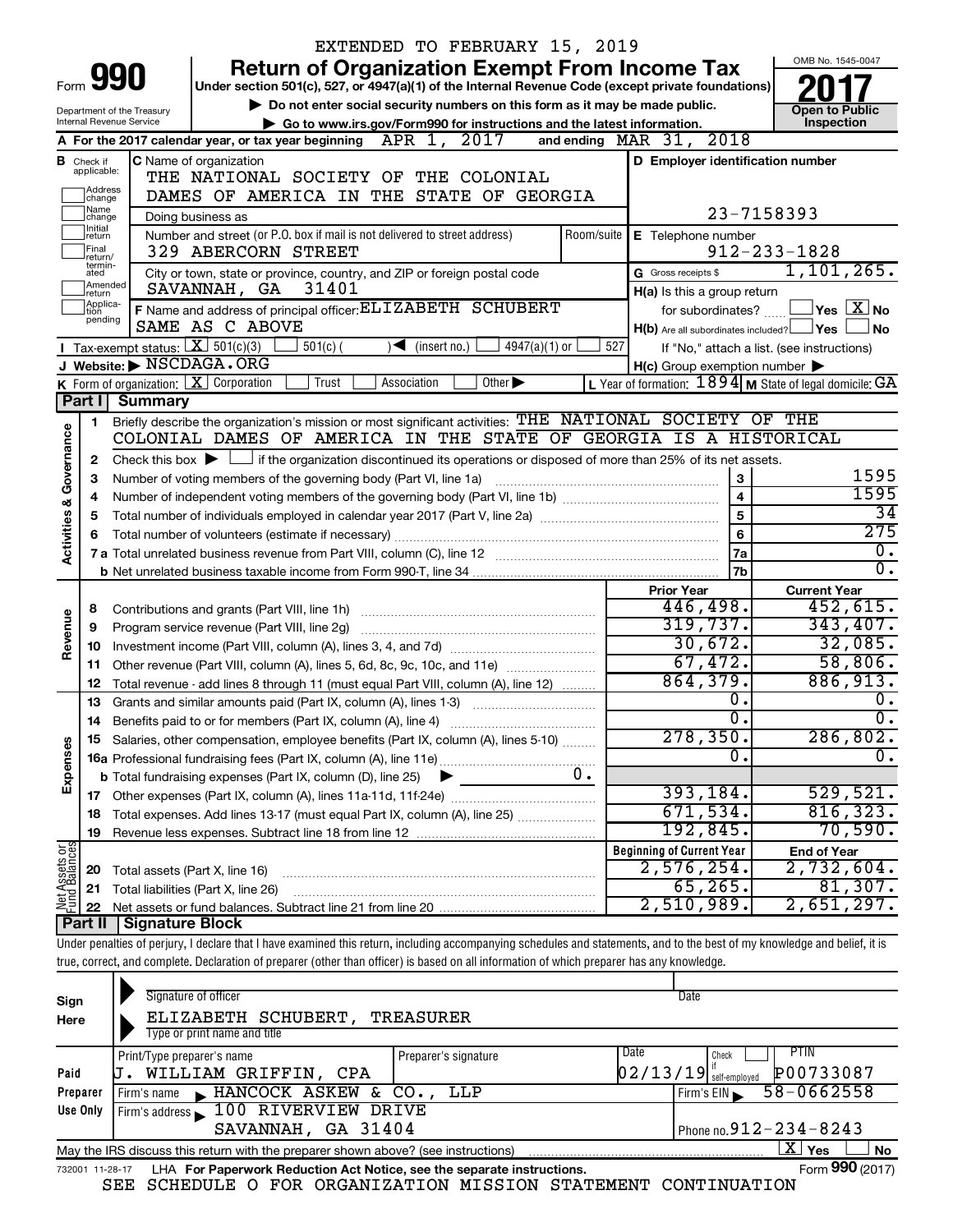|              | THE NATIONAL SOCIETY OF THE COLONIAL<br>23-7158393<br>DAMES OF AMERICA IN THE STATE OF GEORGIA<br>Form 990 (2017)<br>Page 2                                     |
|--------------|-----------------------------------------------------------------------------------------------------------------------------------------------------------------|
|              | <b>Part III   Statement of Program Service Accomplishments</b>                                                                                                  |
|              |                                                                                                                                                                 |
| $\mathbf{1}$ | Briefly describe the organization's mission:                                                                                                                    |
|              | THE MISSION OF THE SOCIETY IS TO ENGAGE IN ACTIVITIES FOR HISTORICAL,                                                                                           |
|              | PATRIOTIC, EDUCATIONAL, LITERARY, AND CHARITABLE PURPOSES.                                                                                                      |
|              |                                                                                                                                                                 |
|              |                                                                                                                                                                 |
| $\mathbf{2}$ | Did the organization undertake any significant program services during the year which were not listed on the                                                    |
|              | $\sqrt{\mathsf{Yes}\ \mathbb{X}}$ No<br>prior Form 990 or 990-EZ?                                                                                               |
|              | If "Yes," describe these new services on Schedule O.<br>$\vert$ Yes $\vert$ $\mathrm{X}\vert$ No                                                                |
| 3            | Did the organization cease conducting, or make significant changes in how it conducts, any program services?<br>If "Yes," describe these changes on Schedule O. |
| 4            | Describe the organization's program service accomplishments for each of its three largest program services, as measured by expenses.                            |
|              | Section 501(c)(3) and 501(c)(4) organizations are required to report the amount of grants and allocations to others, the total expenses, and                    |
|              | revenue, if any, for each program service reported.                                                                                                             |
| 4a           | 381,964.<br>383,735.<br>) (Expenses \$<br>) (Revenue \$<br>including grants of \$<br>(Code:                                                                     |
|              | PRESERVATION AND MAINTENANCE<br>OF COLONIAL DAMES HISTORIC HOUSE<br>ΙN                                                                                          |
|              | SAVANNAH, GA. THE HOUSE IS OPEN<br>TO THE PUBLIC ON A REGULAR BASIS AND<br><b>ON</b>                                                                            |
|              | SPECIAL OCCASIONS.                                                                                                                                              |
|              |                                                                                                                                                                 |
|              |                                                                                                                                                                 |
|              |                                                                                                                                                                 |
|              |                                                                                                                                                                 |
|              |                                                                                                                                                                 |
|              |                                                                                                                                                                 |
|              |                                                                                                                                                                 |
|              |                                                                                                                                                                 |
|              | 104, 430.<br>32,047.                                                                                                                                            |
| 4b           | ) (Revenue \$<br>) (Expenses \$<br>including grants of \$<br>(Code:<br>PROMOTION AND EDUCATION ABOUT<br>UNITED STATES HISTORY TO MEMBERS AND THE                |
|              | COMMUNITY AT LARGE THROUGH STUDENT ESSAY CONTESTS,<br><b>SCHOLARSHIPS,</b><br>$ETC$ .                                                                           |
|              |                                                                                                                                                                 |
|              |                                                                                                                                                                 |
|              |                                                                                                                                                                 |
|              |                                                                                                                                                                 |
|              |                                                                                                                                                                 |
|              |                                                                                                                                                                 |
|              |                                                                                                                                                                 |
|              |                                                                                                                                                                 |
|              |                                                                                                                                                                 |
|              |                                                                                                                                                                 |
| 4c           | (Code: ) (Expenses \$<br>$\left($ Revenue \$<br>including grants of \$                                                                                          |
|              |                                                                                                                                                                 |
|              |                                                                                                                                                                 |
|              |                                                                                                                                                                 |
|              |                                                                                                                                                                 |
|              |                                                                                                                                                                 |
|              |                                                                                                                                                                 |
|              |                                                                                                                                                                 |
|              |                                                                                                                                                                 |
|              |                                                                                                                                                                 |
|              |                                                                                                                                                                 |
|              |                                                                                                                                                                 |
| 4d           | Other program services (Describe in Schedule O.)                                                                                                                |
|              | (Expenses \$<br>(Revenue \$<br>including grants of \$                                                                                                           |
|              | 488,165.<br>4e Total program service expenses<br><u>nnn</u>                                                                                                     |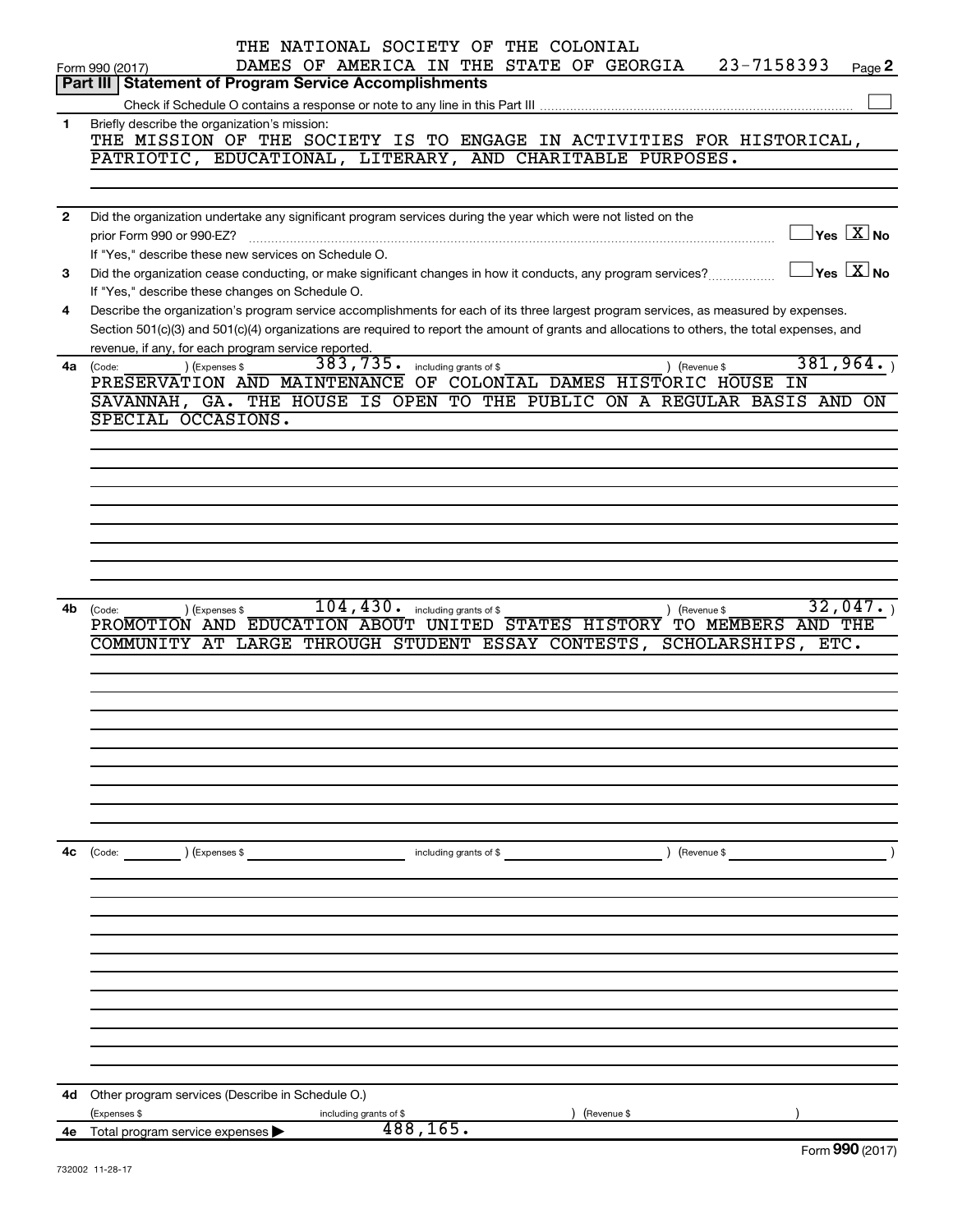### Form 990 (2017)  $\blacksquare$  DAMES OF AMERICA IN THE STATE OF GEORGIA  $\blacksquare$  23-7158393  $\blacksquare$  Page Form 990 (2017) DAMES OF AME<br>**Part IV** Checklist of Required Schedules

| Page $3$ |
|----------|
|----------|

|     |                                                                                                                                                                                                                                                                                                                                                                     |                | <b>Yes</b> | No.                     |
|-----|---------------------------------------------------------------------------------------------------------------------------------------------------------------------------------------------------------------------------------------------------------------------------------------------------------------------------------------------------------------------|----------------|------------|-------------------------|
| 1   | Is the organization described in section 501(c)(3) or 4947(a)(1) (other than a private foundation)?                                                                                                                                                                                                                                                                 |                |            |                         |
|     |                                                                                                                                                                                                                                                                                                                                                                     | 1              | X          |                         |
| 2   |                                                                                                                                                                                                                                                                                                                                                                     | $\overline{2}$ |            | x                       |
| 3   | Did the organization engage in direct or indirect political campaign activities on behalf of or in opposition to candidates for                                                                                                                                                                                                                                     | 3              |            | x                       |
| 4   | Section 501(c)(3) organizations. Did the organization engage in lobbying activities, or have a section 501(h) election in effect                                                                                                                                                                                                                                    |                |            |                         |
|     |                                                                                                                                                                                                                                                                                                                                                                     | 4              |            | х                       |
| 5   | Is the organization a section 501(c)(4), 501(c)(5), or 501(c)(6) organization that receives membership dues, assessments, or                                                                                                                                                                                                                                        |                |            |                         |
|     |                                                                                                                                                                                                                                                                                                                                                                     | 5              |            | x                       |
| 6   | Did the organization maintain any donor advised funds or any similar funds or accounts for which donors have the right to                                                                                                                                                                                                                                           |                |            |                         |
|     | provide advice on the distribution or investment of amounts in such funds or accounts? If "Yes," complete Schedule D, Part I                                                                                                                                                                                                                                        | 6              |            | х                       |
| 7   | Did the organization receive or hold a conservation easement, including easements to preserve open space,                                                                                                                                                                                                                                                           |                |            |                         |
|     |                                                                                                                                                                                                                                                                                                                                                                     | $\overline{7}$ |            | x                       |
| 8   | Did the organization maintain collections of works of art, historical treasures, or other similar assets? If "Yes," complete<br>Schedule D, Part III <b>Marting Community</b> Construction of the Construction of the Construction of the Construction of the Construction of the Construction of the Construction of the Construction of the Construction of the C | 8              | X          |                         |
| 9   | Did the organization report an amount in Part X, line 21, for escrow or custodial account liability, serve as a custodian for                                                                                                                                                                                                                                       |                |            |                         |
|     | amounts not listed in Part X; or provide credit counseling, debt management, credit repair, or debt negotiation services?                                                                                                                                                                                                                                           |                |            |                         |
|     | If "Yes," complete Schedule D, Part IV                                                                                                                                                                                                                                                                                                                              | 9              |            | x                       |
| 10  | Did the organization, directly or through a related organization, hold assets in temporarily restricted endowments, permanent                                                                                                                                                                                                                                       |                |            |                         |
|     |                                                                                                                                                                                                                                                                                                                                                                     | 10             | х          |                         |
| 11  | If the organization's answer to any of the following questions is "Yes," then complete Schedule D, Parts VI, VII, VIII, IX, or X                                                                                                                                                                                                                                    |                |            |                         |
|     | as applicable.                                                                                                                                                                                                                                                                                                                                                      |                |            |                         |
|     | a Did the organization report an amount for land, buildings, and equipment in Part X, line 10? If "Yes," complete Schedule D,                                                                                                                                                                                                                                       |                | X          |                         |
|     | Part VI                                                                                                                                                                                                                                                                                                                                                             | 11a            |            |                         |
|     | <b>b</b> Did the organization report an amount for investments - other securities in Part X, line 12 that is 5% or more of its total                                                                                                                                                                                                                                | 11b            |            | x                       |
|     | c Did the organization report an amount for investments - program related in Part X, line 13 that is 5% or more of its total                                                                                                                                                                                                                                        |                |            |                         |
|     |                                                                                                                                                                                                                                                                                                                                                                     | 11с            |            | x                       |
|     | d Did the organization report an amount for other assets in Part X, line 15 that is 5% or more of its total assets reported in                                                                                                                                                                                                                                      |                |            |                         |
|     |                                                                                                                                                                                                                                                                                                                                                                     | 11d            |            | х                       |
|     |                                                                                                                                                                                                                                                                                                                                                                     | 11e            |            | $\overline{\mathtt{x}}$ |
|     | f Did the organization's separate or consolidated financial statements for the tax year include a footnote that addresses                                                                                                                                                                                                                                           |                |            |                         |
|     | the organization's liability for uncertain tax positions under FIN 48 (ASC 740)? If "Yes," complete Schedule D, Part X                                                                                                                                                                                                                                              | 11f            |            | х                       |
|     | 12a Did the organization obtain separate, independent audited financial statements for the tax year? If "Yes," complete                                                                                                                                                                                                                                             |                | X          |                         |
|     | Schedule D, Parts XI and XII                                                                                                                                                                                                                                                                                                                                        | 12a            |            |                         |
|     | <b>b</b> Was the organization included in consolidated, independent audited financial statements for the tax year?<br>If "Yes," and if the organization answered "No" to line 12a, then completing Schedule D, Parts XI and XII is optional                                                                                                                         | 12b            |            | X                       |
| 13  |                                                                                                                                                                                                                                                                                                                                                                     | 13             |            | $\overline{\textbf{x}}$ |
| 14a |                                                                                                                                                                                                                                                                                                                                                                     | 14a            |            | $\overline{\text{X}}$   |
|     | <b>b</b> Did the organization have aggregate revenues or expenses of more than \$10,000 from grantmaking, fundraising, business,                                                                                                                                                                                                                                    |                |            |                         |
|     | investment, and program service activities outside the United States, or aggregate foreign investments valued at \$100,000                                                                                                                                                                                                                                          |                |            |                         |
|     |                                                                                                                                                                                                                                                                                                                                                                     | 14b            |            | х                       |
| 15  | Did the organization report on Part IX, column (A), line 3, more than \$5,000 of grants or other assistance to or for any                                                                                                                                                                                                                                           |                |            |                         |
|     |                                                                                                                                                                                                                                                                                                                                                                     | 15             |            | х                       |
| 16  | Did the organization report on Part IX, column (A), line 3, more than \$5,000 of aggregate grants or other assistance to                                                                                                                                                                                                                                            | 16             |            | х                       |
| 17  | Did the organization report a total of more than \$15,000 of expenses for professional fundraising services on Part IX,                                                                                                                                                                                                                                             |                |            |                         |
|     |                                                                                                                                                                                                                                                                                                                                                                     | 17             |            | X                       |
| 18  | Did the organization report more than \$15,000 total of fundraising event gross income and contributions on Part VIII, lines                                                                                                                                                                                                                                        |                |            |                         |
|     |                                                                                                                                                                                                                                                                                                                                                                     | 18             | X          |                         |
| 19  | Did the organization report more than \$15,000 of gross income from gaming activities on Part VIII, line 9a? If "Yes,"                                                                                                                                                                                                                                              |                |            |                         |
|     |                                                                                                                                                                                                                                                                                                                                                                     | 19             |            | X                       |

Form (2017) **990**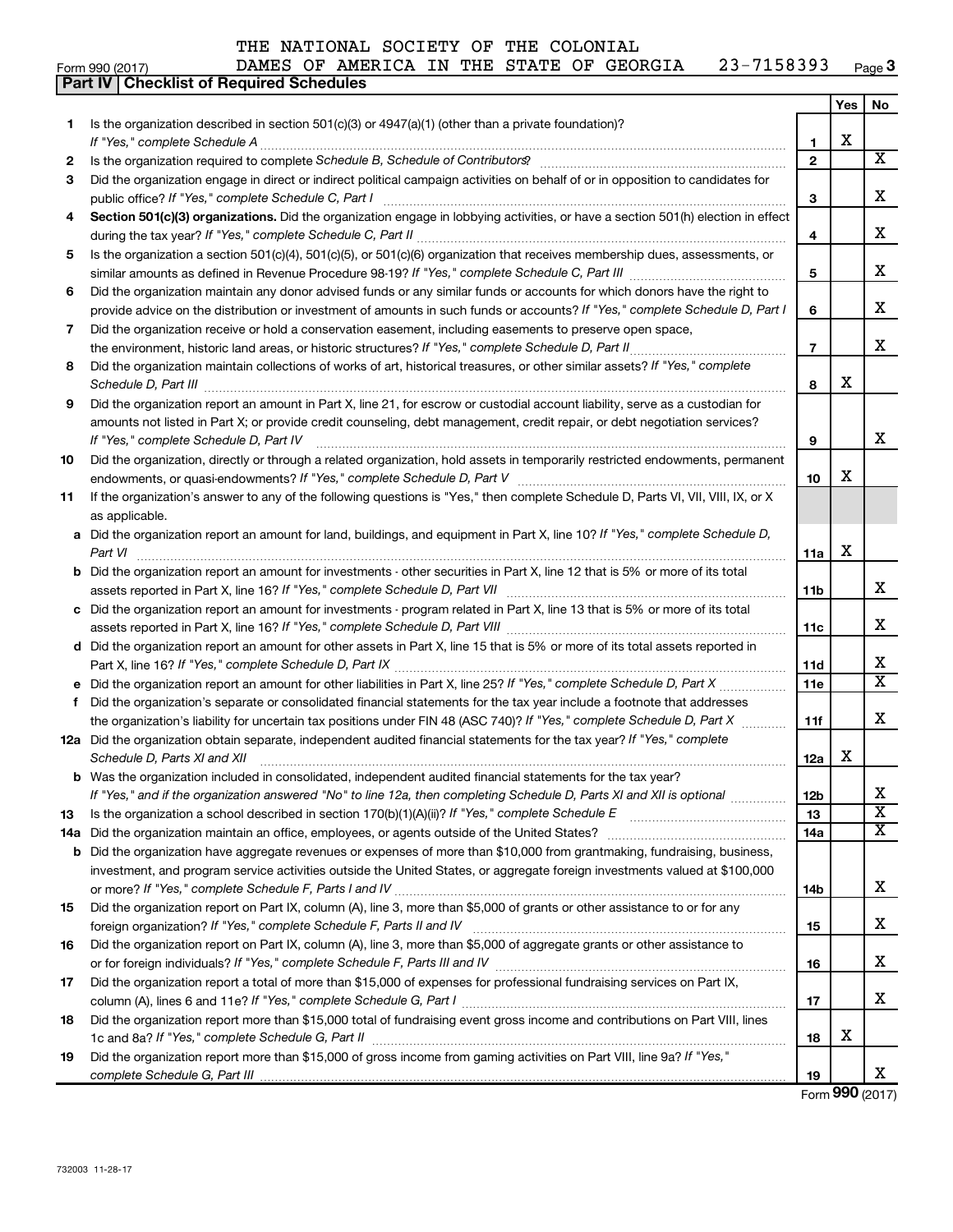#### Form 990 (2017)  $\blacksquare$  DAMES OF AMERICA IN THE STATE OF GEORGIA  $\blacksquare$  23-7158393  $\blacksquare$  Page **4**

|    | <b>Part IV   Checklist of Required Schedules (continued)</b>                                                                        |                 |                         |    |
|----|-------------------------------------------------------------------------------------------------------------------------------------|-----------------|-------------------------|----|
|    |                                                                                                                                     |                 | Yes                     | No |
|    | 20a Did the organization operate one or more hospital facilities? If "Yes," complete Schedule H                                     | 20a             |                         | x  |
|    |                                                                                                                                     | 20 <sub>b</sub> |                         |    |
| 21 | Did the organization report more than \$5,000 of grants or other assistance to any domestic organization or                         |                 |                         |    |
|    |                                                                                                                                     | 21              |                         | x  |
| 22 | Did the organization report more than \$5,000 of grants or other assistance to or for domestic individuals on                       |                 |                         |    |
|    |                                                                                                                                     | 22              |                         | x  |
| 23 | Did the organization answer "Yes" to Part VII, Section A, line 3, 4, or 5 about compensation of the organization's current          |                 |                         |    |
|    | and former officers, directors, trustees, key employees, and highest compensated employees? If "Yes," complete                      |                 |                         |    |
|    | Schedule J <b>Execute Schedule J Execute Schedule J</b>                                                                             | 23              |                         | х  |
|    | 24a Did the organization have a tax-exempt bond issue with an outstanding principal amount of more than \$100,000 as of the         |                 |                         |    |
|    | last day of the year, that was issued after December 31, 2002? If "Yes," answer lines 24b through 24d and complete                  |                 |                         |    |
|    | Schedule K. If "No", go to line 25a                                                                                                 | 24a             |                         | x  |
| b  |                                                                                                                                     | 24 <sub>b</sub> |                         |    |
|    | Did the organization maintain an escrow account other than a refunding escrow at any time during the year to defease                |                 |                         |    |
|    |                                                                                                                                     | 24c             |                         |    |
|    |                                                                                                                                     | 24d             |                         |    |
|    | 25a Section 501(c)(3), 501(c)(4), and 501(c)(29) organizations. Did the organization engage in an excess benefit                    |                 |                         |    |
|    |                                                                                                                                     | 25a             |                         | x  |
|    | <b>b</b> Is the organization aware that it engaged in an excess benefit transaction with a disqualified person in a prior year, and |                 |                         |    |
|    | that the transaction has not been reported on any of the organization's prior Forms 990 or 990-EZ? If "Yes," complete               |                 |                         |    |
|    | Schedule L, Part I                                                                                                                  | 25b             |                         | х  |
| 26 | Did the organization report any amount on Part X, line 5, 6, or 22 for receivables from or payables to any current or               |                 |                         |    |
|    | former officers, directors, trustees, key employees, highest compensated employees, or disqualified persons? If "Yes,"              |                 |                         |    |
|    | complete Schedule L, Part II                                                                                                        | 26              |                         | х  |
| 27 | Did the organization provide a grant or other assistance to an officer, director, trustee, key employee, substantial                |                 |                         |    |
|    | contributor or employee thereof, a grant selection committee member, or to a 35% controlled entity or family member                 |                 |                         |    |
|    |                                                                                                                                     | 27              |                         | х  |
| 28 | Was the organization a party to a business transaction with one of the following parties (see Schedule L, Part IV                   |                 |                         |    |
|    | instructions for applicable filing thresholds, conditions, and exceptions):                                                         |                 |                         |    |
| а  | A current or former officer, director, trustee, or key employee? If "Yes," complete Schedule L, Part IV                             | 28a             |                         | х  |
| b  | A family member of a current or former officer, director, trustee, or key employee? If "Yes," complete Schedule L, Part IV          | 28 <sub>b</sub> | $\overline{\textbf{x}}$ |    |
|    | c An entity of which a current or former officer, director, trustee, or key employee (or a family member thereof) was an officer,   |                 |                         |    |
|    | director, trustee, or direct or indirect owner? If "Yes," complete Schedule L, Part IV                                              | 28c             |                         | х  |
| 29 |                                                                                                                                     | 29              |                         | X  |
| 30 | Did the organization receive contributions of art, historical treasures, or other similar assets, or qualified conservation         |                 |                         |    |
|    |                                                                                                                                     | 30              |                         | Χ  |
| 31 | Did the organization liquidate, terminate, or dissolve and cease operations?                                                        |                 |                         |    |
|    |                                                                                                                                     | 31              |                         | x. |
| 32 | Did the organization sell, exchange, dispose of, or transfer more than 25% of its net assets? If "Yes," complete                    |                 |                         |    |
|    |                                                                                                                                     | 32              |                         | х  |
| 33 | Did the organization own 100% of an entity disregarded as separate from the organization under Regulations                          |                 |                         |    |
|    |                                                                                                                                     | 33              |                         | x  |
| 34 | Was the organization related to any tax-exempt or taxable entity? If "Yes," complete Schedule R, Part II, III, or IV, and           |                 |                         |    |
|    | Part V, line 1                                                                                                                      | 34              |                         | х  |
|    |                                                                                                                                     | <b>35a</b>      |                         | X  |
|    | b If "Yes" to line 35a, did the organization receive any payment from or engage in any transaction with a controlled entity         |                 |                         |    |
|    |                                                                                                                                     | 35b             |                         |    |
| 36 | Section 501(c)(3) organizations. Did the organization make any transfers to an exempt non-charitable related organization?          |                 |                         |    |
|    |                                                                                                                                     | 36              |                         | х  |
| 37 | Did the organization conduct more than 5% of its activities through an entity that is not a related organization                    |                 |                         |    |
|    |                                                                                                                                     | 37              |                         | x  |
| 38 | Did the organization complete Schedule O and provide explanations in Schedule O for Part VI, lines 11b and 19?                      |                 | Χ                       |    |
|    |                                                                                                                                     | 38              |                         |    |

Form (2017) **990**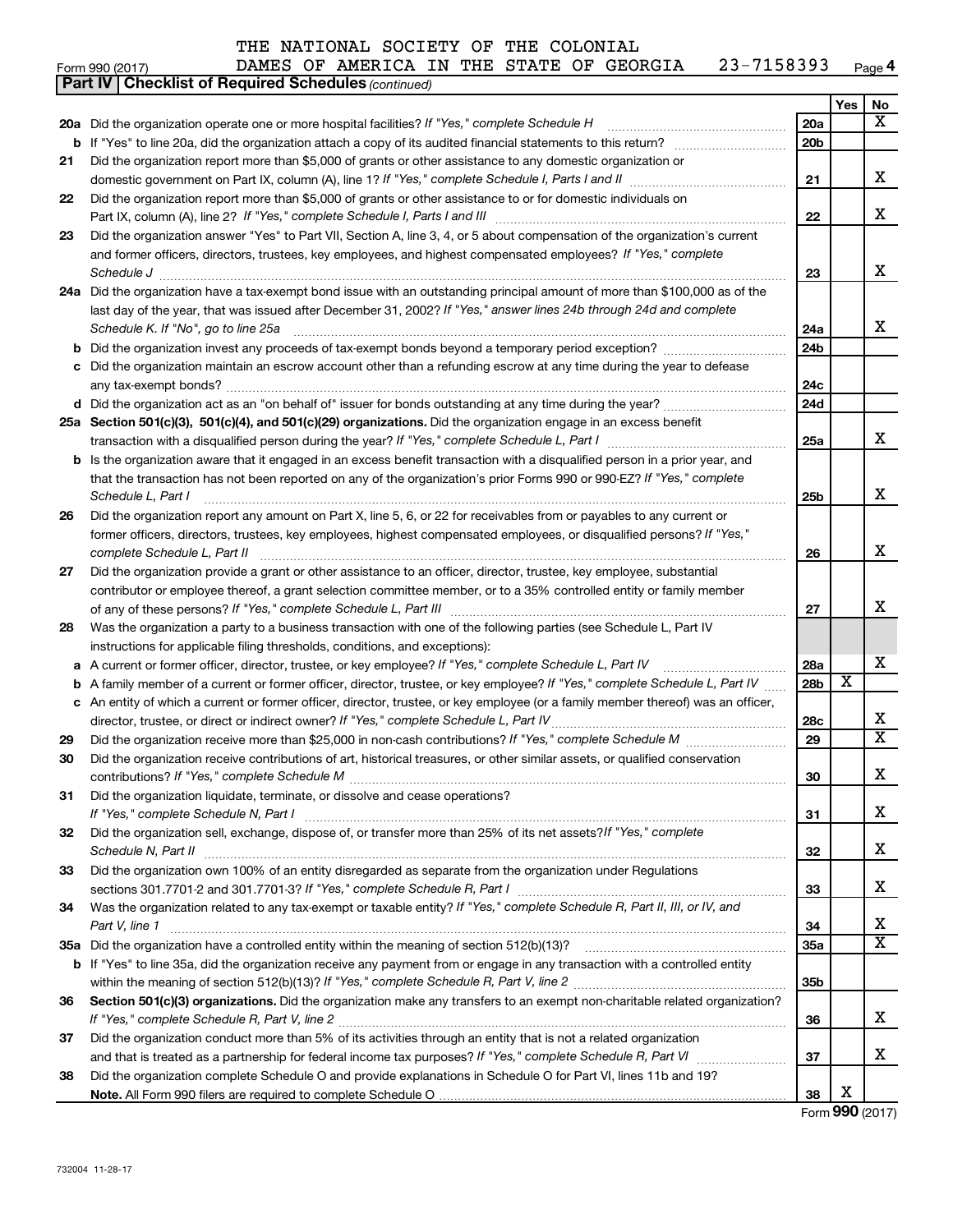| THE NATIONAL SOCIETY OF THE COLONIAL |  |  |
|--------------------------------------|--|--|
|                                      |  |  |

#### Form 990 (2017)  $\blacksquare$  DAMES OF AMERICA IN THE STATE OF GEORGIA  $\blacksquare$  23-7158393  $\blacksquare$  Page **5**

| Part V | <b>Statements Regarding Other IRS Filings and Tax Compliance</b><br>Check if Schedule O contains a response or note to any line in this Part V  |                 |     |                       |
|--------|-------------------------------------------------------------------------------------------------------------------------------------------------|-----------------|-----|-----------------------|
|        |                                                                                                                                                 |                 | Yes | <b>No</b>             |
|        | 1a                                                                                                                                              |                 |     |                       |
|        | 1 <sub>b</sub><br>Enter the number of Forms W-2G included in line 1a. Enter -0- if not applicable                                               |                 |     |                       |
|        | Did the organization comply with backup withholding rules for reportable payments to vendors and reportable gaming                              |                 |     |                       |
|        |                                                                                                                                                 | 1c              | х   |                       |
|        | 2a Enter the number of employees reported on Form W-3, Transmittal of Wage and Tax Statements,                                                  |                 |     |                       |
|        | filed for the calendar year ending with or within the year covered by this return <i>[[[[[[[[[[[[[[[]]]]</i> ]]]<br>2a                          | 34              |     |                       |
|        | <b>b</b> If at least one is reported on line 2a, did the organization file all required federal employment tax returns?                         | 2 <sub>b</sub>  | х   |                       |
|        |                                                                                                                                                 |                 |     |                       |
|        | 3a Did the organization have unrelated business gross income of \$1,000 or more during the year?                                                | За              |     | х                     |
|        |                                                                                                                                                 | 3b              |     |                       |
|        | 4a At any time during the calendar year, did the organization have an interest in, or a signature or other authority over, a                    |                 |     |                       |
|        | financial account in a foreign country (such as a bank account, securities account, or other financial account)?                                | 4a              |     | X                     |
|        | <b>b</b> If "Yes," enter the name of the foreign country: $\blacktriangleright$                                                                 |                 |     |                       |
|        | See instructions for filing requirements for FinCEN Form 114, Report of Foreign Bank and Financial Accounts (FBAR).                             |                 |     |                       |
| 5а     |                                                                                                                                                 | 5a              |     | х                     |
| b      |                                                                                                                                                 | 5 <sub>b</sub>  |     | $\overline{\text{X}}$ |
|        |                                                                                                                                                 | 5с              |     |                       |
|        | 6a Does the organization have annual gross receipts that are normally greater than \$100,000, and did the organization solicit                  |                 |     |                       |
|        |                                                                                                                                                 | 6a              |     | x                     |
|        | b If "Yes," did the organization include with every solicitation an express statement that such contributions or gifts                          |                 |     |                       |
|        |                                                                                                                                                 | 6b              |     |                       |
| 7      | Organizations that may receive deductible contributions under section 170(c).                                                                   |                 |     | x                     |
| a      | Did the organization receive a payment in excess of \$75 made partly as a contribution and partly for goods and services provided to the payor? | 7a<br>7b        |     |                       |
| b      | Did the organization sell, exchange, or otherwise dispose of tangible personal property for which it was required                               |                 |     |                       |
|        |                                                                                                                                                 | 7c              |     | x                     |
|        | 7d                                                                                                                                              |                 |     |                       |
|        | Did the organization receive any funds, directly or indirectly, to pay premiums on a personal benefit contract?                                 | 7е              |     |                       |
| f.     | Did the organization, during the year, pay premiums, directly or indirectly, on a personal benefit contract?                                    | 7f              |     |                       |
| g      | If the organization received a contribution of qualified intellectual property, did the organization file Form 8899 as required?                | 7g              |     |                       |
| h      | If the organization received a contribution of cars, boats, airplanes, or other vehicles, did the organization file a Form 1098-C?              | 7h              |     |                       |
| 8      | Sponsoring organizations maintaining donor advised funds. Did a donor advised fund maintained by the                                            |                 |     |                       |
|        |                                                                                                                                                 | 8               |     |                       |
| 9      | Sponsoring organizations maintaining donor advised funds.                                                                                       |                 |     |                       |
|        |                                                                                                                                                 | эа              |     |                       |
|        | <b>b</b> Did the sponsoring organization make a distribution to a donor, donor advisor, or related person?                                      | 9b              |     |                       |
| 10     | Section 501(c)(7) organizations. Enter:                                                                                                         |                 |     |                       |
| а      | 10a                                                                                                                                             |                 |     |                       |
| b      | 10 <sub>b</sub><br>Gross receipts, included on Form 990, Part VIII, line 12, for public use of club facilities                                  |                 |     |                       |
| 11     | Section 501(c)(12) organizations. Enter:                                                                                                        |                 |     |                       |
| a      | 11a                                                                                                                                             |                 |     |                       |
|        | Gross income from other sources (Do not net amounts due or paid to other sources against                                                        |                 |     |                       |
|        | 11b<br>amounts due or received from them.)                                                                                                      |                 |     |                       |
|        | 12a Section 4947(a)(1) non-exempt charitable trusts. Is the organization filing Form 990 in lieu of Form 1041?                                  | 12a             |     |                       |
|        | 12b<br><b>b</b> If "Yes," enter the amount of tax-exempt interest received or accrued during the year                                           |                 |     |                       |
| 13     | Section 501(c)(29) qualified nonprofit health insurance issuers.                                                                                |                 |     |                       |
|        | a Is the organization licensed to issue qualified health plans in more than one state?                                                          | 13a             |     |                       |
|        | Note. See the instructions for additional information the organization must report on Schedule O.                                               |                 |     |                       |
|        | <b>b</b> Enter the amount of reserves the organization is required to maintain by the states in which the                                       |                 |     |                       |
|        | 13 <sub>b</sub>                                                                                                                                 |                 |     |                       |
|        | 13 <sub>c</sub>                                                                                                                                 |                 |     | x                     |
|        | 14a Did the organization receive any payments for indoor tanning services during the tax year?                                                  | 14a             |     |                       |
|        |                                                                                                                                                 | 14 <sub>b</sub> |     |                       |

| Form 990 (2017) |  |
|-----------------|--|
|-----------------|--|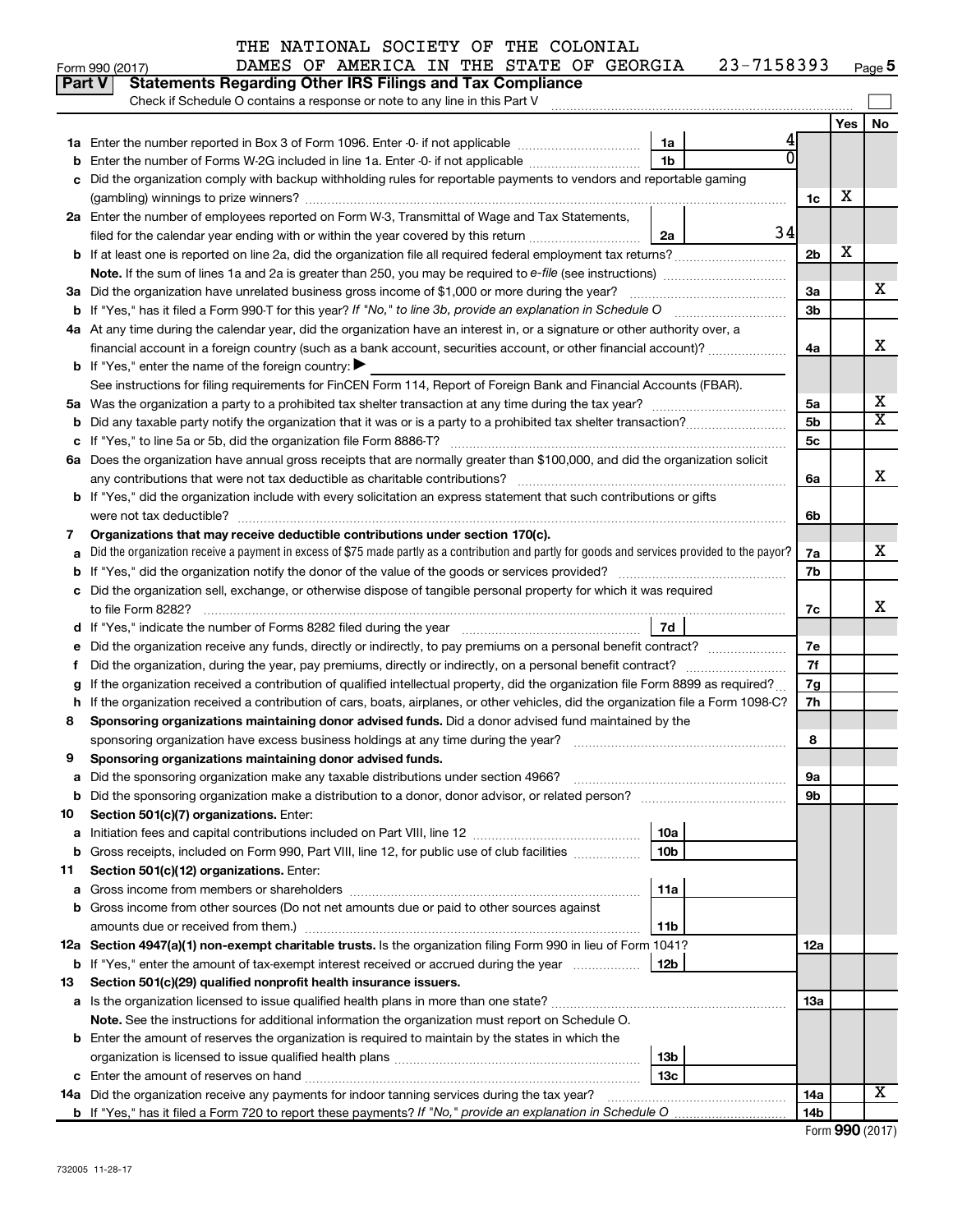#### THE NATIONAL SOCIETY OF THE COLONIAL DAMES OF AMERICA IN THE STAT

| Form 990 (2017) |                                                                                                                       |  | DAMES OF AMERICA IN THE STATE OF GEORGIA |  |  |  | 23-7158393 |  |
|-----------------|-----------------------------------------------------------------------------------------------------------------------|--|------------------------------------------|--|--|--|------------|--|
|                 | Part VI Governance, Management, and Disclosure For each "Yes" response to lines 2 through 7b below, and for a "No" re |  |                                          |  |  |  |            |  |

*For each "Yes" response to lines 2 through 7b below, and for a "No" response to line 8a, 8b, or 10b below, describe the circumstances, processes, or changes in Schedule O. See instructions.*

|    | Check if Schedule O contains a response or note to any line in this Part VI [11] [12] [13] Check if Schedule O contains a response or note to any line in this Part VI         |      |                         |                         | $\overline{\text{X}}$      |
|----|--------------------------------------------------------------------------------------------------------------------------------------------------------------------------------|------|-------------------------|-------------------------|----------------------------|
|    | <b>Section A. Governing Body and Management</b>                                                                                                                                |      |                         |                         |                            |
|    |                                                                                                                                                                                |      |                         | Yes                     | No                         |
|    | 1a<br>1a Enter the number of voting members of the governing body at the end of the tax year                                                                                   | 1595 |                         |                         |                            |
|    | If there are material differences in voting rights among members of the governing body, or if the governing                                                                    |      |                         |                         |                            |
|    | body delegated broad authority to an executive committee or similar committee, explain in Schedule O.                                                                          |      |                         |                         |                            |
| b  | Enter the number of voting members included in line 1a, above, who are independent <i>manamer</i><br>1b                                                                        | 1595 |                         |                         |                            |
| 2  | Did any officer, director, trustee, or key employee have a family relationship or a business relationship with any other                                                       |      |                         |                         |                            |
|    | officer, director, trustee, or key employee?                                                                                                                                   |      | $\mathbf{2}$            |                         | x                          |
| 3  | Did the organization delegate control over management duties customarily performed by or under the direct supervision                                                          |      |                         |                         |                            |
|    |                                                                                                                                                                                |      | 3                       |                         | x                          |
| 4  | Did the organization make any significant changes to its governing documents since the prior Form 990 was filed?                                                               |      | $\overline{\mathbf{4}}$ |                         | $\overline{\textbf{x}}$    |
| 5  |                                                                                                                                                                                |      | 5                       |                         | $\overline{\text{x}}$      |
| 6  | Did the organization have members or stockholders?                                                                                                                             |      | 6                       | $\overline{\textbf{x}}$ |                            |
|    | 7a Did the organization have members, stockholders, or other persons who had the power to elect or appoint one or                                                              |      |                         |                         |                            |
|    |                                                                                                                                                                                |      | 7a                      | X                       |                            |
|    | <b>b</b> Are any governance decisions of the organization reserved to (or subject to approval by) members, stockholders, or                                                    |      |                         |                         |                            |
|    | persons other than the governing body?                                                                                                                                         |      | 7b                      | х                       |                            |
| 8  | Did the organization contemporaneously document the meetings held or written actions undertaken during the year by the following:                                              |      |                         |                         |                            |
| a  |                                                                                                                                                                                |      | 8а                      | х                       |                            |
| b  |                                                                                                                                                                                |      | 8b                      | $\overline{\textbf{x}}$ |                            |
| 9  | Is there any officer, director, trustee, or key employee listed in Part VII, Section A, who cannot be reached at the                                                           |      |                         |                         |                            |
|    | organization's mailing address? If "Yes," provide the names and addresses in Schedule O manufaction's mailing address? If "Yes," provide the names and addresses in Schedule O |      | 9                       |                         | х                          |
|    | <b>Section B. Policies</b> (This Section B requests information about policies not required by the Internal Revenue Code.)                                                     |      |                         |                         |                            |
|    |                                                                                                                                                                                |      |                         | Yes                     | No.                        |
|    |                                                                                                                                                                                |      | <b>10a</b>              | X                       |                            |
|    | b If "Yes," did the organization have written policies and procedures governing the activities of such chapters, affiliates,                                                   |      |                         |                         |                            |
|    | and branches to ensure their operations are consistent with the organization's exempt purposes? www.www.www.www.                                                               |      | 10 <sub>b</sub>         | х                       |                            |
|    | 11a Has the organization provided a complete copy of this Form 990 to all members of its governing body before filing the form?                                                |      | 11a                     | $\overline{\textbf{x}}$ |                            |
|    | <b>b</b> Describe in Schedule O the process, if any, used by the organization to review this Form 990.                                                                         |      |                         |                         |                            |
|    | 12a Did the organization have a written conflict of interest policy? If "No," go to line 13                                                                                    |      | 12a                     | х                       |                            |
| b  | Were officers, directors, or trustees, and key employees required to disclose annually interests that could give rise to conflicts?                                            |      | 12b                     | $\overline{\textbf{x}}$ |                            |
|    | c Did the organization regularly and consistently monitor and enforce compliance with the policy? If "Yes," describe                                                           |      |                         |                         |                            |
|    |                                                                                                                                                                                |      | 12c                     | х                       |                            |
| 13 |                                                                                                                                                                                |      | 13                      | $\overline{\mathtt{x}}$ |                            |
| 14 | Did the organization have a written document retention and destruction policy? [11] manufaction manufaction in                                                                 |      | 14                      | $\overline{\textbf{x}}$ |                            |
| 15 | Did the process for determining compensation of the following persons include a review and approval by independent                                                             |      |                         |                         |                            |
|    | persons, comparability data, and contemporaneous substantiation of the deliberation and decision?                                                                              |      |                         |                         |                            |
|    |                                                                                                                                                                                |      | 15a                     |                         | x<br>$\overline{\text{x}}$ |
|    |                                                                                                                                                                                |      | 15b                     |                         |                            |
|    | If "Yes" to line 15a or 15b, describe the process in Schedule O (see instructions).                                                                                            |      |                         |                         |                            |
|    | 16a Did the organization invest in, contribute assets to, or participate in a joint venture or similar arrangement with a                                                      |      |                         |                         |                            |
|    | taxable entity during the year?                                                                                                                                                |      | 16a                     |                         | х                          |
|    | b If "Yes," did the organization follow a written policy or procedure requiring the organization to evaluate its participation                                                 |      |                         |                         |                            |
|    | in joint venture arrangements under applicable federal tax law, and take steps to safeguard the organization's                                                                 |      |                         |                         |                            |
|    | exempt status with respect to such arrangements?                                                                                                                               |      | 16b                     |                         |                            |
|    | <b>Section C. Disclosure</b>                                                                                                                                                   |      |                         |                         |                            |
| 17 | List the states with which a copy of this Form 990 is required to be filed $\blacktriangleright$ GA                                                                            |      |                         |                         |                            |
| 18 | Section 6104 requires an organization to make its Forms 1023 (or 1024 if applicable), 990, and 990-T (Section 501(c)(3)s only) available                                       |      |                         |                         |                            |
|    | for public inspection. Indicate how you made these available. Check all that apply.                                                                                            |      |                         |                         |                            |
|    | $\lfloor x \rfloor$ Upon request<br>$\lfloor X \rfloor$ Another's website<br>Own website<br>Other (explain in Schedule O)                                                      |      |                         |                         |                            |
| 19 | Describe in Schedule O whether (and if so, how) the organization made its governing documents, conflict of interest policy, and financial                                      |      |                         |                         |                            |
|    | statements available to the public during the tax year.                                                                                                                        |      |                         |                         |                            |
| 20 | State the name, address, and telephone number of the person who possesses the organization's books and records:<br>TREASURER - 912-233-1828                                    |      |                         |                         |                            |
|    | 329 ABERCORN STREET, SAVANNAH, GA<br>31401                                                                                                                                     |      |                         |                         |                            |
|    |                                                                                                                                                                                |      |                         |                         |                            |

**6**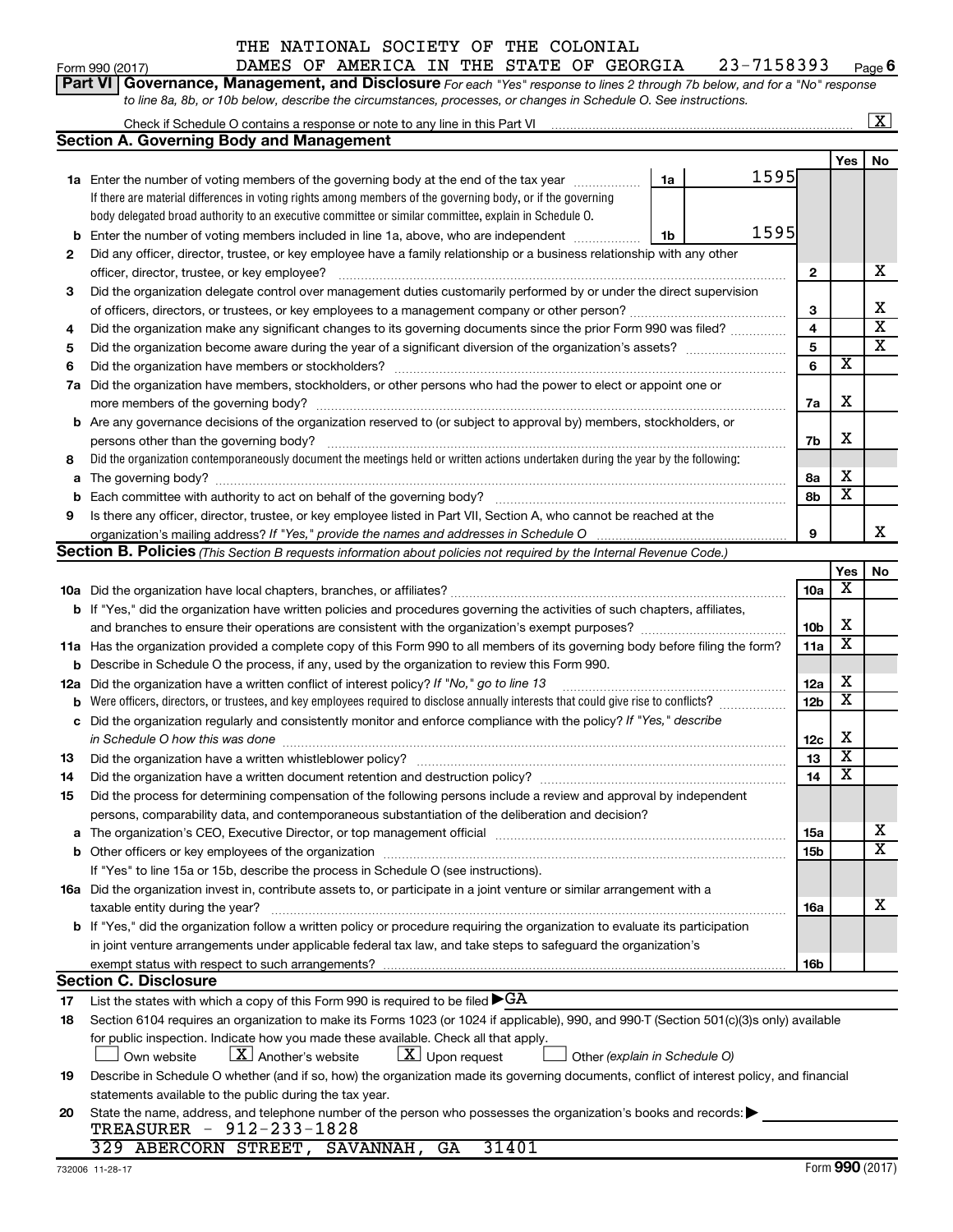| Form 990 (2017)                                                                                                                                            |                                                                                            |  |  |  |  |  |  |  | DAMES OF AMERICA IN THE STATE OF GEORGIA | 23-7158393 | Page 7 |
|------------------------------------------------------------------------------------------------------------------------------------------------------------|--------------------------------------------------------------------------------------------|--|--|--|--|--|--|--|------------------------------------------|------------|--------|
|                                                                                                                                                            | Part VII Compensation of Officers, Directors, Trustees, Key Employees, Highest Compensated |  |  |  |  |  |  |  |                                          |            |        |
|                                                                                                                                                            | <b>Employees, and Independent Contractors</b>                                              |  |  |  |  |  |  |  |                                          |            |        |
|                                                                                                                                                            | Check if Schedule O contains a response or note to any line in this Part VII               |  |  |  |  |  |  |  |                                          |            |        |
| Section A. Officers, Directors, Trustees, Key Employees, and Highest Compensated Employees                                                                 |                                                                                            |  |  |  |  |  |  |  |                                          |            |        |
| 1a Complete this table for all persons required to be listed. Report compensation for the calendar year ending with or within the organization's tax year. |                                                                                            |  |  |  |  |  |  |  |                                          |            |        |

 $\bullet$  List all of the organization's current officers, directors, trustees (whether individuals or organizations), regardless of amount of compensation.

Enter -0- in columns (D), (E), and (F) if no compensation was paid.

**•** List all of the organization's **current** key employees, if any. See instructions for definition of "key employee."

**•** List the organization's five current highest compensated employees (other than an officer, director, trustee, or key employee) who received reportable compensation (Box 5 of Form W-2 and/or Box 7 of Form 1099-MISC) of more than \$100,000 from the organization and any related organizations.

**•** List all of the organization's former officers, key employees, and highest compensated employees who received more than \$100,000 of reportable compensation from the organization and any related organizations.

**•** List all of the organization's former directors or trustees that received, in the capacity as a former director or trustee of the organization, more than \$10,000 of reportable compensation from the organization and any related organizations.

List persons in the following order: individual trustees or directors; institutional trustees; officers; key employees; highest compensated employees; and former such persons.

Check this box if neither the organization nor any related organization compensated any current officer, director, or trustee. †

| (A)                              | (B)                    |                                         |                                                                  | (C)         |              |                                 |        | (D)                 | (E)                              | (F)                      |
|----------------------------------|------------------------|-----------------------------------------|------------------------------------------------------------------|-------------|--------------|---------------------------------|--------|---------------------|----------------------------------|--------------------------|
| Name and Title                   | Average                | Position<br>(do not check more than one |                                                                  |             |              |                                 |        | Reportable          | Reportable                       | Estimated                |
|                                  | hours per              |                                         | box, unless person is both an<br>officer and a director/trustee) |             |              |                                 |        | compensation        | compensation                     | amount of                |
|                                  | week                   |                                         |                                                                  |             |              |                                 |        | from                | from related                     | other                    |
|                                  | (list any<br>hours for |                                         |                                                                  |             |              |                                 |        | the<br>organization | organizations<br>(W-2/1099-MISC) | compensation<br>from the |
|                                  | related                |                                         |                                                                  |             |              |                                 |        | (W-2/1099-MISC)     |                                  | organization             |
|                                  | organizations          |                                         |                                                                  |             |              |                                 |        |                     |                                  | and related              |
|                                  | below                  |                                         |                                                                  |             |              |                                 |        |                     |                                  | organizations            |
|                                  | line)                  | Individual trustee or director          | Institutional trustee                                            | Officer     | Key employee | Highest compensated<br>employee | Former |                     |                                  |                          |
| MRS. JOY DANIELS SCHWARTZ<br>(1) | 8.00                   |                                         |                                                                  |             |              |                                 |        |                     |                                  |                          |
| PRESIDENT                        |                        | $\mathbf X$                             |                                                                  | $\mathbf X$ |              |                                 |        | $\mathbf 0$ .       | $\mathbf 0$ .                    | 0.                       |
| MRS. LISA WHITE<br>(2)           | 8.00                   |                                         |                                                                  |             |              |                                 |        |                     |                                  |                          |
| FIRST VICE PRESIDENT             |                        | $\mathbf X$                             |                                                                  | $\mathbf X$ |              |                                 |        | 0                   | $\mathbf 0$ .                    | $\mathbf 0$ .            |
| MRS. VICKI GILLESPIE<br>(3)      | 8.00                   |                                         |                                                                  |             |              |                                 |        |                     |                                  |                          |
| AREA VICE PRESIDENT              |                        | $\mathbf X$                             |                                                                  | $\mathbf X$ |              |                                 |        | 0                   | $\mathbf 0$ .                    | $\mathbf 0$ .            |
| MRS. MIMI CHILDS<br>(4)          | 8.00                   |                                         |                                                                  |             |              |                                 |        |                     |                                  |                          |
| AREA VICE PRESIDENT              |                        | $\mathbf X$                             |                                                                  | $\mathbf X$ |              |                                 |        | $\mathbf 0$ .       | $\mathbf 0$ .                    | $\mathbf 0$ .            |
| MRS. CAROLYN MARKERT<br>(5)      | 8.00                   |                                         |                                                                  |             |              |                                 |        |                     |                                  |                          |
| AREA VICE PRESIDENT              |                        | $\mathbf X$                             |                                                                  | X           |              |                                 |        | $\mathbf 0$         | $\mathbf 0$ .                    | $\mathbf 0$ .            |
| (6)<br>MS. MARGUERITE PARKER     | 8.00                   |                                         |                                                                  |             |              |                                 |        |                     |                                  |                          |
| RECORDING SECRETARY              |                        | X                                       |                                                                  | $\mathbf X$ |              |                                 |        | 0                   | $\mathbf 0$ .                    | $\mathbf 0$ .            |
| MRS. PEGGY RICH<br>(7)           | 8.00                   |                                         |                                                                  |             |              |                                 |        |                     |                                  |                          |
| CORRESPONDING SECRETARY          |                        | $\mathbf X$                             |                                                                  | $\mathbf X$ |              |                                 |        | $\mathbf 0$         | $\mathbf 0$ .                    | $\mathbf 0$ .            |
| MRS. LOUISE CALHOUN<br>(8)       | 8.00                   |                                         |                                                                  |             |              |                                 |        |                     |                                  |                          |
| ROSTER SECRETARY                 |                        | $\mathbf X$                             |                                                                  | X           |              |                                 |        | $\mathbf 0$ .       | 0                                | $\mathbf 0$ .            |
| (9) MRS. ELIZABETH SCHUBERT      | 8.00                   |                                         |                                                                  |             |              |                                 |        |                     |                                  |                          |
| TREASURER                        |                        | X                                       |                                                                  | $\mathbf X$ |              |                                 |        | $\mathbf 0$ .       | $\mathbf 0$ .                    | $\mathbf 0$ .            |
| (10) MRS. TERRY PINDAR           | 8.00                   |                                         |                                                                  |             |              |                                 |        |                     |                                  |                          |
| REGISTRAR                        |                        | $\mathbf X$                             |                                                                  | $\mathbf X$ |              |                                 |        | $\mathbf 0$ .       | 0                                | $\mathbf 0$ .            |
| (11) MRS. LESLIE HUDSON          | 8.00                   |                                         |                                                                  |             |              |                                 |        |                     |                                  |                          |
| ENDOWMENT FUND                   |                        | X                                       |                                                                  | X           |              |                                 |        | $\mathbf 0$ .       | $\mathbf 0$                      | $\mathbf 0$ .            |
| (12) MRS. GENA TARBUTTON         | 8.00                   |                                         |                                                                  |             |              |                                 |        |                     |                                  |                          |
| PARLIAMENTARIAN                  |                        | $\mathbf X$                             |                                                                  | $\mathbf X$ |              |                                 |        | $\mathbf 0$ .       | 0                                | $0$ .                    |
| (13) MS. KATHY RAY               | 8.00                   |                                         |                                                                  |             |              |                                 |        |                     |                                  |                          |
| MEMBER AT LARGE                  |                        | $\mathbf X$                             |                                                                  |             |              |                                 |        | 0.                  | $\mathbf 0$ .                    | $\mathbf 0$ .            |
| (14) MRS. EDWINA FERGUSON        | 8.00                   |                                         |                                                                  |             |              |                                 |        |                     |                                  |                          |
| MEMBER AT LARGE                  |                        | X                                       |                                                                  |             |              |                                 |        | 0                   | 0                                | 0.                       |
| (15) MRS. CONNIE WILLIAMS        | 8.00                   |                                         |                                                                  |             |              |                                 |        |                     |                                  |                          |
| IMMEDIATE PAST PRESIDENT         |                        | $\mathbf X$                             |                                                                  |             |              |                                 |        | 0                   | 0                                | 0.                       |
| (16) MRS. REBECCA MOORE          | 8.00                   |                                         |                                                                  |             |              |                                 |        |                     |                                  |                          |
| IMMEDIATE PAST ALH CHAIRMA       |                        | $\mathbf X$                             |                                                                  |             |              |                                 |        | 0                   | 0                                | $\mathbf 0$ .            |
| (17) MRS. LYN HUNT               | 8.00                   |                                         |                                                                  |             |              |                                 |        |                     |                                  |                          |
| IMMEDIATE PAST TOWN COMMIT       |                        | $\mathbf X$                             |                                                                  |             |              |                                 |        | $\mathbf 0$         | $\mathbf 0$ .                    | 0.                       |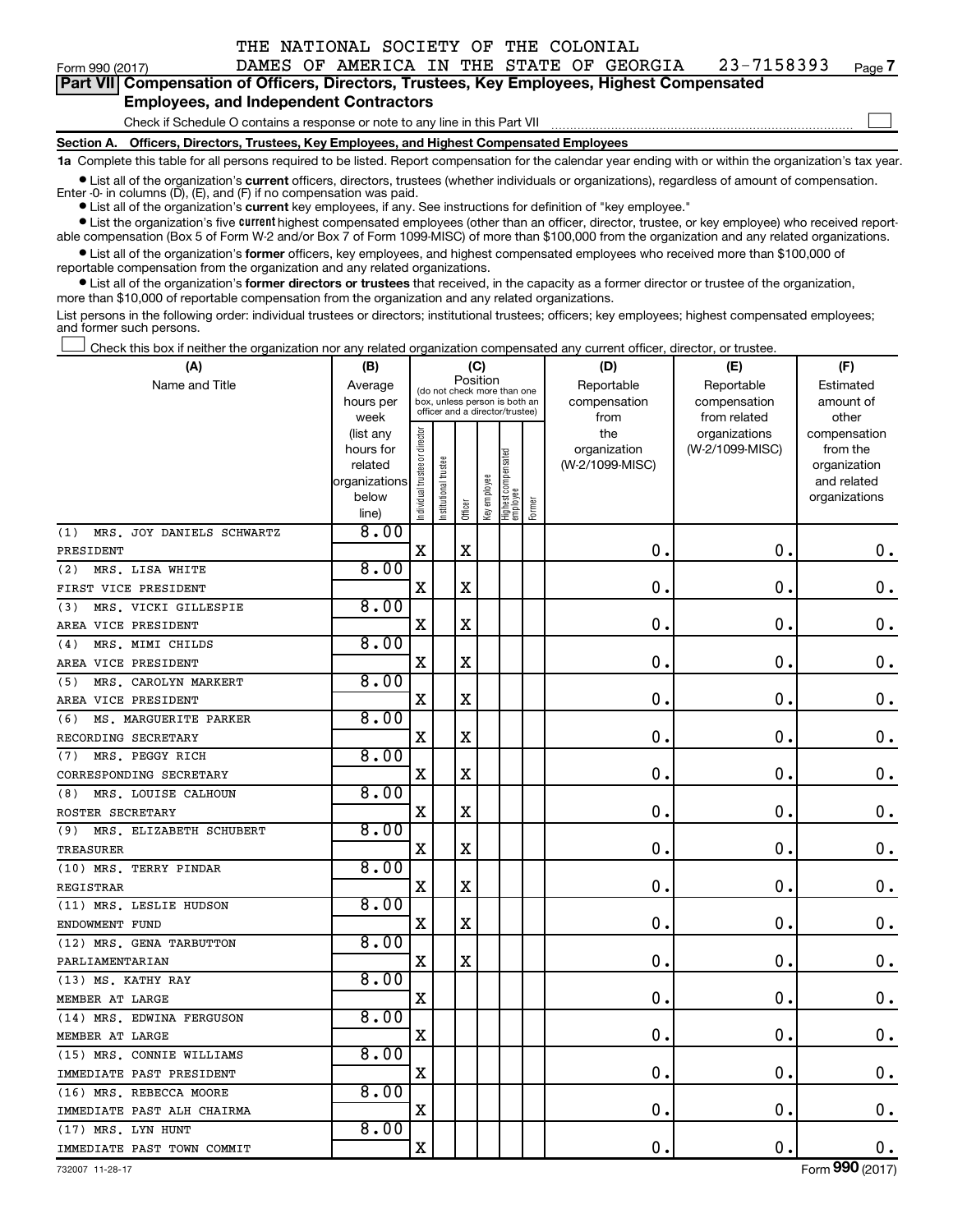|                 |                     | Form 990 (2017)                                                                                                                                                                                                                                        |                                  |                                                                      |                                                                                                                    |                       |         |              |                                   |        |                                                                                                | DAMES OF AMERICA IN THE STATE OF GEORGIA | 23-7158393                       |          |                     | Page 8                                                                   |
|-----------------|---------------------|--------------------------------------------------------------------------------------------------------------------------------------------------------------------------------------------------------------------------------------------------------|----------------------------------|----------------------------------------------------------------------|--------------------------------------------------------------------------------------------------------------------|-----------------------|---------|--------------|-----------------------------------|--------|------------------------------------------------------------------------------------------------|------------------------------------------|----------------------------------|----------|---------------------|--------------------------------------------------------------------------|
| <b>Part VII</b> |                     | Section A. Officers, Directors, Trustees, Key Employees, and Highest Compensated Employees (continued)                                                                                                                                                 |                                  |                                                                      |                                                                                                                    |                       |         |              |                                   |        |                                                                                                |                                          |                                  |          |                     |                                                                          |
|                 |                     | (A)<br>Name and title                                                                                                                                                                                                                                  |                                  | (B)<br>Average<br>hours per<br>week                                  | (C)<br>Position<br>(do not check more than one<br>box, unless person is both an<br>officer and a director/trustee) |                       |         |              |                                   |        | (D)<br>(E)<br>Reportable<br>Reportable<br>compensation<br>compensation<br>from related<br>from |                                          |                                  |          |                     | (F)<br>Estimated<br>amount of<br>other                                   |
|                 | (18) STEPHEN BOHLIN |                                                                                                                                                                                                                                                        |                                  | (list any<br>hours for<br>related<br>organizations<br>below<br>line) | Individual trustee or director                                                                                     | Institutional trustee | Officer | Key employee | Highest compensated<br>  employee | Former |                                                                                                | the<br>organization<br>(W-2/1099-MISC)   | organizations<br>(W-2/1099-MISC) |          |                     | compensation<br>from the<br>organization<br>and related<br>organizations |
|                 |                     |                                                                                                                                                                                                                                                        |                                  | 40.00                                                                |                                                                                                                    |                       |         |              |                                   |        |                                                                                                |                                          |                                  |          |                     |                                                                          |
|                 |                     | DIRECTOR, ANDREW LOW HOUSE                                                                                                                                                                                                                             |                                  |                                                                      |                                                                                                                    |                       | X       |              |                                   |        |                                                                                                | 52,530.                                  |                                  | 0.       |                     | $0$ .                                                                    |
|                 |                     |                                                                                                                                                                                                                                                        |                                  |                                                                      |                                                                                                                    |                       |         |              |                                   |        |                                                                                                |                                          |                                  |          |                     |                                                                          |
|                 |                     |                                                                                                                                                                                                                                                        |                                  |                                                                      |                                                                                                                    |                       |         |              |                                   |        |                                                                                                |                                          |                                  |          |                     |                                                                          |
|                 |                     |                                                                                                                                                                                                                                                        |                                  |                                                                      |                                                                                                                    |                       |         |              |                                   |        |                                                                                                |                                          |                                  |          |                     |                                                                          |
|                 |                     |                                                                                                                                                                                                                                                        |                                  |                                                                      |                                                                                                                    |                       |         |              |                                   |        |                                                                                                |                                          |                                  |          |                     |                                                                          |
|                 |                     | 1b Sub-total                                                                                                                                                                                                                                           |                                  |                                                                      |                                                                                                                    |                       |         |              |                                   |        |                                                                                                | 52,530.                                  |                                  | о.       |                     | $\overline{0}$ .                                                         |
|                 |                     | c Total from continuation sheets to Part VII, Section A manuscription.                                                                                                                                                                                 |                                  |                                                                      |                                                                                                                    |                       |         |              |                                   |        |                                                                                                | σ.<br>52,530.                            |                                  | σ.<br>σ. |                     | $\overline{0}$ .<br>$\overline{0}$ .                                     |
| $\mathbf{2}$    |                     | Total number of individuals (including but not limited to those listed above) who received more than \$100,000 of reportable                                                                                                                           |                                  |                                                                      |                                                                                                                    |                       |         |              |                                   |        |                                                                                                |                                          |                                  |          |                     | 0                                                                        |
|                 |                     | compensation from the organization $\blacktriangleright$                                                                                                                                                                                               |                                  |                                                                      |                                                                                                                    |                       |         |              |                                   |        |                                                                                                |                                          |                                  |          |                     | Yes<br>No                                                                |
| 3               |                     | Did the organization list any former officer, director, or trustee, key employee, or highest compensated employee on<br>line 1a? If "Yes," complete Schedule J for such individual manufactured content to the set of the set of the s                 |                                  |                                                                      |                                                                                                                    |                       |         |              |                                   |        |                                                                                                |                                          |                                  |          | 3                   | х                                                                        |
|                 |                     | For any individual listed on line 1a, is the sum of reportable compensation and other compensation from the organization<br>and related organizations greater than \$150,000? If "Yes," complete Schedule J for such individual                        |                                  |                                                                      |                                                                                                                    |                       |         |              |                                   |        |                                                                                                |                                          |                                  |          | 4                   | х                                                                        |
| 5               |                     | Did any person listed on line 1a receive or accrue compensation from any unrelated organization or individual for services                                                                                                                             |                                  |                                                                      |                                                                                                                    |                       |         |              |                                   |        |                                                                                                |                                          |                                  |          | 5                   | х                                                                        |
|                 |                     | <b>Section B. Independent Contractors</b>                                                                                                                                                                                                              |                                  |                                                                      |                                                                                                                    |                       |         |              |                                   |        |                                                                                                |                                          |                                  |          |                     |                                                                          |
| 1.              |                     | Complete this table for your five highest compensated independent contractors that received more than \$100,000 of compensation from<br>the organization. Report compensation for the calendar year ending with or within the organization's tax year. |                                  |                                                                      |                                                                                                                    |                       |         |              |                                   |        |                                                                                                |                                          |                                  |          |                     |                                                                          |
|                 |                     |                                                                                                                                                                                                                                                        | (A)<br>Name and business address |                                                                      |                                                                                                                    | <b>NONE</b>           |         |              |                                   |        |                                                                                                | (B)<br>Description of services           |                                  |          | (C)<br>Compensation |                                                                          |
|                 |                     |                                                                                                                                                                                                                                                        |                                  |                                                                      |                                                                                                                    |                       |         |              |                                   |        |                                                                                                |                                          |                                  |          |                     |                                                                          |
|                 |                     |                                                                                                                                                                                                                                                        |                                  |                                                                      |                                                                                                                    |                       |         |              |                                   |        |                                                                                                |                                          |                                  |          |                     |                                                                          |
|                 |                     |                                                                                                                                                                                                                                                        |                                  |                                                                      |                                                                                                                    |                       |         |              |                                   |        |                                                                                                |                                          |                                  |          |                     |                                                                          |
|                 |                     |                                                                                                                                                                                                                                                        |                                  |                                                                      |                                                                                                                    |                       |         |              |                                   |        |                                                                                                |                                          |                                  |          |                     |                                                                          |
| 2               |                     | Total number of independent contractors (including but not limited to those listed above) who received more than<br>\$100,000 of compensation from the organization                                                                                    |                                  |                                                                      |                                                                                                                    |                       |         |              | 0                                 |        |                                                                                                |                                          |                                  |          |                     |                                                                          |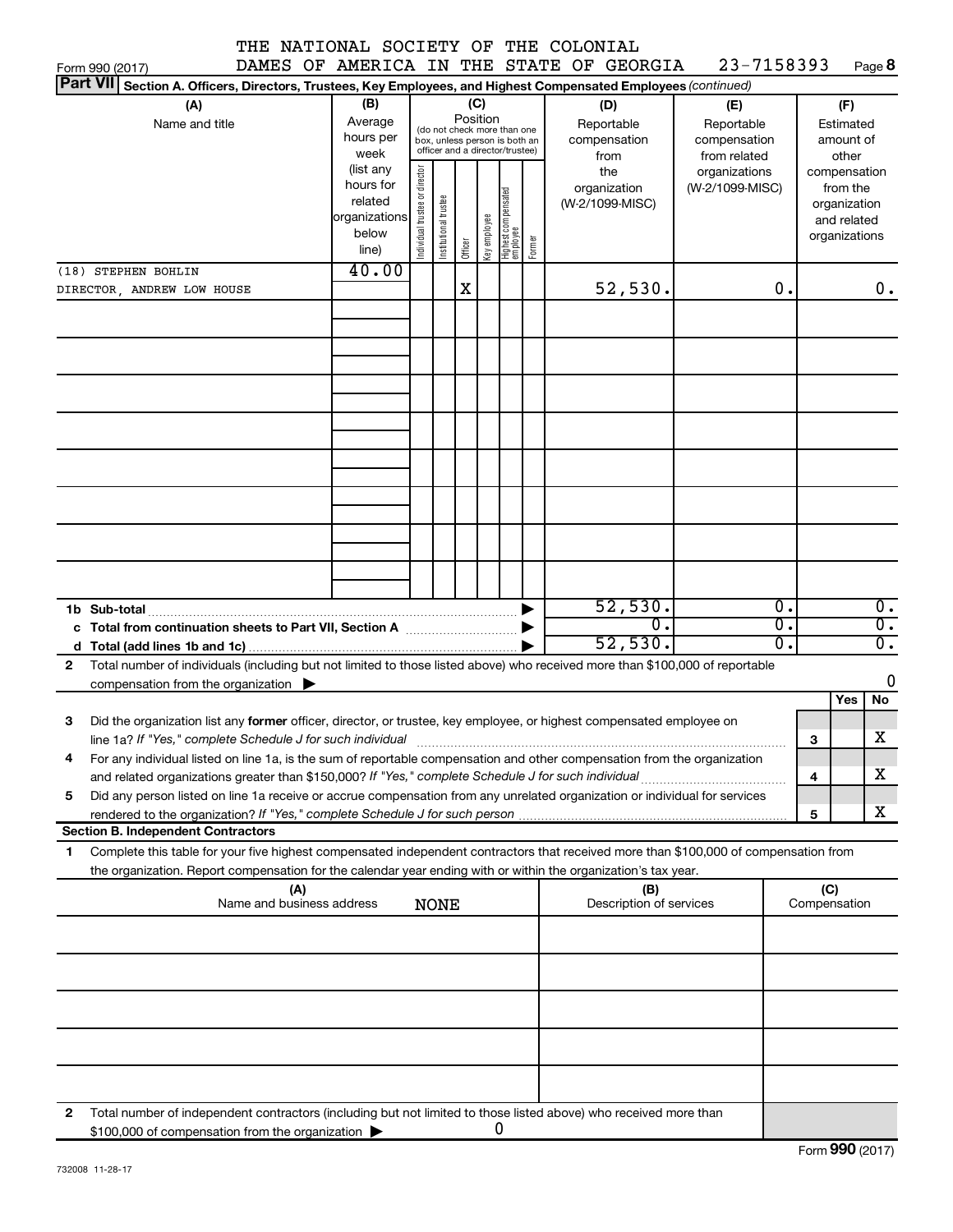| THE NATIONAL SOCIETY OF THE COLONIAL |  |  |  |
|--------------------------------------|--|--|--|
|                                      |  |  |  |

Form 990 (2017) Page 23-7158393 Page 9 DAMES OF AMERICA IN THE STATE OF GEORGIA 23-7158393

|                                                            | <b>Part VIII</b>      | <b>Statement of Revenue</b>                                                                                                                                                                                                                                                                                                                                                                                                                                        |                                                                                 |                                              |                                                 |                                         |                                                                    |
|------------------------------------------------------------|-----------------------|--------------------------------------------------------------------------------------------------------------------------------------------------------------------------------------------------------------------------------------------------------------------------------------------------------------------------------------------------------------------------------------------------------------------------------------------------------------------|---------------------------------------------------------------------------------|----------------------------------------------|-------------------------------------------------|-----------------------------------------|--------------------------------------------------------------------|
|                                                            |                       | Check if Schedule O contains a response or note to any line in this Part VIII                                                                                                                                                                                                                                                                                                                                                                                      |                                                                                 |                                              |                                                 |                                         |                                                                    |
|                                                            |                       |                                                                                                                                                                                                                                                                                                                                                                                                                                                                    |                                                                                 | (A)<br>Total revenue                         | (B)<br>Related or<br>exempt function<br>revenue | (C)<br>Unrelated<br>business<br>revenue | (D)<br>Revenuè excluded<br>from tax under<br>sections<br>512 - 514 |
| Contributions, Gifts, Grants<br>Program Service<br>Revenue | b<br>b<br>c<br>d      | <b>1 a</b> Federated campaigns<br>1a<br>1 <sub>b</sub><br>Membership dues<br>1 <sub>c</sub><br>c Fundraising events<br>1 <sub>d</sub><br>d Related organizations<br>.<br>1e<br>e Government grants (contributions)<br>f All other contributions, gifts, grants, and<br>similar amounts not included above<br>1f<br>g Noncash contributions included in lines 1a-1f: \$<br>2 a MUSEUM RECEIPTS<br><b>ANNUAL MEETING FEES</b><br>f All other program service revenue | 339,890.<br>19,060.<br>93,665.<br><b>Business Code</b><br>900099<br>900099<br>▶ | 452,615.<br>293,109.<br>50, 298.<br>343,407. | 293,109.<br>50, 298.                            |                                         |                                                                    |
|                                                            | 3<br>4<br>5           | Investment income (including dividends, interest, and<br>Income from investment of tax-exempt bond proceeds                                                                                                                                                                                                                                                                                                                                                        |                                                                                 | 19,507.                                      |                                                 |                                         | 19,507.                                                            |
|                                                            | с                     | (i) Real<br>17,385.<br><b>6 a</b> Gross rents<br>$\ldots \ldots \ldots \ldots \ldots$<br>$\overline{0}$ .<br><b>b</b> Less: rental expenses<br>17,385.<br>Rental income or (loss)                                                                                                                                                                                                                                                                                  | (ii) Personal                                                                   |                                              |                                                 |                                         |                                                                    |
|                                                            |                       | d Net rental income or (loss)<br>(i) Securities<br>7 a Gross amount from sales of<br>130,844.<br>assets other than inventory<br><b>b</b> Less: cost or other basis<br>and sales expenses  118, 266.                                                                                                                                                                                                                                                                | ▶<br>(ii) Other                                                                 | 17,385.                                      |                                                 |                                         | 17,385.                                                            |
|                                                            |                       | $\overline{12,578.}$<br>c Gain or (loss)                                                                                                                                                                                                                                                                                                                                                                                                                           | ▶                                                                               | 12,578.                                      | 12,578.                                         |                                         |                                                                    |
| <b>Other Revenue</b>                                       |                       | 8 a Gross income from fundraising events (not<br>$19$ ,060. $_{\sf of}$<br>including \$<br>contributions reported on line 1c). See<br>a                                                                                                                                                                                                                                                                                                                            | 53,430.<br>70,035.                                                              |                                              |                                                 |                                         |                                                                    |
|                                                            |                       | c Net income or (loss) from fundraising events<br>9 a Gross income from gaming activities. See                                                                                                                                                                                                                                                                                                                                                                     | ▶                                                                               | $-16,605.$                                   |                                                 |                                         | $-16,605.$                                                         |
|                                                            |                       | b<br>c Net income or (loss) from gaming activities<br>10 a Gross sales of inventory, less returns<br>a                                                                                                                                                                                                                                                                                                                                                             | ▶<br>.<br>$52,030$ .                                                            |                                              |                                                 |                                         |                                                                    |
|                                                            |                       | $\mathbf{b}$<br><b>b</b> Less: cost of goods sold<br>c Net income or (loss) from sales of inventory<br>Miscellaneous Revenue                                                                                                                                                                                                                                                                                                                                       | 26,051<br>$\ddot{\phantom{1}}$<br><b>Business Code</b>                          | 25,979.                                      | 25,979.                                         |                                         |                                                                    |
|                                                            | b<br>с                | 11 a MISCELLANEOUS<br>the control of the control of the control of                                                                                                                                                                                                                                                                                                                                                                                                 | 900099                                                                          | 32,047.                                      | 32,047.                                         |                                         |                                                                    |
|                                                            |                       |                                                                                                                                                                                                                                                                                                                                                                                                                                                                    | $\blacktriangleright$                                                           | 32,047.<br>886,913.                          | 414,011.                                        | $\overline{0}$ .                        | 20, 287.                                                           |
|                                                            | 12<br>732009 11-28-17 |                                                                                                                                                                                                                                                                                                                                                                                                                                                                    |                                                                                 |                                              |                                                 |                                         | Form 990 (2017)                                                    |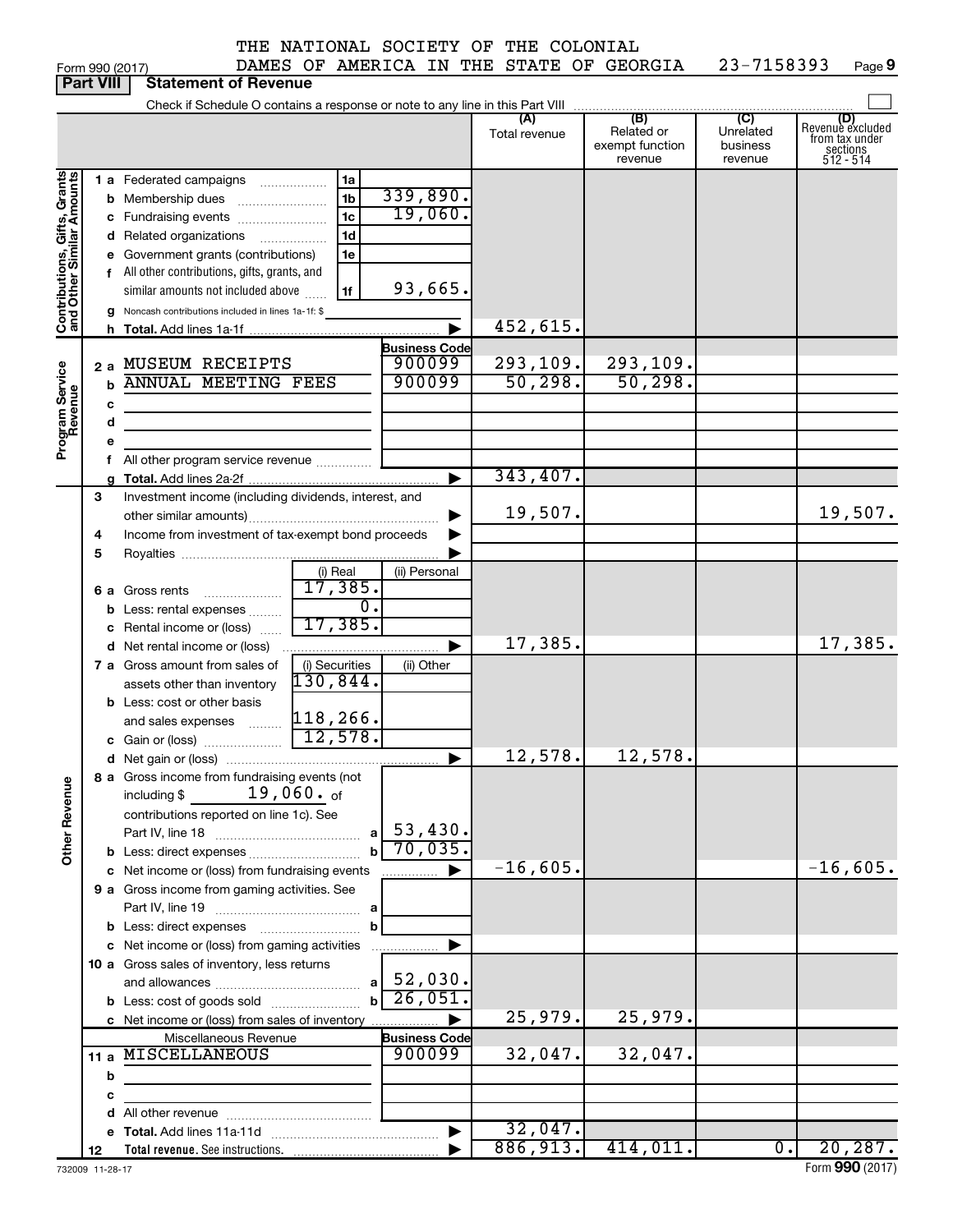Form 990 (2017)  $\blacksquare$  DAMES OF AMERICA IN THE STATE OF GEORGIA  $\blacksquare$  23-7158393  $\blacksquare$  Page 23-7158393 Page 10

|                                                                                                                            | Part IX Statement of Functional Expenses                                                        |                       |                                    |                                           |                                |  |  |  |  |  |  |
|----------------------------------------------------------------------------------------------------------------------------|-------------------------------------------------------------------------------------------------|-----------------------|------------------------------------|-------------------------------------------|--------------------------------|--|--|--|--|--|--|
| Section 501(c)(3) and 501(c)(4) organizations must complete all columns. All other organizations must complete column (A). |                                                                                                 |                       |                                    |                                           |                                |  |  |  |  |  |  |
|                                                                                                                            | Check if Schedule O contains a response or note to any line in this Part IX                     |                       |                                    |                                           |                                |  |  |  |  |  |  |
|                                                                                                                            | Do not include amounts reported on lines 6b,<br>7b, 8b, 9b, and 10b of Part VIII.               | (A)<br>Total expenses | (B)<br>Program service<br>expenses | (C)<br>Management and<br>general expenses | (D)<br>Fundraising<br>expenses |  |  |  |  |  |  |
| 1.                                                                                                                         | Grants and other assistance to domestic organizations                                           |                       |                                    |                                           |                                |  |  |  |  |  |  |
|                                                                                                                            | and domestic governments. See Part IV, line 21                                                  |                       |                                    |                                           |                                |  |  |  |  |  |  |
| 2                                                                                                                          | Grants and other assistance to domestic                                                         |                       |                                    |                                           |                                |  |  |  |  |  |  |
|                                                                                                                            | individuals. See Part IV, line 22                                                               |                       |                                    |                                           |                                |  |  |  |  |  |  |
| 3                                                                                                                          | Grants and other assistance to foreign                                                          |                       |                                    |                                           |                                |  |  |  |  |  |  |
|                                                                                                                            | organizations, foreign governments, and foreign                                                 |                       |                                    |                                           |                                |  |  |  |  |  |  |
|                                                                                                                            | individuals. See Part IV, lines 15 and 16                                                       |                       |                                    |                                           |                                |  |  |  |  |  |  |
| 4                                                                                                                          | Benefits paid to or for members                                                                 |                       |                                    |                                           |                                |  |  |  |  |  |  |
| 5                                                                                                                          | Compensation of current officers, directors,                                                    |                       |                                    |                                           |                                |  |  |  |  |  |  |
|                                                                                                                            | trustees, and key employees                                                                     | 52,530.               | 49,146.                            | 3,384.                                    |                                |  |  |  |  |  |  |
| 6                                                                                                                          | Compensation not included above, to disqualified                                                |                       |                                    |                                           |                                |  |  |  |  |  |  |
|                                                                                                                            | persons (as defined under section 4958(f)(1)) and                                               |                       |                                    |                                           |                                |  |  |  |  |  |  |
|                                                                                                                            | persons described in section 4958(c)(3)(B)                                                      | 213,094.              | 199, 365.                          | 13,729.                                   |                                |  |  |  |  |  |  |
| 7                                                                                                                          | Other salaries and wages<br>Pension plan accruals and contributions (include                    |                       |                                    |                                           |                                |  |  |  |  |  |  |
| 8                                                                                                                          | section 401(k) and 403(b) employer contributions)                                               |                       |                                    |                                           |                                |  |  |  |  |  |  |
| 9                                                                                                                          |                                                                                                 |                       |                                    |                                           |                                |  |  |  |  |  |  |
| 10                                                                                                                         |                                                                                                 | 21,178.               | 19,814.                            | 1,364.                                    |                                |  |  |  |  |  |  |
| 11                                                                                                                         | Fees for services (non-employees):                                                              |                       |                                    |                                           |                                |  |  |  |  |  |  |
| a                                                                                                                          |                                                                                                 |                       |                                    |                                           |                                |  |  |  |  |  |  |
| b                                                                                                                          |                                                                                                 |                       |                                    |                                           |                                |  |  |  |  |  |  |
| c                                                                                                                          |                                                                                                 | 13,800.               |                                    | 13,800.                                   |                                |  |  |  |  |  |  |
| d                                                                                                                          |                                                                                                 |                       |                                    |                                           |                                |  |  |  |  |  |  |
| e                                                                                                                          | Professional fundraising services. See Part IV, line 17                                         |                       |                                    |                                           |                                |  |  |  |  |  |  |
| f                                                                                                                          | Investment management fees                                                                      | 12, 254.              |                                    | 12, 254.                                  |                                |  |  |  |  |  |  |
| g                                                                                                                          | Other. (If line 11g amount exceeds 10% of line 25,                                              |                       |                                    |                                           |                                |  |  |  |  |  |  |
|                                                                                                                            | column (A) amount, list line 11g expenses on Sch O.)                                            |                       |                                    |                                           |                                |  |  |  |  |  |  |
| 12                                                                                                                         |                                                                                                 | 16,449.               | 16,449.                            |                                           |                                |  |  |  |  |  |  |
| 13                                                                                                                         |                                                                                                 | 8, 254.               |                                    | 8,254.                                    |                                |  |  |  |  |  |  |
| 14                                                                                                                         |                                                                                                 |                       |                                    |                                           |                                |  |  |  |  |  |  |
| 15                                                                                                                         |                                                                                                 |                       |                                    |                                           |                                |  |  |  |  |  |  |
| 16                                                                                                                         |                                                                                                 | 20,413.               |                                    | 20,413.                                   |                                |  |  |  |  |  |  |
| 17                                                                                                                         | Travel                                                                                          | 3,043.                | 3,043.                             |                                           |                                |  |  |  |  |  |  |
| 18                                                                                                                         | Payments of travel or entertainment expenses                                                    |                       |                                    |                                           |                                |  |  |  |  |  |  |
|                                                                                                                            | for any federal, state, or local public officials                                               | 104, 711.             |                                    | 104, 711.                                 |                                |  |  |  |  |  |  |
| 19                                                                                                                         | Conferences, conventions, and meetings                                                          | 774.                  |                                    | 774.                                      |                                |  |  |  |  |  |  |
| 20                                                                                                                         | Interest                                                                                        |                       |                                    |                                           |                                |  |  |  |  |  |  |
| 21<br>22                                                                                                                   | Depreciation, depletion, and amortization                                                       | 10,457.               |                                    | 10,457.                                   |                                |  |  |  |  |  |  |
| 23                                                                                                                         | Insurance                                                                                       | 27, 153.              | 27, 153.                           |                                           |                                |  |  |  |  |  |  |
| 24                                                                                                                         | Other expenses. Itemize expenses not covered                                                    |                       |                                    |                                           |                                |  |  |  |  |  |  |
|                                                                                                                            | above. (List miscellaneous expenses in line 24e. If line                                        |                       |                                    |                                           |                                |  |  |  |  |  |  |
|                                                                                                                            | 24e amount exceeds 10% of line 25, column (A)<br>amount, list line 24e expenses on Schedule O.) |                       |                                    |                                           |                                |  |  |  |  |  |  |
| a                                                                                                                          | HOUSE MAINTENANCE AND R                                                                         | 75,893.               | 75,893.                            |                                           |                                |  |  |  |  |  |  |
| b                                                                                                                          | <b>DONATIONS</b>                                                                                | 74,896.               | 74,896.                            |                                           |                                |  |  |  |  |  |  |
| C                                                                                                                          | <b>MISCELLANEOUS</b>                                                                            | 68,825.               | 7,745.                             | 61,080.                                   |                                |  |  |  |  |  |  |
| d                                                                                                                          | <b>DUES</b>                                                                                     | 66,075.               |                                    | 66,075.                                   |                                |  |  |  |  |  |  |
|                                                                                                                            | e All other expenses                                                                            | 26,524.               | 14,661.                            | 11,863.                                   |                                |  |  |  |  |  |  |
| 25                                                                                                                         | Total functional expenses. Add lines 1 through 24e                                              | 816, 323.             | 488,165.                           | 328, 158.                                 | $\overline{0}$ .               |  |  |  |  |  |  |
| 26                                                                                                                         | Joint costs. Complete this line only if the organization                                        |                       |                                    |                                           |                                |  |  |  |  |  |  |
|                                                                                                                            | reported in column (B) joint costs from a combined                                              |                       |                                    |                                           |                                |  |  |  |  |  |  |
|                                                                                                                            | educational campaign and fundraising solicitation.                                              |                       |                                    |                                           |                                |  |  |  |  |  |  |
|                                                                                                                            | Check here $\blacktriangleright$<br>if following SOP 98-2 (ASC 958-720)                         |                       |                                    |                                           |                                |  |  |  |  |  |  |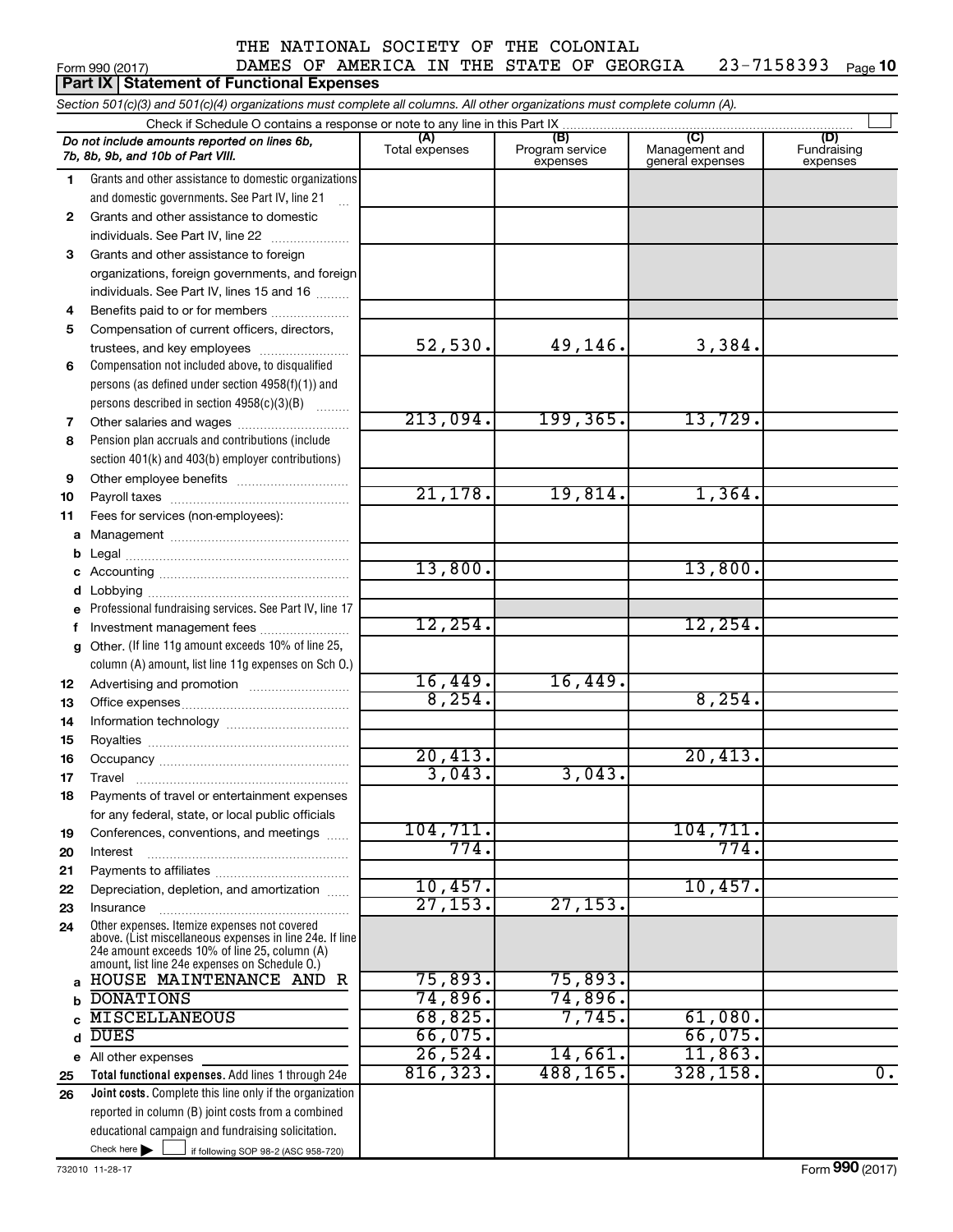#### Form 990 (2017)  $\blacksquare$  DAMES OF AMERICA IN THE STATE OF GEORGIA  $\blacksquare$  23-7158393  $\blacksquare$  Page

23-7158393 Page 11

|                             |    |                                                                                                                                                                               |         |          | (A)<br>Beginning of year |                  | (B)<br>End of year |
|-----------------------------|----|-------------------------------------------------------------------------------------------------------------------------------------------------------------------------------|---------|----------|--------------------------|------------------|--------------------|
|                             | 1  |                                                                                                                                                                               |         |          | 615,401.                 | $\mathbf{1}$     | 673, 724.          |
|                             | 2  |                                                                                                                                                                               |         |          | 365,431.                 | $\mathbf{2}$     | 399,416.           |
|                             | З  |                                                                                                                                                                               |         |          | 10,415.                  | $\mathbf{3}$     | 19,596.            |
|                             | 4  |                                                                                                                                                                               |         |          |                          | 4                |                    |
|                             | 5  | Loans and other receivables from current and former officers, directors,                                                                                                      |         |          |                          |                  |                    |
|                             |    | trustees, key employees, and highest compensated employees. Complete                                                                                                          |         |          |                          |                  |                    |
|                             |    |                                                                                                                                                                               |         |          |                          | 5                |                    |
|                             | 6  | Loans and other receivables from other disqualified persons (as defined under                                                                                                 |         |          |                          |                  |                    |
|                             |    | section 4958(f)(1)), persons described in section 4958(c)(3)(B), and contributing                                                                                             |         |          |                          |                  |                    |
|                             |    | employers and sponsoring organizations of section 501(c)(9) voluntary                                                                                                         |         |          |                          |                  |                    |
|                             |    | employees' beneficiary organizations (see instr). Complete Part II of Sch L                                                                                                   |         |          |                          | 6                |                    |
| Assets                      | 7  |                                                                                                                                                                               |         |          |                          | 7                |                    |
|                             | 8  |                                                                                                                                                                               |         |          | 33,496.                  | 8                | 46,575.            |
|                             | 9  | Prepaid expenses and deferred charges                                                                                                                                         |         |          |                          | 9                |                    |
|                             |    | <b>10a</b> Land, buildings, and equipment: cost or other                                                                                                                      |         |          |                          |                  |                    |
|                             |    | basis. Complete Part VI of Schedule D  10a                                                                                                                                    |         | 686,659. |                          |                  |                    |
|                             |    | <b>b</b> Less: accumulated depreciation                                                                                                                                       | 61,158. | 629,835. | 10 <sub>c</sub>          | 625,501.         |                    |
|                             | 11 |                                                                                                                                                                               |         | 778,480. | 11                       | 957,581.         |                    |
|                             | 12 |                                                                                                                                                                               |         | 132,985. | 12                       | $\overline{0}$ . |                    |
|                             | 13 |                                                                                                                                                                               |         |          | 13                       |                  |                    |
|                             | 14 |                                                                                                                                                                               |         |          | 14                       |                  |                    |
|                             | 15 |                                                                                                                                                                               |         | 10, 211. | 15                       | 10, 211.         |                    |
|                             | 16 |                                                                                                                                                                               |         |          | 2,576,254.               | 16               | 2,732,604.         |
|                             | 17 |                                                                                                                                                                               |         |          | 19,053.                  | 17               | 31,642.            |
|                             | 18 |                                                                                                                                                                               |         | 18       |                          |                  |                    |
|                             | 19 |                                                                                                                                                                               |         | 14,450.  | 19                       | 49,665.          |                    |
|                             | 20 |                                                                                                                                                                               |         |          |                          | 20               |                    |
|                             | 21 | Escrow or custodial account liability. Complete Part IV of Schedule D                                                                                                         |         |          |                          | 21               |                    |
|                             | 22 | Loans and other payables to current and former officers, directors, trustees,                                                                                                 |         |          |                          |                  |                    |
|                             |    | key employees, highest compensated employees, and disqualified persons.                                                                                                       |         |          |                          |                  |                    |
| Liabilities                 |    |                                                                                                                                                                               |         |          |                          | 22               |                    |
|                             | 23 | Secured mortgages and notes payable to unrelated third parties                                                                                                                |         |          | 31,762.                  | 23               | 0.                 |
|                             | 24 | Unsecured notes and loans payable to unrelated third parties                                                                                                                  |         |          |                          | 24               |                    |
|                             | 25 | Other liabilities (including federal income tax, payables to related third                                                                                                    |         |          |                          |                  |                    |
|                             |    | parties, and other liabilities not included on lines 17-24). Complete Part X of                                                                                               |         |          |                          |                  |                    |
|                             |    | Schedule D                                                                                                                                                                    |         |          | 65, 265.                 | 25               | 81,307.            |
|                             | 26 | Total liabilities. Add lines 17 through 25                                                                                                                                    |         |          |                          | 26               |                    |
|                             |    | Organizations that follow SFAS 117 (ASC 958), check here $\blacktriangleright \begin{array}{c} \perp X \end{array}$ and<br>complete lines 27 through 29, and lines 33 and 34. |         |          |                          |                  |                    |
|                             | 27 |                                                                                                                                                                               |         |          | 1,996,203.               | 27               | 2,134,101.         |
|                             | 28 |                                                                                                                                                                               |         |          | 255, 412.                | 28               | 226,847.           |
|                             | 29 | Permanently restricted net assets                                                                                                                                             |         |          | 259, 374.                | 29               | 290, 349.          |
|                             |    | Organizations that do not follow SFAS 117 (ASC 958), check here $\blacktriangleright$                                                                                         |         |          |                          |                  |                    |
|                             |    | and complete lines 30 through 34.                                                                                                                                             |         |          |                          |                  |                    |
|                             | 30 |                                                                                                                                                                               |         |          |                          | 30               |                    |
|                             | 31 | Paid-in or capital surplus, or land, building, or equipment fund                                                                                                              |         |          |                          | 31               |                    |
| Net Assets or Fund Balances | 32 | Retained earnings, endowment, accumulated income, or other funds                                                                                                              |         |          |                          | 32               |                    |
|                             | 33 |                                                                                                                                                                               |         |          | 2,510,989.               | 33               | 2,651,297.         |
|                             | 34 |                                                                                                                                                                               |         |          | 2,576,254.               | 34               | 2,732,604.         |
|                             |    |                                                                                                                                                                               |         |          |                          |                  |                    |

Form (2017) **990**

# **Part X Balance Sheet**

| Form 990 (2017) |
|-----------------|
|-----------------|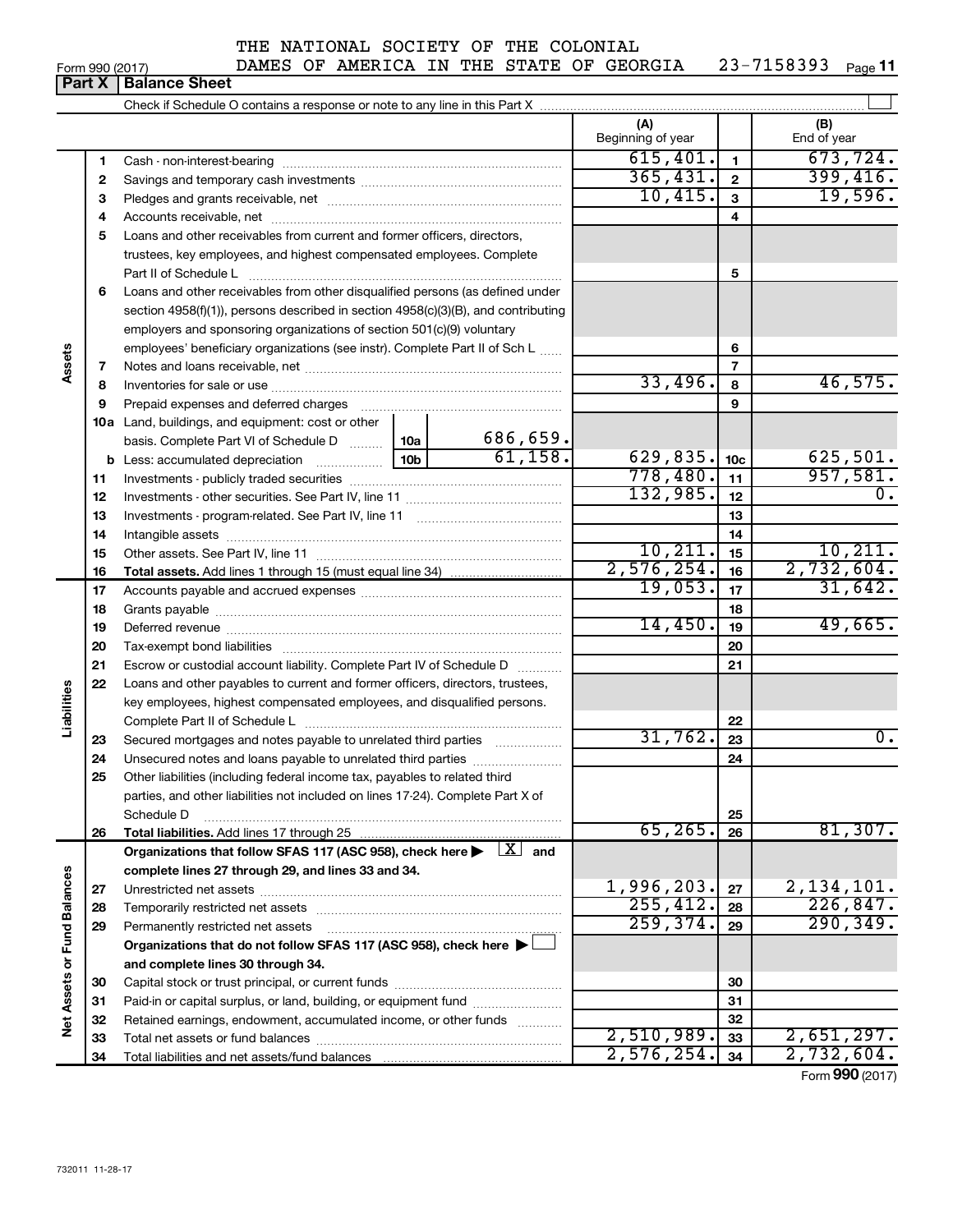|    | THE NATIONAL SOCIETY OF THE COLONIAL                                                                                                                                                                                           |                         |                |            |                  |
|----|--------------------------------------------------------------------------------------------------------------------------------------------------------------------------------------------------------------------------------|-------------------------|----------------|------------|------------------|
|    | DAMES OF AMERICA IN THE STATE OF GEORGIA<br>Form 990 (2017)                                                                                                                                                                    | 23-7158393              |                |            | Page 12          |
|    | <b>Part XI</b><br><b>Reconciliation of Net Assets</b>                                                                                                                                                                          |                         |                |            |                  |
|    | Check if Schedule O contains a response or note to any line in this Part XI [11] contains a contain contains a contains a response or note to any line in this Part XI [12] contains and the Schedule O contains and the Sched |                         |                |            |                  |
|    |                                                                                                                                                                                                                                |                         |                |            |                  |
| 1  |                                                                                                                                                                                                                                | $\mathbf{1}$            |                |            | 886,913.         |
| 2  |                                                                                                                                                                                                                                | $\mathbf{2}$            |                |            | 816, 323.        |
| з  | Revenue less expenses. Subtract line 2 from line 1                                                                                                                                                                             | $\mathbf{3}$            |                |            | 70,590.          |
| 4  |                                                                                                                                                                                                                                | $\overline{\mathbf{4}}$ | 2,510,989.     |            |                  |
| 5  | Net unrealized gains (losses) on investments [11] matter contracts and the state of the state of the state of the state of the state of the state of the state of the state of the state of the state of the state of the stat | 5                       |                |            | 69,718.          |
| 6  | Donated services and use of facilities                                                                                                                                                                                         | 6                       |                |            |                  |
| 7  | Investment expenses                                                                                                                                                                                                            | $\overline{7}$          |                |            |                  |
| 8  | Prior period adjustments                                                                                                                                                                                                       | 8                       |                |            |                  |
| 9  | Other changes in net assets or fund balances (explain in Schedule O) manufactured controller than growth of the                                                                                                                | 9                       |                |            | $\overline{0}$ . |
| 10 | Net assets or fund balances at end of year. Combine lines 3 through 9 (must equal Part X, line 33,                                                                                                                             |                         |                |            |                  |
|    | column (B))                                                                                                                                                                                                                    | 10                      | 2,651,297.     |            |                  |
|    | Part XII Financial Statements and Reporting                                                                                                                                                                                    |                         |                |            |                  |
|    |                                                                                                                                                                                                                                |                         |                |            |                  |
|    |                                                                                                                                                                                                                                |                         |                | <b>Yes</b> | No               |
| 1  | $\boxed{\text{X}}$ Accrual<br>Accounting method used to prepare the Form 990: $\Box$ Cash<br>Other                                                                                                                             |                         |                |            |                  |
|    | If the organization changed its method of accounting from a prior year or checked "Other," explain in Schedule O.                                                                                                              |                         |                |            |                  |
|    |                                                                                                                                                                                                                                |                         | 2a             |            | х                |
|    | If "Yes," check a box below to indicate whether the financial statements for the year were compiled or reviewed on a                                                                                                           |                         |                |            |                  |
|    | separate basis, consolidated basis, or both:                                                                                                                                                                                   |                         |                |            |                  |
|    | <b>Consolidated basis</b><br>Separate basis<br>Both consolidated and separate basis                                                                                                                                            |                         |                |            |                  |
|    |                                                                                                                                                                                                                                |                         | 2 <sub>b</sub> | х          |                  |
|    | If "Yes," check a box below to indicate whether the financial statements for the year were audited on a separate basis,                                                                                                        |                         |                |            |                  |
|    | consolidated basis, or both:                                                                                                                                                                                                   |                         |                |            |                  |
|    | $ \mathbf{X} $ Separate basis<br><b>Consolidated basis</b><br>Both consolidated and separate basis                                                                                                                             |                         |                |            |                  |
|    | c If "Yes" to line 2a or 2b, does the organization have a committee that assumes responsibility for oversight of the audit,                                                                                                    |                         |                |            |                  |
|    | review, or compilation of its financial statements and selection of an independent accountant?                                                                                                                                 |                         | 2c             | X          |                  |
|    | If the organization changed either its oversight process or selection process during the tax year, explain in Schedule O.                                                                                                      |                         |                |            |                  |
|    | 3a As a result of a federal award, was the organization required to undergo an audit or audits as set forth in the Single Audit                                                                                                |                         |                |            |                  |
|    |                                                                                                                                                                                                                                |                         | За             |            | x                |
|    | b If "Yes," did the organization undergo the required audit or audits? If the organization did not undergo the required audit                                                                                                  |                         |                |            |                  |
|    |                                                                                                                                                                                                                                |                         | 3b             |            |                  |

Form (2017) **990**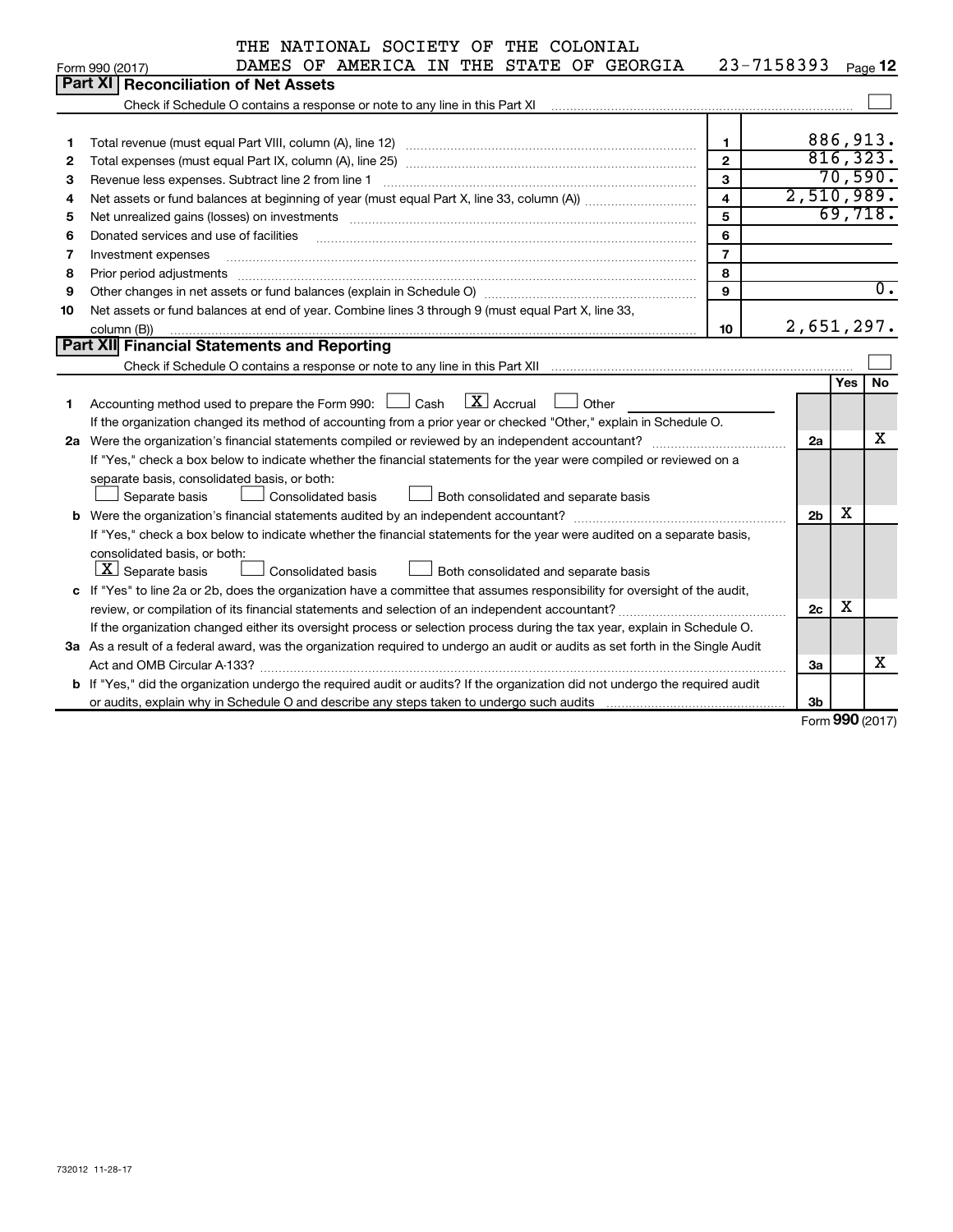| <b>SCHEDULE A</b>                                                                                         |                                                                                                                           |                                                                                                                                                                                                                                                      |                                                        |     |                                                                |                            |  | OMB No. 1545-0047                                                                                                                             |  |  |
|-----------------------------------------------------------------------------------------------------------|---------------------------------------------------------------------------------------------------------------------------|------------------------------------------------------------------------------------------------------------------------------------------------------------------------------------------------------------------------------------------------------|--------------------------------------------------------|-----|----------------------------------------------------------------|----------------------------|--|-----------------------------------------------------------------------------------------------------------------------------------------------|--|--|
| (Form 990 or 990-EZ)                                                                                      |                                                                                                                           | <b>Public Charity Status and Public Support</b><br>Complete if the organization is a section 501(c)(3) organization or a section                                                                                                                     |                                                        |     |                                                                |                            |  |                                                                                                                                               |  |  |
|                                                                                                           |                                                                                                                           |                                                                                                                                                                                                                                                      | 4947(a)(1) nonexempt charitable trust.                 |     |                                                                |                            |  |                                                                                                                                               |  |  |
| Department of the Treasury<br>Internal Revenue Service                                                    |                                                                                                                           |                                                                                                                                                                                                                                                      | Attach to Form 990 or Form 990-EZ.                     |     |                                                                |                            |  | <b>Open to Public</b><br><b>Inspection</b>                                                                                                    |  |  |
| Name of the organization                                                                                  |                                                                                                                           | Go to www.irs.gov/Form990 for instructions and the latest information.<br>THE NATIONAL SOCIETY OF THE COLONIAL                                                                                                                                       |                                                        |     |                                                                |                            |  | <b>Employer identification number</b>                                                                                                         |  |  |
|                                                                                                           |                                                                                                                           | DAMES OF AMERICA IN THE STATE OF GEORGIA                                                                                                                                                                                                             |                                                        |     |                                                                |                            |  | 23-7158393                                                                                                                                    |  |  |
| Part I                                                                                                    |                                                                                                                           | Reason for Public Charity Status (All organizations must complete this part.) See instructions.                                                                                                                                                      |                                                        |     |                                                                |                            |  |                                                                                                                                               |  |  |
| The organization is not a private foundation because it is: (For lines 1 through 12, check only one box.) |                                                                                                                           |                                                                                                                                                                                                                                                      |                                                        |     |                                                                |                            |  |                                                                                                                                               |  |  |
| 1                                                                                                         |                                                                                                                           | A church, convention of churches, or association of churches described in <b>section 170(b)(1)(A)(i).</b>                                                                                                                                            |                                                        |     |                                                                |                            |  |                                                                                                                                               |  |  |
| 2                                                                                                         |                                                                                                                           | A school described in section 170(b)(1)(A)(ii). (Attach Schedule E (Form 990 or 990-EZ).)                                                                                                                                                            |                                                        |     |                                                                |                            |  |                                                                                                                                               |  |  |
| 3                                                                                                         |                                                                                                                           | A hospital or a cooperative hospital service organization described in section $170(b)(1)(A)(iii)$ .                                                                                                                                                 |                                                        |     |                                                                |                            |  |                                                                                                                                               |  |  |
| 4                                                                                                         |                                                                                                                           | A medical research organization operated in conjunction with a hospital described in section 170(b)(1)(A)(iii). Enter the hospital's name,                                                                                                           |                                                        |     |                                                                |                            |  |                                                                                                                                               |  |  |
|                                                                                                           | city, and state:                                                                                                          |                                                                                                                                                                                                                                                      |                                                        |     |                                                                |                            |  |                                                                                                                                               |  |  |
| 5                                                                                                         | An organization operated for the benefit of a college or university owned or operated by a governmental unit described in |                                                                                                                                                                                                                                                      |                                                        |     |                                                                |                            |  |                                                                                                                                               |  |  |
|                                                                                                           |                                                                                                                           | section 170(b)(1)(A)(iv). (Complete Part II.)                                                                                                                                                                                                        |                                                        |     |                                                                |                            |  |                                                                                                                                               |  |  |
| 6<br>7                                                                                                    |                                                                                                                           | A federal, state, or local government or governmental unit described in section $170(b)(1)(A)(v)$ .                                                                                                                                                  |                                                        |     |                                                                |                            |  |                                                                                                                                               |  |  |
|                                                                                                           |                                                                                                                           | An organization that normally receives a substantial part of its support from a governmental unit or from the general public described in<br>section 170(b)(1)(A)(vi). (Complete Part II.)                                                           |                                                        |     |                                                                |                            |  |                                                                                                                                               |  |  |
| 8                                                                                                         |                                                                                                                           | A community trust described in section 170(b)(1)(A)(vi). (Complete Part II.)                                                                                                                                                                         |                                                        |     |                                                                |                            |  |                                                                                                                                               |  |  |
| 9                                                                                                         |                                                                                                                           | An agricultural research organization described in section 170(b)(1)(A)(ix) operated in conjunction with a land-grant college                                                                                                                        |                                                        |     |                                                                |                            |  |                                                                                                                                               |  |  |
|                                                                                                           |                                                                                                                           | or university or a non-land-grant college of agriculture (see instructions). Enter the name, city, and state of the college or                                                                                                                       |                                                        |     |                                                                |                            |  |                                                                                                                                               |  |  |
| university:                                                                                               |                                                                                                                           |                                                                                                                                                                                                                                                      |                                                        |     |                                                                |                            |  |                                                                                                                                               |  |  |
| $\boxed{\text{X}}$<br>10                                                                                  |                                                                                                                           |                                                                                                                                                                                                                                                      |                                                        |     |                                                                |                            |  | An organization that normally receives: (1) more than 33 1/3% of its support from contributions, membership fees, and gross receipts from     |  |  |
|                                                                                                           |                                                                                                                           |                                                                                                                                                                                                                                                      |                                                        |     |                                                                |                            |  | activities related to its exempt functions - subject to certain exceptions, and (2) no more than 33 1/3% of its support from gross investment |  |  |
|                                                                                                           |                                                                                                                           | income and unrelated business taxable income (less section 511 tax) from businesses acquired by the organization after June 30, 1975.                                                                                                                |                                                        |     |                                                                |                            |  |                                                                                                                                               |  |  |
|                                                                                                           |                                                                                                                           | See section 509(a)(2). (Complete Part III.)                                                                                                                                                                                                          |                                                        |     |                                                                |                            |  |                                                                                                                                               |  |  |
| 11                                                                                                        |                                                                                                                           | An organization organized and operated exclusively to test for public safety. See section 509(a)(4).                                                                                                                                                 |                                                        |     |                                                                |                            |  |                                                                                                                                               |  |  |
| 12                                                                                                        |                                                                                                                           | An organization organized and operated exclusively for the benefit of, to perform the functions of, or to carry out the purposes of one or                                                                                                           |                                                        |     |                                                                |                            |  |                                                                                                                                               |  |  |
|                                                                                                           |                                                                                                                           | more publicly supported organizations described in section 509(a)(1) or section 509(a)(2). See section 509(a)(3). Check the box in<br>lines 12a through 12d that describes the type of supporting organization and complete lines 12e, 12f, and 12g. |                                                        |     |                                                                |                            |  |                                                                                                                                               |  |  |
| а                                                                                                         |                                                                                                                           | Type I. A supporting organization operated, supervised, or controlled by its supported organization(s), typically by giving                                                                                                                          |                                                        |     |                                                                |                            |  |                                                                                                                                               |  |  |
|                                                                                                           |                                                                                                                           | the supported organization(s) the power to regularly appoint or elect a majority of the directors or trustees of the supporting                                                                                                                      |                                                        |     |                                                                |                            |  |                                                                                                                                               |  |  |
|                                                                                                           |                                                                                                                           | organization. You must complete Part IV, Sections A and B.                                                                                                                                                                                           |                                                        |     |                                                                |                            |  |                                                                                                                                               |  |  |
| b                                                                                                         |                                                                                                                           | Type II. A supporting organization supervised or controlled in connection with its supported organization(s), by having                                                                                                                              |                                                        |     |                                                                |                            |  |                                                                                                                                               |  |  |
|                                                                                                           |                                                                                                                           | control or management of the supporting organization vested in the same persons that control or manage the supported                                                                                                                                 |                                                        |     |                                                                |                            |  |                                                                                                                                               |  |  |
|                                                                                                           |                                                                                                                           | organization(s). You must complete Part IV, Sections A and C.                                                                                                                                                                                        |                                                        |     |                                                                |                            |  |                                                                                                                                               |  |  |
| с                                                                                                         |                                                                                                                           | Type III functionally integrated. A supporting organization operated in connection with, and functionally integrated with,                                                                                                                           |                                                        |     |                                                                |                            |  |                                                                                                                                               |  |  |
|                                                                                                           |                                                                                                                           | its supported organization(s) (see instructions). You must complete Part IV, Sections A, D, and E.                                                                                                                                                   |                                                        |     |                                                                |                            |  |                                                                                                                                               |  |  |
| d                                                                                                         |                                                                                                                           | Type III non-functionally integrated. A supporting organization operated in connection with its supported organization(s)                                                                                                                            |                                                        |     |                                                                |                            |  |                                                                                                                                               |  |  |
|                                                                                                           |                                                                                                                           | that is not functionally integrated. The organization generally must satisfy a distribution requirement and an attentiveness                                                                                                                         |                                                        |     |                                                                |                            |  |                                                                                                                                               |  |  |
| е                                                                                                         |                                                                                                                           | requirement (see instructions). You must complete Part IV, Sections A and D, and Part V.<br>Check this box if the organization received a written determination from the IRS that it is a Type I, Type II, Type III                                  |                                                        |     |                                                                |                            |  |                                                                                                                                               |  |  |
|                                                                                                           |                                                                                                                           | functionally integrated, or Type III non-functionally integrated supporting organization.                                                                                                                                                            |                                                        |     |                                                                |                            |  |                                                                                                                                               |  |  |
|                                                                                                           |                                                                                                                           |                                                                                                                                                                                                                                                      |                                                        |     |                                                                |                            |  |                                                                                                                                               |  |  |
| g                                                                                                         |                                                                                                                           | Provide the following information about the supported organization(s).                                                                                                                                                                               |                                                        |     |                                                                |                            |  |                                                                                                                                               |  |  |
| (i) Name of supported                                                                                     |                                                                                                                           | (ii) EIN                                                                                                                                                                                                                                             | (iii) Type of organization<br>(described on lines 1-10 |     | (iv) Is the organization listed<br>in your governing document? | (v) Amount of monetary     |  | (vi) Amount of other                                                                                                                          |  |  |
| organization                                                                                              |                                                                                                                           |                                                                                                                                                                                                                                                      | above (see instructions))                              | Yes | No                                                             | support (see instructions) |  | support (see instructions)                                                                                                                    |  |  |
|                                                                                                           |                                                                                                                           |                                                                                                                                                                                                                                                      |                                                        |     |                                                                |                            |  |                                                                                                                                               |  |  |
|                                                                                                           |                                                                                                                           |                                                                                                                                                                                                                                                      |                                                        |     |                                                                |                            |  |                                                                                                                                               |  |  |
|                                                                                                           |                                                                                                                           |                                                                                                                                                                                                                                                      |                                                        |     |                                                                |                            |  |                                                                                                                                               |  |  |
|                                                                                                           |                                                                                                                           |                                                                                                                                                                                                                                                      |                                                        |     |                                                                |                            |  |                                                                                                                                               |  |  |
|                                                                                                           |                                                                                                                           |                                                                                                                                                                                                                                                      |                                                        |     |                                                                |                            |  |                                                                                                                                               |  |  |
|                                                                                                           |                                                                                                                           |                                                                                                                                                                                                                                                      |                                                        |     |                                                                |                            |  |                                                                                                                                               |  |  |
|                                                                                                           |                                                                                                                           |                                                                                                                                                                                                                                                      |                                                        |     |                                                                |                            |  |                                                                                                                                               |  |  |
|                                                                                                           |                                                                                                                           |                                                                                                                                                                                                                                                      |                                                        |     |                                                                |                            |  |                                                                                                                                               |  |  |
|                                                                                                           |                                                                                                                           |                                                                                                                                                                                                                                                      |                                                        |     |                                                                |                            |  |                                                                                                                                               |  |  |
| Total                                                                                                     |                                                                                                                           |                                                                                                                                                                                                                                                      |                                                        |     |                                                                |                            |  |                                                                                                                                               |  |  |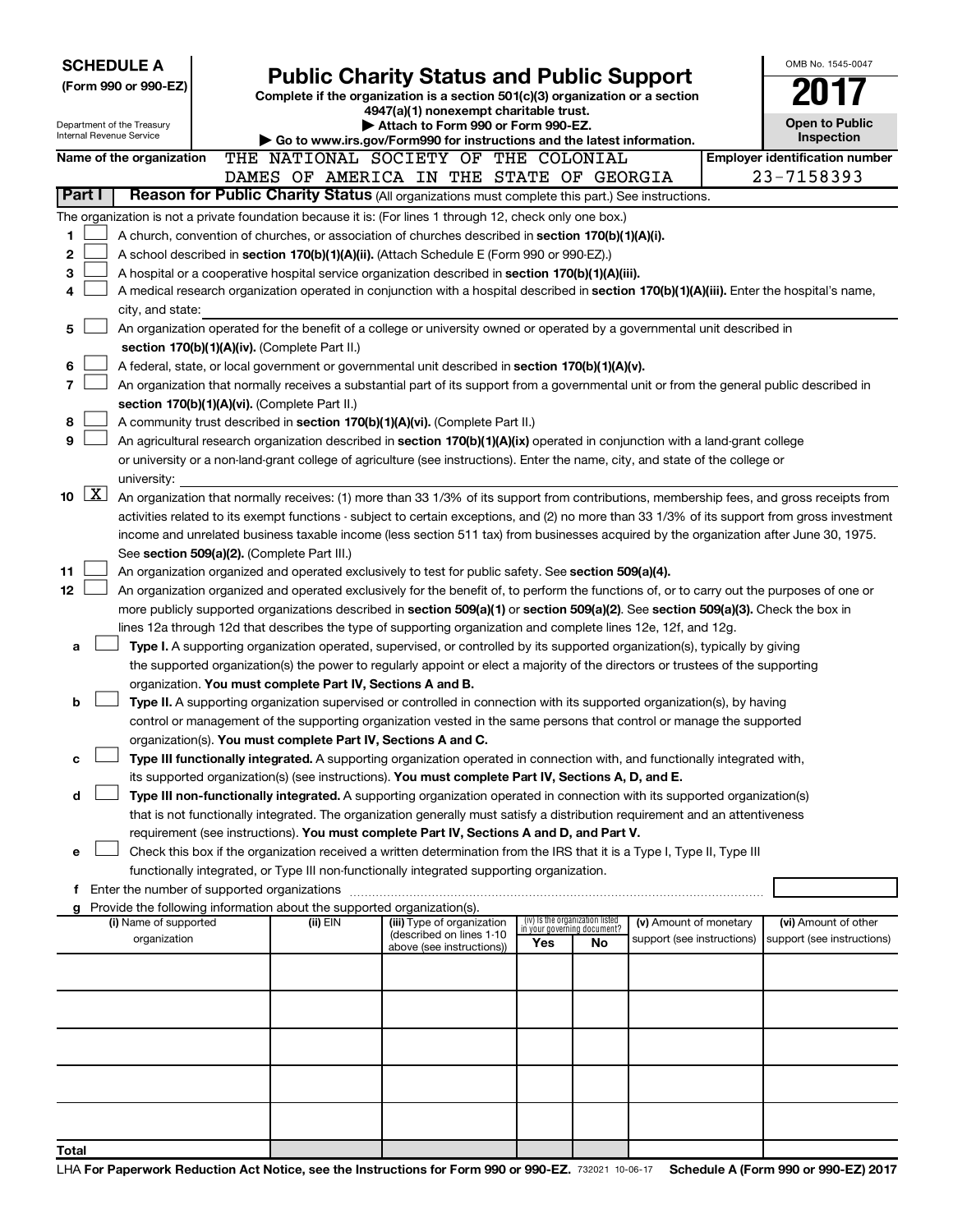|  |  |  |  | Schedule A (Form 990 or 990-EZ) 2017 DAMES OF AMERICA IN THE STATE OF GEORGIA23-7158393 $P_{aqe}$ 2    |  |
|--|--|--|--|--------------------------------------------------------------------------------------------------------|--|
|  |  |  |  | Part II Support Schedule for Organizations Described in Sections 170(b)(1)(A)(iv) and 170(b)(1)(A)(vi) |  |

(Complete only if you checked the box on line 5, 7, or 8 of Part I or if the organization failed to qualify under Part III. If the organization fails to qualify under the tests listed below, please complete Part III.)

|   | <b>Section A. Public Support</b>                                                                                                               |          |          |            |            |          |           |
|---|------------------------------------------------------------------------------------------------------------------------------------------------|----------|----------|------------|------------|----------|-----------|
|   | Calendar year (or fiscal year beginning in) $\blacktriangleright$                                                                              | (a) 2013 | (b) 2014 | $(c)$ 2015 | $(d)$ 2016 | (e) 2017 | (f) Total |
|   | 1 Gifts, grants, contributions, and                                                                                                            |          |          |            |            |          |           |
|   | membership fees received. (Do not                                                                                                              |          |          |            |            |          |           |
|   | include any "unusual grants.")                                                                                                                 |          |          |            |            |          |           |
|   | 2 Tax revenues levied for the organ-                                                                                                           |          |          |            |            |          |           |
|   | ization's benefit and either paid to                                                                                                           |          |          |            |            |          |           |
|   | or expended on its behalf                                                                                                                      |          |          |            |            |          |           |
|   | 3 The value of services or facilities                                                                                                          |          |          |            |            |          |           |
|   | furnished by a governmental unit to                                                                                                            |          |          |            |            |          |           |
|   | the organization without charge                                                                                                                |          |          |            |            |          |           |
|   | 4 Total. Add lines 1 through 3                                                                                                                 |          |          |            |            |          |           |
|   | 5 The portion of total contributions                                                                                                           |          |          |            |            |          |           |
|   | by each person (other than a                                                                                                                   |          |          |            |            |          |           |
|   | governmental unit or publicly                                                                                                                  |          |          |            |            |          |           |
|   | supported organization) included                                                                                                               |          |          |            |            |          |           |
|   | on line 1 that exceeds 2% of the                                                                                                               |          |          |            |            |          |           |
|   | amount shown on line 11,                                                                                                                       |          |          |            |            |          |           |
|   | column (f)                                                                                                                                     |          |          |            |            |          |           |
|   | 6 Public support. Subtract line 5 from line 4.                                                                                                 |          |          |            |            |          |           |
|   | <b>Section B. Total Support</b>                                                                                                                |          |          |            |            |          |           |
|   | Calendar year (or fiscal year beginning in) $\blacktriangleright$                                                                              | (a) 2013 | (b) 2014 | $(c)$ 2015 | $(d)$ 2016 | (e) 2017 | (f) Total |
|   | 7 Amounts from line 4                                                                                                                          |          |          |            |            |          |           |
| 8 | Gross income from interest,                                                                                                                    |          |          |            |            |          |           |
|   | dividends, payments received on                                                                                                                |          |          |            |            |          |           |
|   | securities loans, rents, royalties,                                                                                                            |          |          |            |            |          |           |
|   | and income from similar sources                                                                                                                |          |          |            |            |          |           |
| 9 | Net income from unrelated business                                                                                                             |          |          |            |            |          |           |
|   | activities, whether or not the                                                                                                                 |          |          |            |            |          |           |
|   | business is regularly carried on                                                                                                               |          |          |            |            |          |           |
|   | 10 Other income. Do not include gain                                                                                                           |          |          |            |            |          |           |
|   | or loss from the sale of capital                                                                                                               |          |          |            |            |          |           |
|   | assets (Explain in Part VI.)                                                                                                                   |          |          |            |            |          |           |
|   | 11 Total support. Add lines 7 through 10                                                                                                       |          |          |            |            |          |           |
|   | <b>12</b> Gross receipts from related activities, etc. (see instructions)                                                                      |          |          |            |            | 12       |           |
|   | 13 First five years. If the Form 990 is for the organization's first, second, third, fourth, or fifth tax year as a section 501(c)(3)          |          |          |            |            |          |           |
|   | organization, check this box and stop here                                                                                                     |          |          |            |            |          |           |
|   | <b>Section C. Computation of Public Support Percentage</b>                                                                                     |          |          |            |            |          |           |
|   |                                                                                                                                                |          |          |            |            | 14       | %         |
|   |                                                                                                                                                |          |          |            |            | 15       | %         |
|   | 16a 33 1/3% support test - 2017. If the organization did not check the box on line 13, and line 14 is 33 1/3% or more, check this box and      |          |          |            |            |          |           |
|   |                                                                                                                                                |          |          |            |            |          |           |
|   | b 33 1/3% support test - 2016. If the organization did not check a box on line 13 or 16a, and line 15 is 33 1/3% or more, check this box       |          |          |            |            |          |           |
|   |                                                                                                                                                |          |          |            |            |          |           |
|   | 17a 10% -facts-and-circumstances test - 2017. If the organization did not check a box on line 13, 16a, or 16b, and line 14 is 10% or more,     |          |          |            |            |          |           |
|   | and if the organization meets the "facts-and-circumstances" test, check this box and stop here. Explain in Part VI how the organization        |          |          |            |            |          |           |
|   | meets the "facts-and-circumstances" test. The organization qualifies as a publicly supported organization <i>community content</i>             |          |          |            |            |          |           |
|   | <b>b 10% -facts-and-circumstances test - 2016.</b> If the organization did not check a box on line 13, 16a, 16b, or 17a, and line 15 is 10% or |          |          |            |            |          |           |
|   | more, and if the organization meets the "facts-and-circumstances" test, check this box and stop here. Explain in Part VI how the               |          |          |            |            |          |           |
|   | organization meets the "facts-and-circumstances" test. The organization qualifies as a publicly supported organization                         |          |          |            |            |          |           |
|   | 18 Private foundation. If the organization did not check a box on line 13, 16a, 16b, 17a, or 17b, check this box and see instructions          |          |          |            |            |          |           |

**Schedule A (Form 990 or 990-EZ) 2017**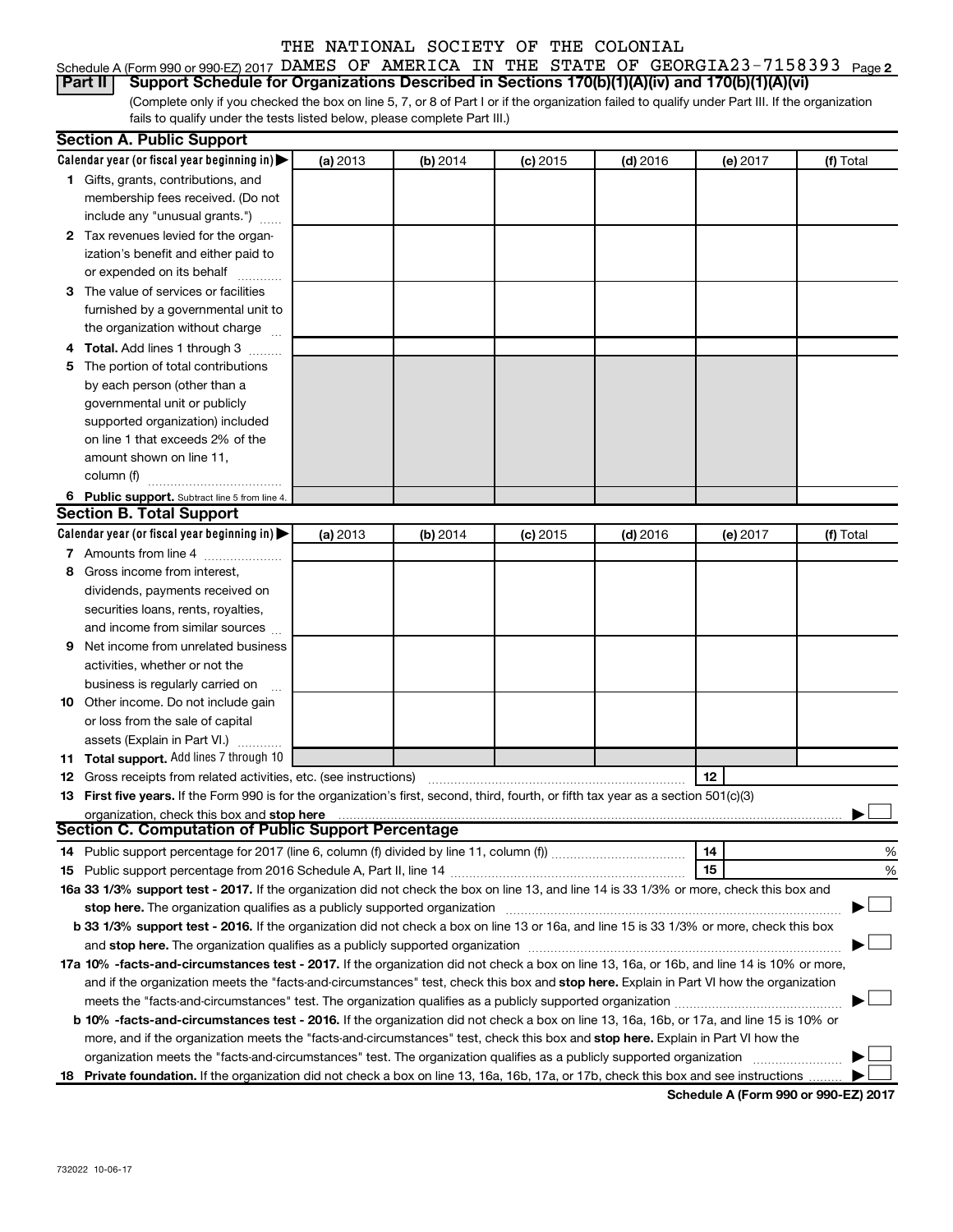#### Schedule A (Form 990 or 990-EZ) 2017 DAMES OF AMERICA IN THE STATE OF GEORGIA23-7158393 <sub>Page 3</sub> **Part III Support Schedule for Organizations Described in Section 509(a)(2)**

(Complete only if you checked the box on line 10 of Part I or if the organization failed to qualify under Part II. If the organization fails to qualify under the tests listed below, please complete Part II.)

| <b>Section A. Public Support</b>                                                                                                                    |                       |                               |                        |                        |                      |                                    |
|-----------------------------------------------------------------------------------------------------------------------------------------------------|-----------------------|-------------------------------|------------------------|------------------------|----------------------|------------------------------------|
| Calendar year (or fiscal year beginning in)                                                                                                         | (a) 2013              | (b) 2014                      | $(c)$ 2015             | $(d)$ 2016             | (e) 2017             | (f) Total                          |
| 1 Gifts, grants, contributions, and                                                                                                                 |                       |                               |                        |                        |                      |                                    |
| membership fees received. (Do not                                                                                                                   |                       |                               |                        |                        |                      |                                    |
| include any "unusual grants.")                                                                                                                      | 412,856.              | 438, 716.                     | 491,048.               | 425,154.               | 452,615.             | 2,220,389.                         |
| 2 Gross receipts from admissions,                                                                                                                   |                       |                               |                        |                        |                      |                                    |
| merchandise sold or services per-                                                                                                                   |                       |                               |                        |                        |                      |                                    |
| formed, or facilities furnished in                                                                                                                  |                       |                               |                        |                        |                      |                                    |
| any activity that is related to the<br>organization's tax-exempt purpose                                                                            |                       | 193, 747. 217, 179. 196, 115. |                        | 208,729.               | 325,988.             | 1, 141, 758.                       |
| 3 Gross receipts from activities that                                                                                                               |                       |                               |                        |                        |                      |                                    |
| are not an unrelated trade or bus-                                                                                                                  |                       |                               |                        |                        |                      |                                    |
| iness under section 513                                                                                                                             |                       |                               |                        |                        |                      |                                    |
| 4 Tax revenues levied for the organ-                                                                                                                |                       |                               |                        |                        |                      |                                    |
| ization's benefit and either paid to                                                                                                                |                       |                               |                        |                        |                      |                                    |
| or expended on its behalf                                                                                                                           |                       |                               |                        |                        |                      |                                    |
| .<br>5 The value of services or facilities                                                                                                          |                       |                               |                        |                        |                      |                                    |
| furnished by a governmental unit to                                                                                                                 |                       |                               |                        |                        |                      |                                    |
| the organization without charge                                                                                                                     |                       |                               |                        |                        |                      |                                    |
|                                                                                                                                                     | 606, 603.             | 655,895.                      | 687, 163.              | 633,883.               | 778,603.             | 3, 362, 147.                       |
| <b>6 Total.</b> Add lines 1 through 5<br>7a Amounts included on lines 1, 2, and                                                                     |                       |                               |                        |                        |                      |                                    |
|                                                                                                                                                     |                       |                               |                        |                        |                      | 0.                                 |
| 3 received from disqualified persons<br><b>b</b> Amounts included on lines 2 and 3 received                                                         |                       |                               |                        |                        |                      |                                    |
| from other than disqualified persons that                                                                                                           |                       |                               |                        |                        |                      |                                    |
| exceed the greater of \$5,000 or 1% of the                                                                                                          |                       |                               |                        |                        |                      | 0.                                 |
| amount on line 13 for the year                                                                                                                      |                       |                               |                        |                        |                      | $\overline{0}$ .                   |
| c Add lines 7a and 7b                                                                                                                               |                       |                               |                        |                        |                      |                                    |
| 8 Public support. (Subtract line 7c from line 6.)<br><b>Section B. Total Support</b>                                                                |                       |                               |                        |                        |                      | 3, 362, 147.                       |
|                                                                                                                                                     |                       |                               |                        |                        |                      |                                    |
| Calendar year (or fiscal year beginning in)                                                                                                         | (a) 2013<br>606, 603. | (b) 2014<br>655,895.          | $(c)$ 2015<br>687,163. | $(d)$ 2016<br>633,883. | (e) 2017<br>778,603. | (f) Total                          |
| <b>9</b> Amounts from line 6<br><b>10a</b> Gross income from interest,                                                                              |                       |                               |                        |                        |                      | 3, 362, 147.                       |
| dividends, payments received on                                                                                                                     |                       |                               |                        |                        |                      |                                    |
| securities loans, rents, royalties,                                                                                                                 |                       | 66,211.                       |                        |                        | 149,470.             |                                    |
| and income from similar sources                                                                                                                     | 32,966.               |                               | 86,624.                | 145,712.               |                      | 480,983.                           |
| <b>b</b> Unrelated business taxable income                                                                                                          |                       |                               |                        |                        |                      |                                    |
| (less section 511 taxes) from businesses                                                                                                            |                       |                               |                        |                        |                      |                                    |
| acquired after June 30, 1975<br>.                                                                                                                   |                       |                               |                        |                        |                      |                                    |
| c Add lines 10a and 10b                                                                                                                             | 32,966.               | 66, 211.                      | 86,624.                | 145, 712.              | 149,470.             | 480,983.                           |
| <b>11</b> Net income from unrelated business<br>activities not included in line 10b,                                                                |                       |                               |                        |                        |                      |                                    |
| whether or not the business is                                                                                                                      |                       |                               |                        |                        |                      |                                    |
| regularly carried on                                                                                                                                |                       |                               |                        |                        |                      |                                    |
| <b>12</b> Other income. Do not include gain<br>or loss from the sale of capital                                                                     |                       |                               |                        |                        |                      |                                    |
| assets (Explain in Part VI.)                                                                                                                        | 121, 159.             | 92, 319.                      | 77, 206.               | 84,784.                | 82,345.              | 457,813.                           |
| <b>13</b> Total support. (Add lines 9, 10c, 11, and 12.)                                                                                            | 760, 728.             | 814, 425.                     | 850,993.               | 864,379.               | 1,010,418.           | 4,300,943.                         |
| 14 First five years. If the Form 990 is for the organization's first, second, third, fourth, or fifth tax year as a section 501(c)(3) organization, |                       |                               |                        |                        |                      |                                    |
| check this box and stop here                                                                                                                        |                       |                               |                        |                        |                      |                                    |
| <b>Section C. Computation of Public Support Percentage</b>                                                                                          |                       |                               |                        |                        |                      |                                    |
|                                                                                                                                                     |                       |                               |                        |                        | 15                   | 78.17<br>%                         |
| 16 Public support percentage from 2016 Schedule A, Part III, line 15                                                                                |                       |                               |                        |                        | 16                   | 78.90<br>$\%$                      |
| Section D. Computation of Investment Income Percentage                                                                                              |                       |                               |                        |                        |                      |                                    |
| 17 Investment income percentage for 2017 (line 10c, column (f) divided by line 13, column (f))                                                      |                       |                               |                        |                        | 17                   | 11.18<br>$\%$                      |
| 18 Investment income percentage from 2016 Schedule A, Part III, line 17                                                                             |                       |                               |                        |                        | 18                   | 9.58<br>%                          |
| 19a 33 1/3% support tests - 2017. If the organization did not check the box on line 14, and line 15 is more than 33 1/3%, and line 17 is not        |                       |                               |                        |                        |                      |                                    |
| more than 33 1/3%, check this box and stop here. The organization qualifies as a publicly supported organization                                    |                       |                               |                        |                        |                      | $\blacktriangleright$ $\mathbf{X}$ |
| b 33 1/3% support tests - 2016. If the organization did not check a box on line 14 or line 19a, and line 16 is more than 33 1/3%, and               |                       |                               |                        |                        |                      |                                    |
| line 18 is not more than 33 1/3%, check this box and stop here. The organization qualifies as a publicly supported organization                     |                       |                               |                        |                        |                      |                                    |
|                                                                                                                                                     |                       |                               |                        |                        |                      |                                    |

**Schedule A (Form 990 or 990-EZ) 2017**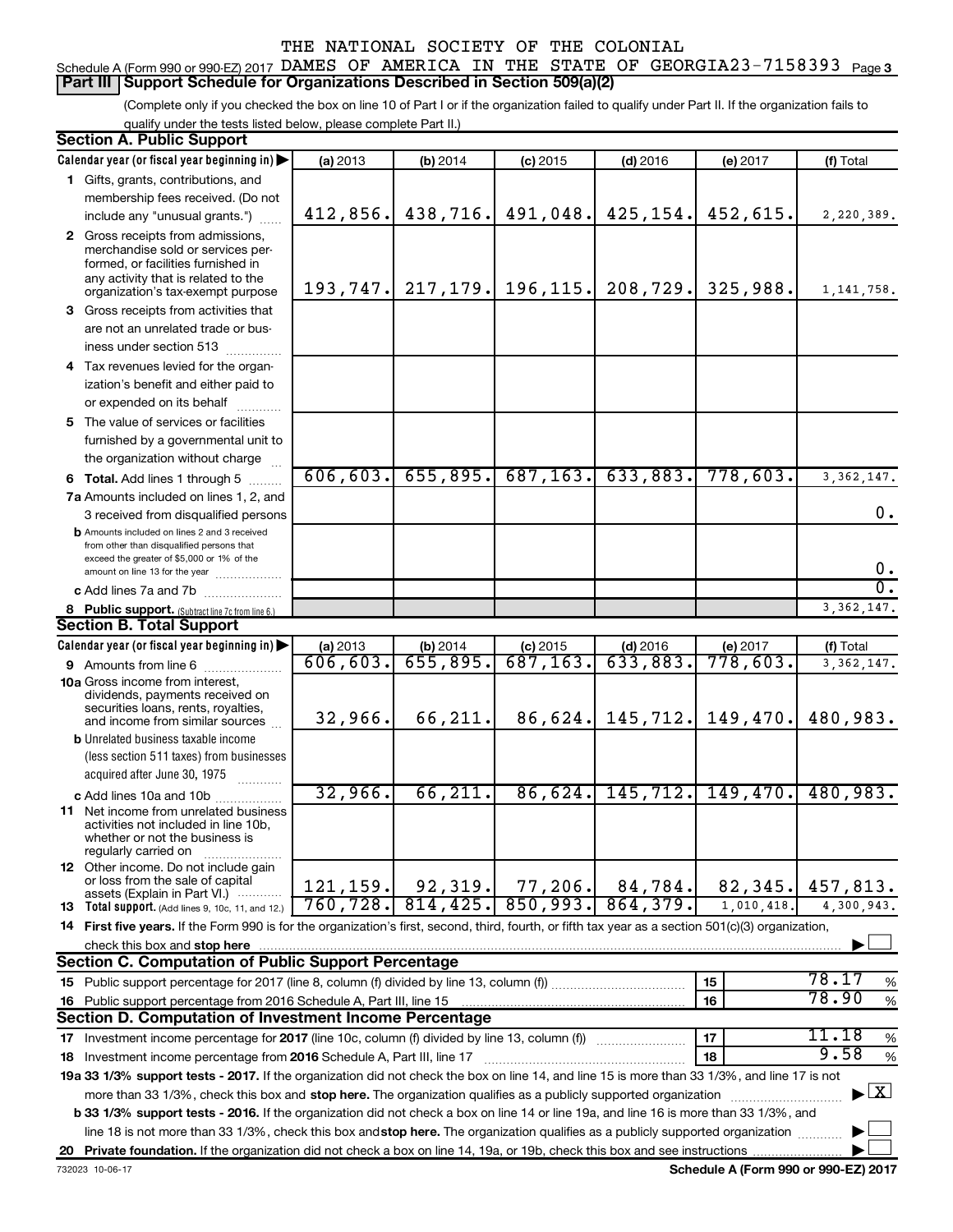#### Schedule A (Form 990 or 990-EZ) 2017 DAMES OF AMERICA IN THE STATE OF GEORGIA23-7158393 Page 4

#### **Part IV Supporting Organizations**

(Complete only if you checked a box in line 12 on Part I. If you checked 12a of Part I, complete Sections A and B. If you checked 12b of Part I, complete Sections A and C. If you checked 12c of Part I, complete Sections A, D, and E. If you checked 12d of Part I, complete Sections A and D, and complete Part V.)

#### **Section A. All Supporting Organizations**

- **1** Are all of the organization's supported organizations listed by name in the organization's governing documents? If "No," describe in Part VI how the supported organizations are designated. If designated by *class or purpose, describe the designation. If historic and continuing relationship, explain.*
- **2** Did the organization have any supported organization that does not have an IRS determination of status under section 509(a)(1) or (2)? If "Yes," explain in Part **VI** how the organization determined that the supported *organization was described in section 509(a)(1) or (2).*
- **3a** Did the organization have a supported organization described in section 501(c)(4), (5), or (6)? If "Yes," answer *(b) and (c) below.*
- **b** Did the organization confirm that each supported organization qualified under section 501(c)(4), (5), or (6) and satisfied the public support tests under section 509(a)(2)? If "Yes," describe in Part VI when and how the *organization made the determination.*
- **c** Did the organization ensure that all support to such organizations was used exclusively for section 170(c)(2)(B) purposes? If "Yes," explain in Part VI what controls the organization put in place to ensure such use.
- **4 a** *If* Was any supported organization not organized in the United States ("foreign supported organization")? *"Yes," and if you checked 12a or 12b in Part I, answer (b) and (c) below.*
- **b** Did the organization have ultimate control and discretion in deciding whether to make grants to the foreign supported organization? If "Yes," describe in Part VI how the organization had such control and discretion *despite being controlled or supervised by or in connection with its supported organizations.*
- **c** Did the organization support any foreign supported organization that does not have an IRS determination under sections 501(c)(3) and 509(a)(1) or (2)? If "Yes," explain in Part VI what controls the organization used *to ensure that all support to the foreign supported organization was used exclusively for section 170(c)(2)(B) purposes.*
- **5a** Did the organization add, substitute, or remove any supported organizations during the tax year? If "Yes," answer (b) and (c) below (if applicable). Also, provide detail in **Part VI,** including (i) the names and EIN *numbers of the supported organizations added, substituted, or removed; (ii) the reasons for each such action; (iii) the authority under the organization's organizing document authorizing such action; and (iv) how the action was accomplished (such as by amendment to the organizing document).*
- **b** Type I or Type II only. Was any added or substituted supported organization part of a class already designated in the organization's organizing document?
- **c Substitutions only.**  Was the substitution the result of an event beyond the organization's control?
- **6** Did the organization provide support (whether in the form of grants or the provision of services or facilities) to **Part VI.** support or benefit one or more of the filing organization's supported organizations? If "Yes," provide detail in anyone other than (i) its supported organizations, (ii) individuals that are part of the charitable class benefited by one or more of its supported organizations, or (iii) other supporting organizations that also
- **7** Did the organization provide a grant, loan, compensation, or other similar payment to a substantial contributor regard to a substantial contributor? If "Yes," complete Part I of Schedule L (Form 990 or 990-EZ). (defined in section 4958(c)(3)(C)), a family member of a substantial contributor, or a 35% controlled entity with
- **8** Did the organization make a loan to a disqualified person (as defined in section 4958) not described in line 7? *If "Yes," complete Part I of Schedule L (Form 990 or 990-EZ).*
- **9 a** Was the organization controlled directly or indirectly at any time during the tax year by one or more in section 509(a)(1) or (2))? If "Yes," provide detail in **Part VI.** disqualified persons as defined in section 4946 (other than foundation managers and organizations described
- **b** Did one or more disqualified persons (as defined in line 9a) hold a controlling interest in any entity in which the supporting organization had an interest? If "Yes," provide detail in Part VI.
- **c** Did a disqualified person (as defined in line 9a) have an ownership interest in, or derive any personal benefit from, assets in which the supporting organization also had an interest? If "Yes," provide detail in Part VI.
- **10 a** Was the organization subject to the excess business holdings rules of section 4943 because of section supporting organizations)? If "Yes," answer 10b below. 4943(f) (regarding certain Type II supporting organizations, and all Type III non-functionally integrated
- **b** Did the organization have any excess business holdings in the tax year? (Use Schedule C, Form 4720, to *determine whether the organization had excess business holdings.)*

**1 2 3a 3b 3c 4a 4b 4c 5a 5b 5c 6 7 8 9a 9b 9c 10a**

**Yes No**

**10b**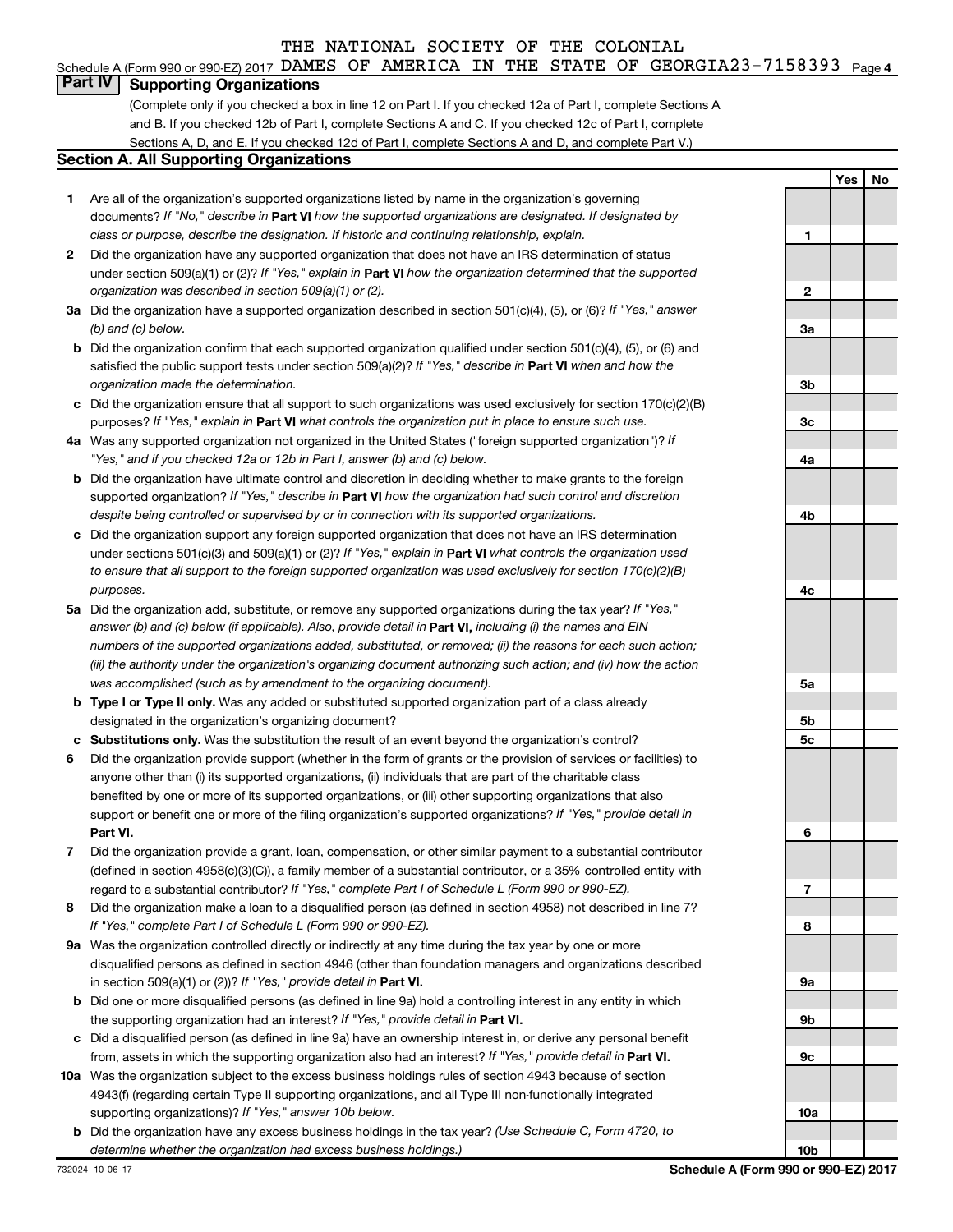#### Schedule A (Form 990 or 990-EZ) 2017 DAMES OF AMERICA IN THE STATE OF GEORGIAZ3-7I58393 Page 5 DAMES OF AMERICA IN THE STATE OF GEORGIA23-7158393

|        | Part IV<br><b>Supporting Organizations (continued)</b>                                                                                                                                                                              |                 |     |    |
|--------|-------------------------------------------------------------------------------------------------------------------------------------------------------------------------------------------------------------------------------------|-----------------|-----|----|
|        |                                                                                                                                                                                                                                     |                 | Yes | No |
| 11     | Has the organization accepted a gift or contribution from any of the following persons?                                                                                                                                             |                 |     |    |
|        | a A person who directly or indirectly controls, either alone or together with persons described in (b) and (c)                                                                                                                      |                 |     |    |
|        | below, the governing body of a supported organization?                                                                                                                                                                              | 11a             |     |    |
|        | <b>b</b> A family member of a person described in (a) above?                                                                                                                                                                        | 11 <sub>b</sub> |     |    |
|        | c A 35% controlled entity of a person described in (a) or (b) above? If "Yes" to a, b, or c, provide detail in Part VI.                                                                                                             | 11c             |     |    |
|        | <b>Section B. Type I Supporting Organizations</b>                                                                                                                                                                                   |                 |     |    |
|        |                                                                                                                                                                                                                                     |                 | Yes | No |
| 1      | Did the directors, trustees, or membership of one or more supported organizations have the power to                                                                                                                                 |                 |     |    |
|        | regularly appoint or elect at least a majority of the organization's directors or trustees at all times during the                                                                                                                  |                 |     |    |
|        | tax year? If "No," describe in Part VI how the supported organization(s) effectively operated, supervised, or                                                                                                                       |                 |     |    |
|        | controlled the organization's activities. If the organization had more than one supported organization,                                                                                                                             |                 |     |    |
|        | describe how the powers to appoint and/or remove directors or trustees were allocated among the supported                                                                                                                           |                 |     |    |
|        | organizations and what conditions or restrictions, if any, applied to such powers during the tax year.                                                                                                                              | 1               |     |    |
| 2      | Did the organization operate for the benefit of any supported organization other than the supported                                                                                                                                 |                 |     |    |
|        | organization(s) that operated, supervised, or controlled the supporting organization? If "Yes," explain in                                                                                                                          |                 |     |    |
|        | Part VI how providing such benefit carried out the purposes of the supported organization(s) that operated,                                                                                                                         |                 |     |    |
|        | supervised, or controlled the supporting organization.                                                                                                                                                                              | $\mathbf{2}$    |     |    |
|        | <b>Section C. Type II Supporting Organizations</b>                                                                                                                                                                                  |                 |     |    |
|        |                                                                                                                                                                                                                                     |                 | Yes | No |
| 1      | Were a majority of the organization's directors or trustees during the tax year also a majority of the directors                                                                                                                    |                 |     |    |
|        | or trustees of each of the organization's supported organization(s)? If "No," describe in Part VI how control                                                                                                                       |                 |     |    |
|        | or management of the supporting organization was vested in the same persons that controlled or managed                                                                                                                              |                 |     |    |
|        | the supported organization(s).                                                                                                                                                                                                      | 1               |     |    |
|        | <b>Section D. All Type III Supporting Organizations</b>                                                                                                                                                                             |                 |     |    |
|        |                                                                                                                                                                                                                                     |                 | Yes | No |
| 1      | Did the organization provide to each of its supported organizations, by the last day of the fifth month of the                                                                                                                      |                 |     |    |
|        | organization's tax year, (i) a written notice describing the type and amount of support provided during the prior tax                                                                                                               |                 |     |    |
|        | year, (ii) a copy of the Form 990 that was most recently filed as of the date of notification, and (iii) copies of the                                                                                                              |                 |     |    |
|        | organization's governing documents in effect on the date of notification, to the extent not previously provided?                                                                                                                    | 1               |     |    |
| 2      |                                                                                                                                                                                                                                     |                 |     |    |
|        | Were any of the organization's officers, directors, or trustees either (i) appointed or elected by the supported                                                                                                                    |                 |     |    |
|        | organization(s) or (ii) serving on the governing body of a supported organization? If "No," explain in Part VI how                                                                                                                  | 2               |     |    |
|        | the organization maintained a close and continuous working relationship with the supported organization(s).                                                                                                                         |                 |     |    |
| 3      | By reason of the relationship described in (2), did the organization's supported organizations have a                                                                                                                               |                 |     |    |
|        | significant voice in the organization's investment policies and in directing the use of the organization's                                                                                                                          |                 |     |    |
|        | income or assets at all times during the tax year? If "Yes," describe in Part VI the role the organization's                                                                                                                        |                 |     |    |
|        | supported organizations played in this regard.<br>Section E. Type III Functionally Integrated Supporting Organizations                                                                                                              | з               |     |    |
| 1      | Check the box next to the method that the organization used to satisfy the Integral Part Test during the yealsee instructions).                                                                                                     |                 |     |    |
|        | The organization satisfied the Activities Test. Complete line 2 below.                                                                                                                                                              |                 |     |    |
| a<br>b | The organization is the parent of each of its supported organizations. Complete line 3 below.                                                                                                                                       |                 |     |    |
| c      | The organization supported a governmental entity. Describe in Part VI how you supported a government entity (see instructions).                                                                                                     |                 |     |    |
| 2      | Activities Test. Answer (a) and (b) below.                                                                                                                                                                                          |                 | Yes | No |
|        | Did substantially all of the organization's activities during the tax year directly further the exempt purposes of                                                                                                                  |                 |     |    |
| а      | the supported organization(s) to which the organization was responsive? If "Yes," then in Part VI identify                                                                                                                          |                 |     |    |
|        | those supported organizations and explain how these activities directly furthered their exempt purposes,                                                                                                                            |                 |     |    |
|        | how the organization was responsive to those supported organizations, and how the organization determined                                                                                                                           |                 |     |    |
|        | that these activities constituted substantially all of its activities.                                                                                                                                                              | 2a              |     |    |
|        |                                                                                                                                                                                                                                     |                 |     |    |
| b      | Did the activities described in (a) constitute activities that, but for the organization's involvement, one or more<br>of the organization's supported organization(s) would have been engaged in? If "Yes," explain in Part VI the |                 |     |    |
|        |                                                                                                                                                                                                                                     |                 |     |    |
|        | reasons for the organization's position that its supported organization(s) would have engaged in these                                                                                                                              |                 |     |    |
| з      | activities but for the organization's involvement.                                                                                                                                                                                  | 2b              |     |    |
|        | Parent of Supported Organizations. Answer (a) and (b) below.<br>Did the organization have the power to regularly appoint or elect a majority of the officers, directors, or                                                         |                 |     |    |
| а      | trustees of each of the supported organizations? Provide details in Part VI.                                                                                                                                                        | За              |     |    |
|        | b Did the organization exercise a substantial degree of direction over the policies, programs, and activities of each                                                                                                               |                 |     |    |
|        | of its supported organizations? If "Yes," describe in Part VI the role played by the organization in this regard.                                                                                                                   | 3b              |     |    |
|        |                                                                                                                                                                                                                                     |                 |     |    |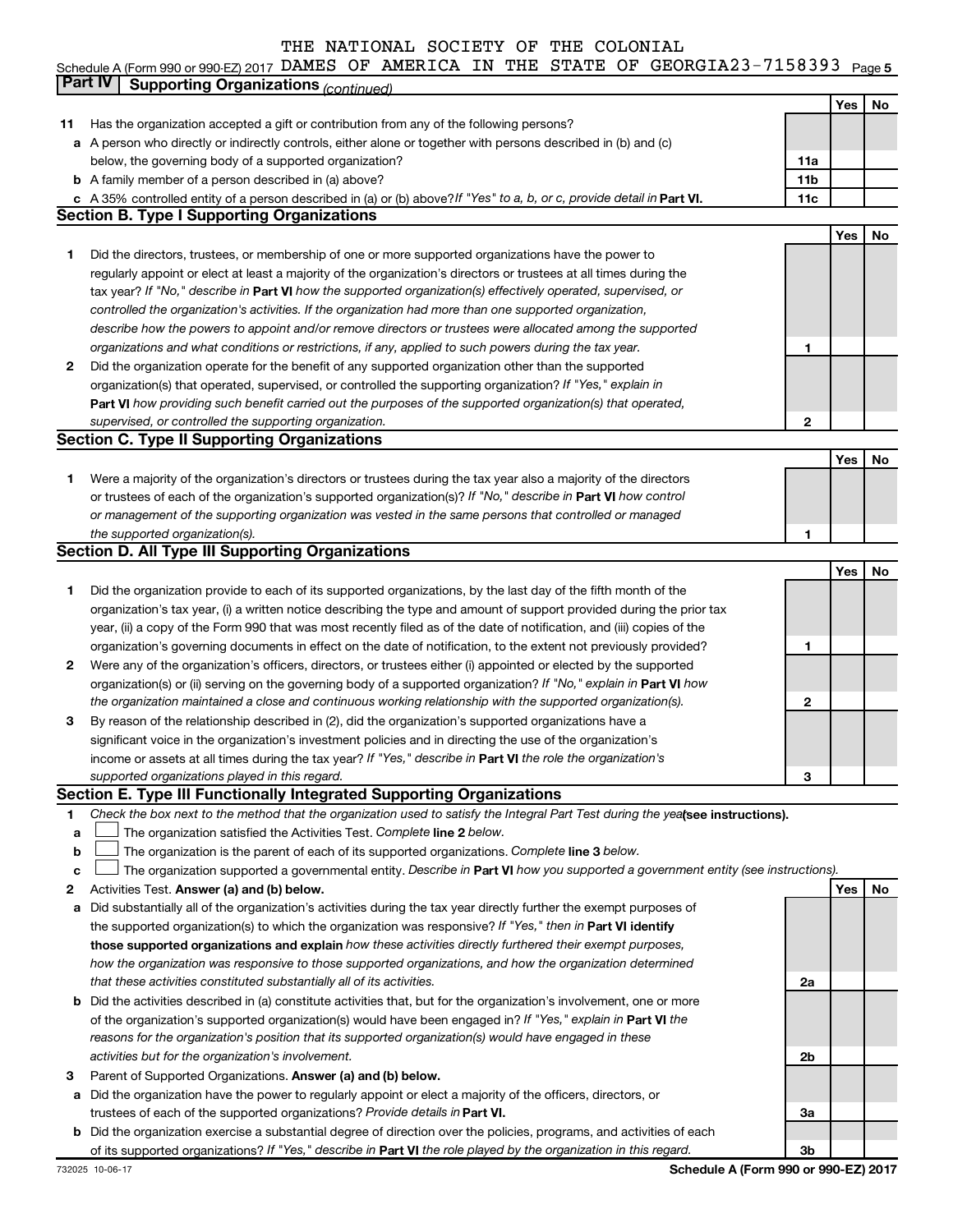|                                                                                       |  |  |  | Schedule A (Form 990 or 990-EZ) 2017 DAMES OF AMERICA IN THE STATE OF GEORGIA23-7158393 Page 6 |  |
|---------------------------------------------------------------------------------------|--|--|--|------------------------------------------------------------------------------------------------|--|
| <b>Part V</b> Type III Non-Functionally Integrated 509(a)(3) Supporting Organizations |  |  |  |                                                                                                |  |

1 **Letter See instructions.** All Check here if the organization satisfied the Integral Part Test as a qualifying trust on Nov. 20, 1970 (explain in Part VI.) See instructions. All other Type III non-functionally integrated supporting organizations must complete Sections A through E.

|              | Section A - Adjusted Net Income                                              |                | (A) Prior Year | (B) Current Year<br>(optional) |
|--------------|------------------------------------------------------------------------------|----------------|----------------|--------------------------------|
| $\mathbf 1$  | Net short-term capital gain                                                  | 1              |                |                                |
| $\mathbf{2}$ | Recoveries of prior-year distributions                                       | $\mathbf{2}$   |                |                                |
| З            | Other gross income (see instructions)                                        | 3              |                |                                |
| 4            | Add lines 1 through 3                                                        | 4              |                |                                |
| 5            | Depreciation and depletion                                                   | 5              |                |                                |
| 6            | Portion of operating expenses paid or incurred for production or             |                |                |                                |
|              | collection of gross income or for management, conservation, or               |                |                |                                |
|              | maintenance of property held for production of income (see instructions)     | 6              |                |                                |
| 7            | Other expenses (see instructions)                                            | $\overline{7}$ |                |                                |
| 8            | Adjusted Net Income (subtract lines 5, 6, and 7 from line 4)                 | 8              |                |                                |
|              | <b>Section B - Minimum Asset Amount</b>                                      |                | (A) Prior Year | (B) Current Year<br>(optional) |
| 1            | Aggregate fair market value of all non-exempt-use assets (see                |                |                |                                |
|              | instructions for short tax year or assets held for part of year):            |                |                |                                |
|              | <b>a</b> Average monthly value of securities                                 | 1a             |                |                                |
|              | <b>b</b> Average monthly cash balances                                       | 1b             |                |                                |
|              | <b>c</b> Fair market value of other non-exempt-use assets                    | 1c             |                |                                |
|              | <b>d</b> Total (add lines 1a, 1b, and 1c)                                    | 1d             |                |                                |
|              | e Discount claimed for blockage or other                                     |                |                |                                |
|              | factors (explain in detail in <b>Part VI</b> ):                              |                |                |                                |
| 2            | Acquisition indebtedness applicable to non-exempt-use assets                 | $\mathbf{2}$   |                |                                |
| 3            | Subtract line 2 from line 1d                                                 | 3              |                |                                |
| 4            | Cash deemed held for exempt use. Enter 1-1/2% of line 3 (for greater amount, |                |                |                                |
|              | see instructions)                                                            | 4              |                |                                |
| 5            | Net value of non-exempt-use assets (subtract line 4 from line 3)             | 5              |                |                                |
| 6            | Multiply line 5 by .035                                                      | 6              |                |                                |
| 7            | Recoveries of prior-year distributions                                       | $\overline{7}$ |                |                                |
| 8            | Minimum Asset Amount (add line 7 to line 6)                                  | 8              |                |                                |
|              | <b>Section C - Distributable Amount</b>                                      |                |                | <b>Current Year</b>            |
| 1            | Adjusted net income for prior year (from Section A, line 8, Column A)        | 1              |                |                                |
| 2            | Enter 85% of line 1                                                          | $\mathbf{2}$   |                |                                |
| 3            | Minimum asset amount for prior year (from Section B, line 8, Column A)       | 3              |                |                                |
| 4            | Enter greater of line 2 or line 3                                            | 4              |                |                                |
| 5            | Income tax imposed in prior year                                             | 5              |                |                                |
| 6            | <b>Distributable Amount.</b> Subtract line 5 from line 4, unless subject to  |                |                |                                |
|              | emergency temporary reduction (see instructions)                             | 6              |                |                                |
|              |                                                                              |                |                |                                |

**7** Let Check here if the current year is the organization's first as a non-functionally integrated Type III supporting organization (see instructions).

**Schedule A (Form 990 or 990-EZ) 2017**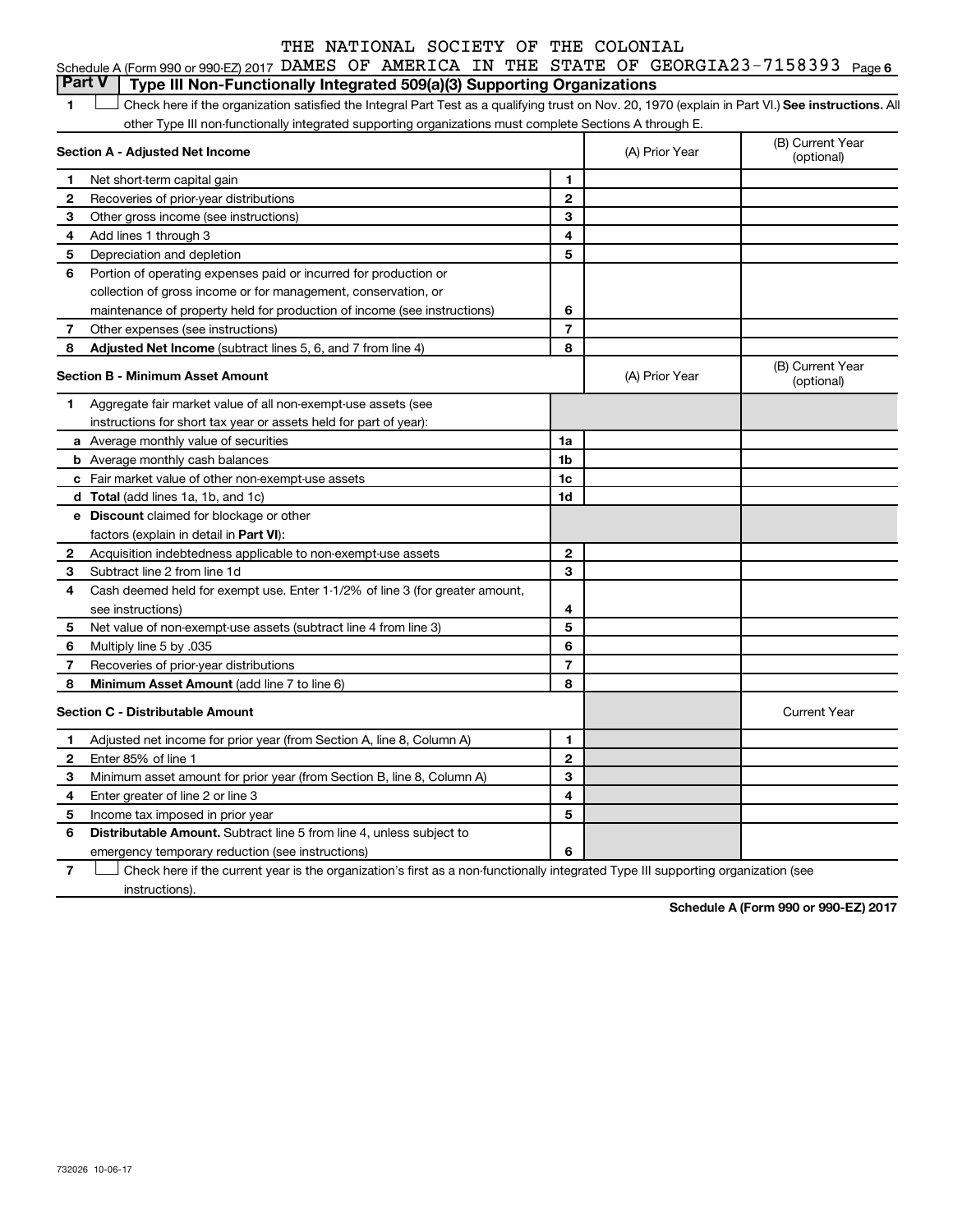### Schedule A (Form 990 or 990-EZ) 2017 DAMES OF AMERICA IN THE STATE OF GEORGIA23-7158393 Page 7

| <b>Part V</b> | Type III Non-Functionally Integrated 509(a)(3) Supporting Organizations (continued)                                       |                                    |                                               |                                                         |
|---------------|---------------------------------------------------------------------------------------------------------------------------|------------------------------------|-----------------------------------------------|---------------------------------------------------------|
|               | <b>Section D - Distributions</b>                                                                                          |                                    |                                               | <b>Current Year</b>                                     |
| 1             | Amounts paid to supported organizations to accomplish exempt purposes                                                     |                                    |                                               |                                                         |
| $\mathbf{2}$  | Amounts paid to perform activity that directly furthers exempt purposes of supported                                      |                                    |                                               |                                                         |
|               | organizations, in excess of income from activity                                                                          |                                    |                                               |                                                         |
| 3             | Administrative expenses paid to accomplish exempt purposes of supported organizations                                     |                                    |                                               |                                                         |
| 4             | Amounts paid to acquire exempt-use assets                                                                                 |                                    |                                               |                                                         |
| 5             | Qualified set-aside amounts (prior IRS approval required)                                                                 |                                    |                                               |                                                         |
| 6             | Other distributions (describe in <b>Part VI</b> ). See instructions.                                                      |                                    |                                               |                                                         |
| 7             | <b>Total annual distributions.</b> Add lines 1 through 6.                                                                 |                                    |                                               |                                                         |
| 8             | Distributions to attentive supported organizations to which the organization is responsive                                |                                    |                                               |                                                         |
|               | (provide details in Part VI). See instructions.                                                                           |                                    |                                               |                                                         |
| 9             | Distributable amount for 2017 from Section C, line 6                                                                      |                                    |                                               |                                                         |
| 10            | Line 8 amount divided by line 9 amount                                                                                    |                                    |                                               |                                                         |
|               | Section E - Distribution Allocations (see instructions)                                                                   | (i)<br><b>Excess Distributions</b> | (ii)<br><b>Underdistributions</b><br>Pre-2017 | (iii)<br><b>Distributable</b><br><b>Amount for 2017</b> |
| 1             | Distributable amount for 2017 from Section C, line 6                                                                      |                                    |                                               |                                                         |
| $\mathbf{2}$  | Underdistributions, if any, for years prior to 2017 (reason-                                                              |                                    |                                               |                                                         |
|               | able cause required- explain in Part VI). See instructions.                                                               |                                    |                                               |                                                         |
| 3             | Excess distributions carryover, if any, to 2017                                                                           |                                    |                                               |                                                         |
| a             |                                                                                                                           |                                    |                                               |                                                         |
|               | <b>b</b> From 2013                                                                                                        |                                    |                                               |                                                         |
|               | c From 2014                                                                                                               |                                    |                                               |                                                         |
|               | d From 2015                                                                                                               |                                    |                                               |                                                         |
|               | e From 2016                                                                                                               |                                    |                                               |                                                         |
|               | f Total of lines 3a through e                                                                                             |                                    |                                               |                                                         |
|               | <b>g</b> Applied to underdistributions of prior years                                                                     |                                    |                                               |                                                         |
|               | h Applied to 2017 distributable amount                                                                                    |                                    |                                               |                                                         |
| Ť.            | Carryover from 2012 not applied (see instructions)                                                                        |                                    |                                               |                                                         |
|               | Remainder. Subtract lines 3g, 3h, and 3i from 3f.                                                                         |                                    |                                               |                                                         |
| 4             | Distributions for 2017 from Section D,                                                                                    |                                    |                                               |                                                         |
|               | line $7:$                                                                                                                 |                                    |                                               |                                                         |
|               | a Applied to underdistributions of prior years                                                                            |                                    |                                               |                                                         |
|               | <b>b</b> Applied to 2017 distributable amount                                                                             |                                    |                                               |                                                         |
| с             | Remainder. Subtract lines 4a and 4b from 4.                                                                               |                                    |                                               |                                                         |
| 5             | Remaining underdistributions for years prior to 2017, if<br>any. Subtract lines 3g and 4a from line 2. For result greater |                                    |                                               |                                                         |
|               | than zero, explain in Part VI. See instructions.                                                                          |                                    |                                               |                                                         |
| 6             | Remaining underdistributions for 2017. Subtract lines 3h                                                                  |                                    |                                               |                                                         |
|               | and 4b from line 1. For result greater than zero, explain in                                                              |                                    |                                               |                                                         |
|               | <b>Part VI.</b> See instructions.                                                                                         |                                    |                                               |                                                         |
| $\mathbf{7}$  | Excess distributions carryover to 2018. Add lines 3j                                                                      |                                    |                                               |                                                         |
|               | and 4c.                                                                                                                   |                                    |                                               |                                                         |
| 8             | Breakdown of line 7:                                                                                                      |                                    |                                               |                                                         |
|               | a Excess from 2013                                                                                                        |                                    |                                               |                                                         |
|               | <b>b</b> Excess from 2014                                                                                                 |                                    |                                               |                                                         |
|               | c Excess from 2015                                                                                                        |                                    |                                               |                                                         |
|               | d Excess from 2016                                                                                                        |                                    |                                               |                                                         |
|               | e Excess from 2017                                                                                                        |                                    |                                               |                                                         |
|               |                                                                                                                           |                                    |                                               |                                                         |

**Schedule A (Form 990 or 990-EZ) 2017**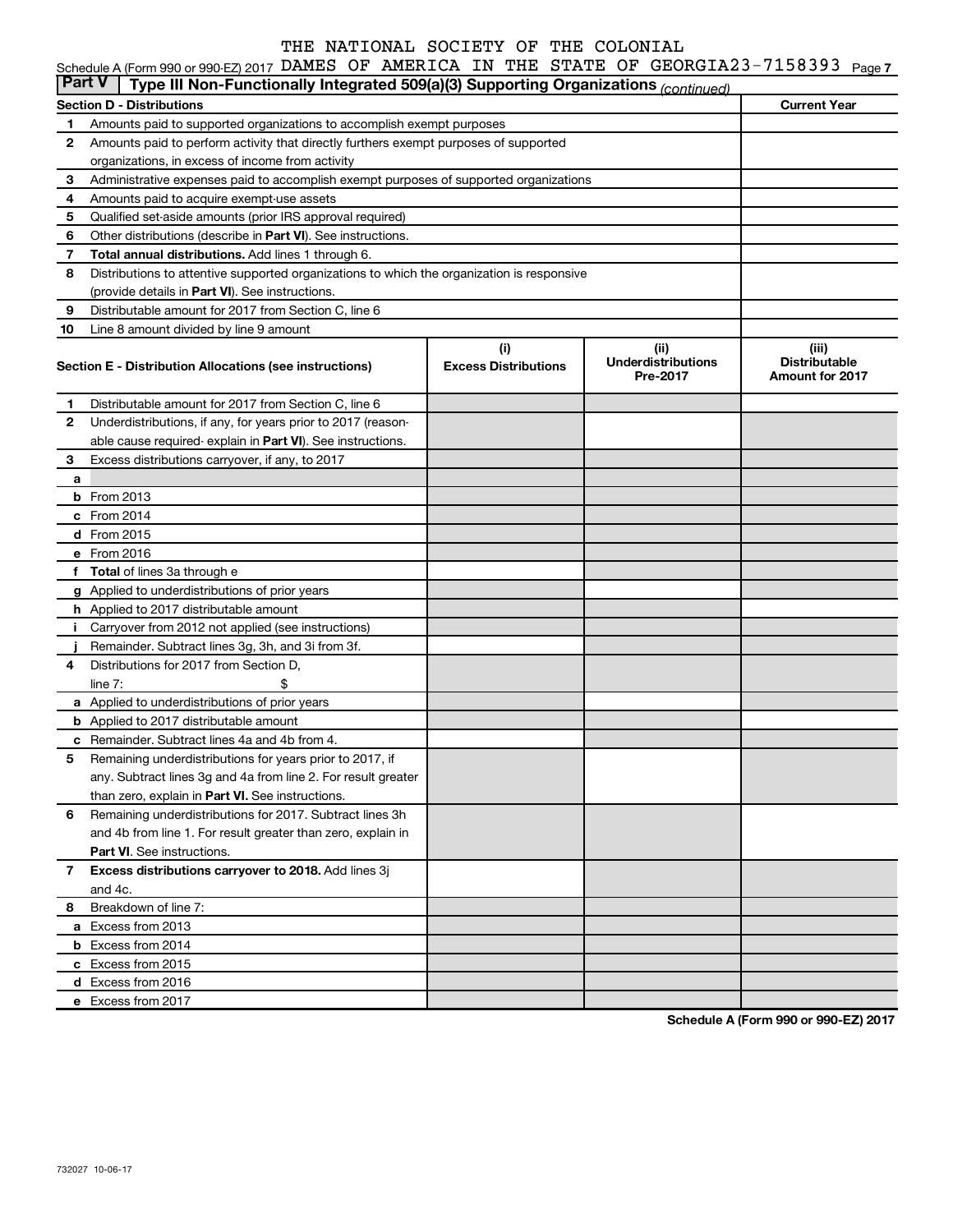|                |                                                                                                                                                                                                                                                                                                                                                                                                                                                                                                                                                                                             |  | THE NATIONAL SOCIETY OF THE COLONIAL |  |  |  |
|----------------|---------------------------------------------------------------------------------------------------------------------------------------------------------------------------------------------------------------------------------------------------------------------------------------------------------------------------------------------------------------------------------------------------------------------------------------------------------------------------------------------------------------------------------------------------------------------------------------------|--|--------------------------------------|--|--|--|
|                | Schedule A (Form 990 or 990-EZ) 2017 DAMES OF AMERICA IN THE STATE OF GEORGIA23-7158393 Page 8                                                                                                                                                                                                                                                                                                                                                                                                                                                                                              |  |                                      |  |  |  |
| <b>Part VI</b> | Supplemental Information. Provide the explanations required by Part II, line 10; Part II, line 17a or 17b; Part III, line 12;<br>Part IV, Section A, lines 1, 2, 3b, 3c, 4b, 4c, 5a, 6, 9a, 9b, 9c, 11a, 11b, and 11c; Part IV, Section B, lines 1 and 2; Part IV, Section C,<br>line 1; Part IV, Section D, lines 2 and 3; Part IV, Section E, lines 1c, 2a, 2b, 3a, and 3b; Part V, line 1; Part V, Section B, line 1e; Part V,<br>Section D, lines 5, 6, and 8; and Part V, Section E, lines 2, 5, and 6. Also complete this part for any additional information.<br>(See instructions.) |  |                                      |  |  |  |
|                |                                                                                                                                                                                                                                                                                                                                                                                                                                                                                                                                                                                             |  |                                      |  |  |  |
|                |                                                                                                                                                                                                                                                                                                                                                                                                                                                                                                                                                                                             |  |                                      |  |  |  |
|                |                                                                                                                                                                                                                                                                                                                                                                                                                                                                                                                                                                                             |  |                                      |  |  |  |
|                |                                                                                                                                                                                                                                                                                                                                                                                                                                                                                                                                                                                             |  |                                      |  |  |  |
|                |                                                                                                                                                                                                                                                                                                                                                                                                                                                                                                                                                                                             |  |                                      |  |  |  |
|                |                                                                                                                                                                                                                                                                                                                                                                                                                                                                                                                                                                                             |  |                                      |  |  |  |
|                |                                                                                                                                                                                                                                                                                                                                                                                                                                                                                                                                                                                             |  |                                      |  |  |  |
|                |                                                                                                                                                                                                                                                                                                                                                                                                                                                                                                                                                                                             |  |                                      |  |  |  |
|                |                                                                                                                                                                                                                                                                                                                                                                                                                                                                                                                                                                                             |  |                                      |  |  |  |
|                |                                                                                                                                                                                                                                                                                                                                                                                                                                                                                                                                                                                             |  |                                      |  |  |  |
|                |                                                                                                                                                                                                                                                                                                                                                                                                                                                                                                                                                                                             |  |                                      |  |  |  |
|                |                                                                                                                                                                                                                                                                                                                                                                                                                                                                                                                                                                                             |  |                                      |  |  |  |
|                |                                                                                                                                                                                                                                                                                                                                                                                                                                                                                                                                                                                             |  |                                      |  |  |  |
|                |                                                                                                                                                                                                                                                                                                                                                                                                                                                                                                                                                                                             |  |                                      |  |  |  |
|                |                                                                                                                                                                                                                                                                                                                                                                                                                                                                                                                                                                                             |  |                                      |  |  |  |
|                |                                                                                                                                                                                                                                                                                                                                                                                                                                                                                                                                                                                             |  |                                      |  |  |  |
|                |                                                                                                                                                                                                                                                                                                                                                                                                                                                                                                                                                                                             |  |                                      |  |  |  |
|                |                                                                                                                                                                                                                                                                                                                                                                                                                                                                                                                                                                                             |  |                                      |  |  |  |
|                |                                                                                                                                                                                                                                                                                                                                                                                                                                                                                                                                                                                             |  |                                      |  |  |  |
|                |                                                                                                                                                                                                                                                                                                                                                                                                                                                                                                                                                                                             |  |                                      |  |  |  |
|                |                                                                                                                                                                                                                                                                                                                                                                                                                                                                                                                                                                                             |  |                                      |  |  |  |
|                |                                                                                                                                                                                                                                                                                                                                                                                                                                                                                                                                                                                             |  |                                      |  |  |  |
|                |                                                                                                                                                                                                                                                                                                                                                                                                                                                                                                                                                                                             |  |                                      |  |  |  |
|                |                                                                                                                                                                                                                                                                                                                                                                                                                                                                                                                                                                                             |  |                                      |  |  |  |
|                |                                                                                                                                                                                                                                                                                                                                                                                                                                                                                                                                                                                             |  |                                      |  |  |  |
|                |                                                                                                                                                                                                                                                                                                                                                                                                                                                                                                                                                                                             |  |                                      |  |  |  |
|                |                                                                                                                                                                                                                                                                                                                                                                                                                                                                                                                                                                                             |  |                                      |  |  |  |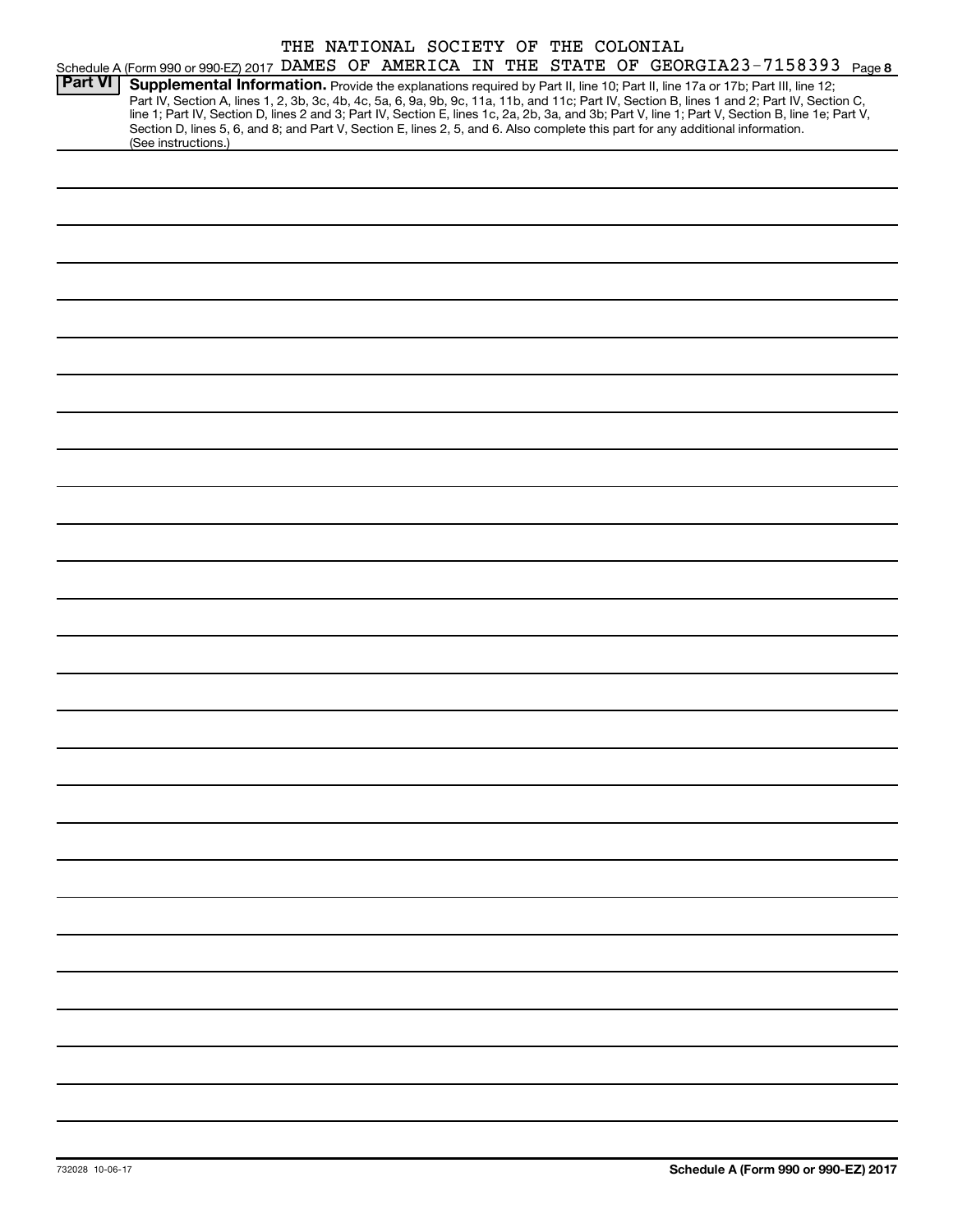|         | <b>SCHEDULE D</b>                                      | <b>Supplemental Financial Statements</b>                                                                                                                  |                     |                                                                                                      |  |                         | OMB No. 1545-0047                     |
|---------|--------------------------------------------------------|-----------------------------------------------------------------------------------------------------------------------------------------------------------|---------------------|------------------------------------------------------------------------------------------------------|--|-------------------------|---------------------------------------|
|         | (Form 990)                                             | Complete if the organization answered "Yes" on Form 990,                                                                                                  |                     |                                                                                                      |  |                         |                                       |
|         |                                                        | Part IV, line 6, 7, 8, 9, 10, 11a, 11b, 11c, 11d, 11e, 11f, 12a, or 12b.                                                                                  |                     |                                                                                                      |  |                         | <b>Open to Public</b>                 |
|         | Department of the Treasury<br>Internal Revenue Service | Go to www.irs.gov/Form990 for instructions and the latest information.                                                                                    | Attach to Form 990. |                                                                                                      |  |                         | <b>Inspection</b>                     |
|         | Name of the organization                               | THE NATIONAL SOCIETY OF THE COLONIAL                                                                                                                      |                     |                                                                                                      |  |                         | <b>Employer identification number</b> |
|         |                                                        | DAMES OF AMERICA IN THE STATE OF GEORGIA                                                                                                                  |                     |                                                                                                      |  |                         | 23-7158393                            |
| Part I  |                                                        | Organizations Maintaining Donor Advised Funds or Other Similar Funds or Accounts. Complete if the                                                         |                     |                                                                                                      |  |                         |                                       |
|         |                                                        | organization answered "Yes" on Form 990, Part IV, line 6.                                                                                                 |                     |                                                                                                      |  |                         |                                       |
|         |                                                        |                                                                                                                                                           |                     | (a) Donor advised funds                                                                              |  |                         | (b) Funds and other accounts          |
| 1       |                                                        |                                                                                                                                                           |                     |                                                                                                      |  |                         |                                       |
| 2       | Aggregate value of contributions to (during year)      |                                                                                                                                                           |                     |                                                                                                      |  |                         |                                       |
| 3       |                                                        |                                                                                                                                                           |                     | the control of the control of the control of the control of the control of                           |  |                         |                                       |
| 4       |                                                        |                                                                                                                                                           |                     |                                                                                                      |  |                         |                                       |
| 5       |                                                        | Did the organization inform all donors and donor advisors in writing that the assets held in donor advised funds                                          |                     |                                                                                                      |  |                         |                                       |
|         |                                                        |                                                                                                                                                           |                     |                                                                                                      |  |                         | <b>No</b><br>Yes                      |
| 6       |                                                        | Did the organization inform all grantees, donors, and donor advisors in writing that grant funds can be used only                                         |                     |                                                                                                      |  |                         |                                       |
|         |                                                        | for charitable purposes and not for the benefit of the donor or donor advisor, or for any other purpose conferring                                        |                     |                                                                                                      |  |                         |                                       |
|         | impermissible private benefit?                         |                                                                                                                                                           |                     |                                                                                                      |  |                         | Yes<br>No                             |
| Part II |                                                        | Conservation Easements. Complete if the organization answered "Yes" on Form 990, Part IV, line 7.                                                         |                     |                                                                                                      |  |                         |                                       |
| 1       |                                                        | Purpose(s) of conservation easements held by the organization (check all that apply).                                                                     |                     |                                                                                                      |  |                         |                                       |
|         |                                                        | Preservation of land for public use (e.g., recreation or education)<br>Protection of natural habitat                                                      |                     | Preservation of a historically important land area<br>Preservation of a certified historic structure |  |                         |                                       |
|         |                                                        | Preservation of open space                                                                                                                                |                     |                                                                                                      |  |                         |                                       |
| 2       |                                                        | Complete lines 2a through 2d if the organization held a qualified conservation contribution in the form of a conservation easement on the last            |                     |                                                                                                      |  |                         |                                       |
|         | day of the tax year.                                   |                                                                                                                                                           |                     |                                                                                                      |  |                         | Held at the End of the Tax Year       |
| a       |                                                        |                                                                                                                                                           |                     |                                                                                                      |  | 2a                      |                                       |
| b       |                                                        |                                                                                                                                                           |                     |                                                                                                      |  | 2b                      |                                       |
|         |                                                        |                                                                                                                                                           |                     |                                                                                                      |  | 2c                      |                                       |
|         |                                                        | d Number of conservation easements included in (c) acquired after 7/25/06, and not on a historic structure                                                |                     |                                                                                                      |  |                         |                                       |
|         |                                                        |                                                                                                                                                           |                     |                                                                                                      |  | 2d                      |                                       |
| 3       |                                                        | Number of conservation easements modified, transferred, released, extinguished, or terminated by the organization during the tax                          |                     |                                                                                                      |  |                         |                                       |
|         | year                                                   |                                                                                                                                                           |                     |                                                                                                      |  |                         |                                       |
| 4       |                                                        | Number of states where property subject to conservation easement is located $\blacktriangleright$                                                         |                     |                                                                                                      |  |                         |                                       |
| 5       |                                                        | Does the organization have a written policy regarding the periodic monitoring, inspection, handling of                                                    |                     |                                                                                                      |  |                         |                                       |
|         |                                                        | violations, and enforcement of the conservation easements it holds?                                                                                       |                     |                                                                                                      |  |                         | <b>No</b><br>Yes                      |
| 6       |                                                        | Staff and volunteer hours devoted to monitoring, inspecting, handling of violations, and enforcing conservation easements during the year                 |                     |                                                                                                      |  |                         |                                       |
|         |                                                        |                                                                                                                                                           |                     |                                                                                                      |  |                         |                                       |
| 7       |                                                        | Amount of expenses incurred in monitoring, inspecting, handling of violations, and enforcing conservation easements during the year                       |                     |                                                                                                      |  |                         |                                       |
|         | ▶ \$                                                   |                                                                                                                                                           |                     |                                                                                                      |  |                         |                                       |
| 8       |                                                        | Does each conservation easement reported on line 2(d) above satisfy the requirements of section 170(h)(4)(B)(i)                                           |                     |                                                                                                      |  |                         |                                       |
|         |                                                        |                                                                                                                                                           |                     |                                                                                                      |  |                         | Yes<br>No                             |
| 9       |                                                        | In Part XIII, describe how the organization reports conservation easements in its revenue and expense statement, and balance sheet, and                   |                     |                                                                                                      |  |                         |                                       |
|         | conservation easements.                                | include, if applicable, the text of the footnote to the organization's financial statements that describes the organization's accounting for              |                     |                                                                                                      |  |                         |                                       |
|         | Part III                                               | Organizations Maintaining Collections of Art, Historical Treasures, or Other Similar Assets.                                                              |                     |                                                                                                      |  |                         |                                       |
|         |                                                        | Complete if the organization answered "Yes" on Form 990, Part IV, line 8.                                                                                 |                     |                                                                                                      |  |                         |                                       |
|         |                                                        | 1a If the organization elected, as permitted under SFAS 116 (ASC 958), not to report in its revenue statement and balance sheet works of art,             |                     |                                                                                                      |  |                         |                                       |
|         |                                                        | historical treasures, or other similar assets held for public exhibition, education, or research in furtherance of public service, provide, in Part XIII, |                     |                                                                                                      |  |                         |                                       |
|         |                                                        | the text of the footnote to its financial statements that describes these items.                                                                          |                     |                                                                                                      |  |                         |                                       |
| b       |                                                        | If the organization elected, as permitted under SFAS 116 (ASC 958), to report in its revenue statement and balance sheet works of art, historical         |                     |                                                                                                      |  |                         |                                       |
|         |                                                        | treasures, or other similar assets held for public exhibition, education, or research in furtherance of public service, provide the following amounts     |                     |                                                                                                      |  |                         |                                       |
|         | relating to these items:                               |                                                                                                                                                           |                     |                                                                                                      |  |                         |                                       |
|         |                                                        |                                                                                                                                                           |                     |                                                                                                      |  |                         | $\frac{1}{2}$                         |
|         |                                                        | (ii) Assets included in Form 990, Part X                                                                                                                  |                     |                                                                                                      |  |                         |                                       |
| 2       |                                                        | If the organization received or held works of art, historical treasures, or other similar assets for financial gain, provide                              |                     |                                                                                                      |  |                         |                                       |
|         |                                                        | the following amounts required to be reported under SFAS 116 (ASC 958) relating to these items:                                                           |                     |                                                                                                      |  |                         |                                       |
| а       |                                                        |                                                                                                                                                           |                     |                                                                                                      |  |                         | $\frac{1}{2}$                         |
|         |                                                        |                                                                                                                                                           |                     |                                                                                                      |  | $\blacktriangleright$ s |                                       |

732051 10-09-17 **For Paperwork Reduction Act Notice, see the Instructions for Form 990. Schedule D (Form 990) 2017** LHA

| Schedule D (Form 990) 2017 |  |
|----------------------------|--|
|                            |  |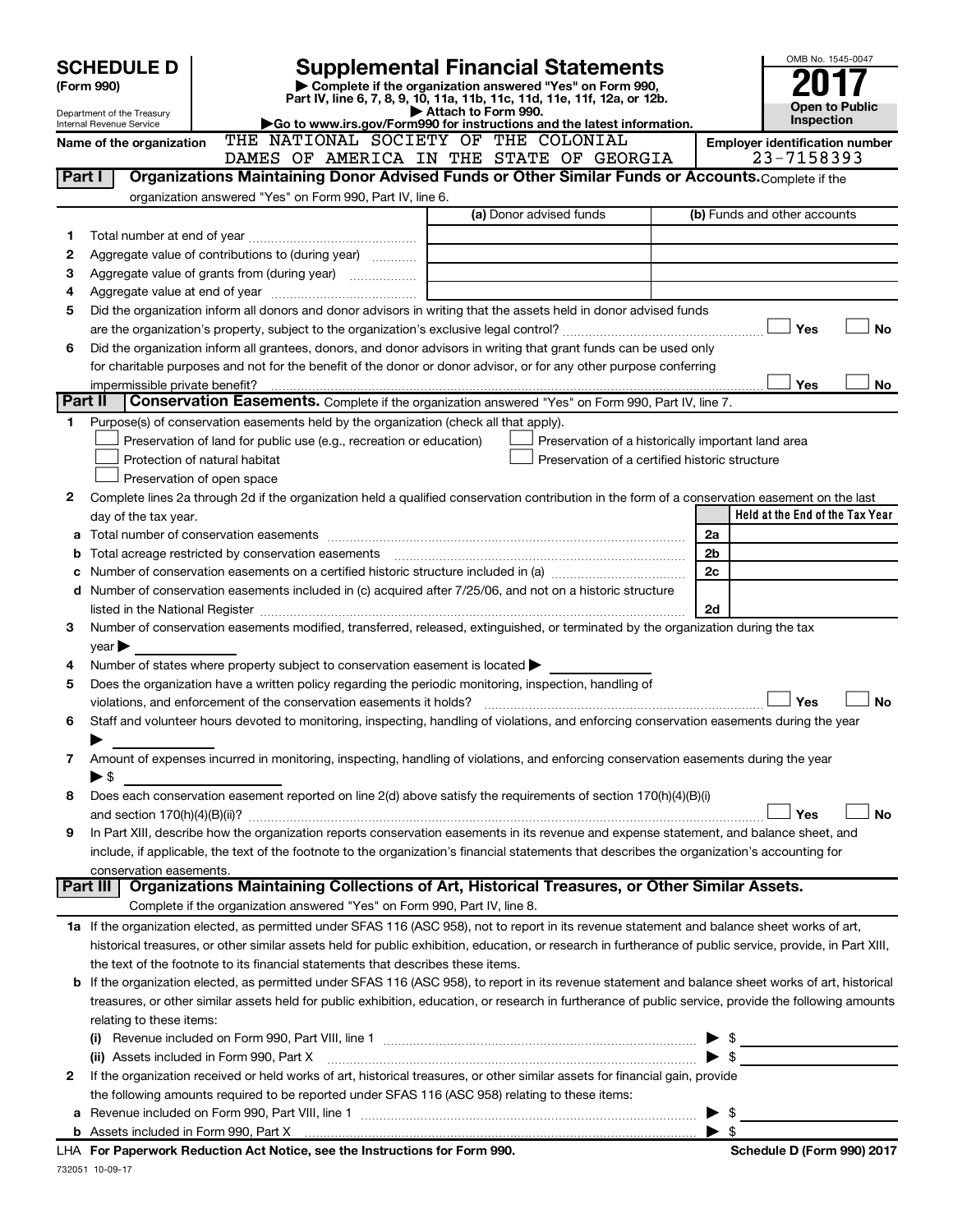|        |                |                                                                                                                                                                                                                                |       | THE NATIONAL SOCIETY OF THE COLONIAL                      |                    |   |                           |                   |             |                 |                                                         |                |                             |
|--------|----------------|--------------------------------------------------------------------------------------------------------------------------------------------------------------------------------------------------------------------------------|-------|-----------------------------------------------------------|--------------------|---|---------------------------|-------------------|-------------|-----------------|---------------------------------------------------------|----------------|-----------------------------|
|        |                | Schedule D (Form 990) 2017                                                                                                                                                                                                     |       | DAMES OF AMERICA IN THE STATE OF GEORGIA 23-7158393 Page2 |                    |   |                           |                   |             |                 |                                                         |                |                             |
|        | Part III       | Organizations Maintaining Collections of Art, Historical Treasures, or Other Similar Assets(continued)                                                                                                                         |       |                                                           |                    |   |                           |                   |             |                 |                                                         |                |                             |
| 3      |                | Using the organization's acquisition, accession, and other records, check any of the following that are a significant use of its collection items                                                                              |       |                                                           |                    |   |                           |                   |             |                 |                                                         |                |                             |
|        |                | (check all that apply):                                                                                                                                                                                                        |       |                                                           |                    |   |                           |                   |             |                 |                                                         |                |                             |
| a      |                | $X$ Public exhibition                                                                                                                                                                                                          |       |                                                           | d                  |   | Loan or exchange programs |                   |             |                 |                                                         |                |                             |
| b      |                | $\boxed{\textbf{X}}$ Scholarly research                                                                                                                                                                                        |       |                                                           | e                  |   | Other                     |                   |             |                 |                                                         |                |                             |
| c      |                | $X$ Preservation for future generations                                                                                                                                                                                        |       |                                                           |                    |   |                           |                   |             |                 |                                                         |                |                             |
| 4      |                | Provide a description of the organization's collections and explain how they further the organization's exempt purpose in Part XIII.                                                                                           |       |                                                           |                    |   |                           |                   |             |                 |                                                         |                |                             |
| 5      |                | During the year, did the organization solicit or receive donations of art, historical treasures, or other similar assets                                                                                                       |       |                                                           |                    |   |                           |                   |             |                 |                                                         |                |                             |
|        |                |                                                                                                                                                                                                                                |       |                                                           |                    |   |                           |                   |             |                 |                                                         | Yes            | $\overline{\text{X}}$ No    |
|        | Part IV        | Escrow and Custodial Arrangements. Complete if the organization answered "Yes" on Form 990, Part IV, line 9, or                                                                                                                |       |                                                           |                    |   |                           |                   |             |                 |                                                         |                |                             |
|        |                | reported an amount on Form 990, Part X, line 21.                                                                                                                                                                               |       |                                                           |                    |   |                           |                   |             |                 |                                                         |                |                             |
|        |                | 1a Is the organization an agent, trustee, custodian or other intermediary for contributions or other assets not included                                                                                                       |       |                                                           |                    |   |                           |                   |             |                 |                                                         |                |                             |
|        |                |                                                                                                                                                                                                                                |       |                                                           |                    |   |                           |                   |             |                 |                                                         | Yes            | <b>No</b>                   |
|        |                | b If "Yes," explain the arrangement in Part XIII and complete the following table:                                                                                                                                             |       |                                                           |                    |   |                           |                   |             |                 |                                                         |                |                             |
|        |                |                                                                                                                                                                                                                                |       |                                                           |                    |   |                           |                   |             |                 |                                                         | Amount         |                             |
|        |                |                                                                                                                                                                                                                                |       |                                                           |                    |   |                           |                   |             |                 | 1c                                                      |                |                             |
|        |                |                                                                                                                                                                                                                                |       |                                                           |                    |   |                           |                   |             |                 | 1d                                                      |                |                             |
|        |                | e Distributions during the year manufactured and an intervention of the year manufactured by the state of the state of the state of the state of the state of the state of the state of the state of the state of the state of |       |                                                           |                    |   |                           |                   |             |                 | 1е                                                      |                |                             |
|        |                |                                                                                                                                                                                                                                |       |                                                           |                    |   |                           |                   |             |                 | 1f                                                      |                |                             |
|        |                | 2a Did the organization include an amount on Form 990, Part X, line 21, for escrow or custodial account liability?                                                                                                             |       |                                                           |                    |   |                           |                   |             |                 |                                                         | Yes            | No                          |
| Part V |                | <b>b</b> If "Yes," explain the arrangement in Part XIII. Check here if the explanation has been provided on Part XIII<br>Endowment Funds. Complete if the organization answered "Yes" on Form 990, Part IV, line 10.           |       |                                                           |                    |   |                           |                   |             |                 |                                                         |                |                             |
|        |                |                                                                                                                                                                                                                                |       | (a) Current year                                          |                    |   | (b) Prior year            |                   |             |                 | (c) Two years back $\vert$ (d) Three years back $\vert$ |                | (e) Four years back         |
|        |                | 1a Beginning of year balance                                                                                                                                                                                                   |       |                                                           | 1, 194, 642.       |   | 1, 271, 946.              |                   | 1,282,299.  |                 | 1,229,831.                                              |                | 1, 151, 282.                |
|        |                |                                                                                                                                                                                                                                |       |                                                           | 30,975.            |   | 11,645.                   |                   | 40,151.     |                 | 43,557.                                                 |                | 68,957.                     |
|        |                |                                                                                                                                                                                                                                |       |                                                           | 101,136.           |   | 84,969.                   |                   | $-50, 504.$ |                 | 8,911.                                                  |                | 74,962.                     |
|        |                | Net investment earnings, gains, and losses                                                                                                                                                                                     |       |                                                           |                    |   |                           |                   |             |                 |                                                         |                |                             |
|        |                |                                                                                                                                                                                                                                |       |                                                           |                    |   |                           |                   |             |                 |                                                         |                |                             |
|        |                | e Other expenditures for facilities                                                                                                                                                                                            |       |                                                           | 34,000.            |   | 162, 674.                 |                   |             |                 |                                                         |                | 56,717.                     |
|        |                | f Administrative expenses                                                                                                                                                                                                      |       |                                                           | 12,254.            |   | 11, 244.                  |                   |             |                 |                                                         |                | 8,653.                      |
|        |                |                                                                                                                                                                                                                                |       |                                                           | 1,280,499.         |   | 1, 194, 642.              |                   | 1,271,946.  |                 | 1,282,299.                                              |                | 1,229,831.                  |
| g<br>2 |                | Provide the estimated percentage of the current year end balance (line 1g, column (a)) held as:                                                                                                                                |       |                                                           |                    |   |                           |                   |             |                 |                                                         |                |                             |
| a      |                | Board designated or quasi-endowment                                                                                                                                                                                            |       | 77.00                                                     |                    | % |                           |                   |             |                 |                                                         |                |                             |
|        |                | Permanent endowment                                                                                                                                                                                                            | 23.00 | $\%$                                                      |                    |   |                           |                   |             |                 |                                                         |                |                             |
|        |                | c Temporarily restricted endowment $\blacktriangleright$                                                                                                                                                                       |       | $\overline{00}$                                           | %                  |   |                           |                   |             |                 |                                                         |                |                             |
|        |                | The percentages on lines 2a, 2b, and 2c should equal 100%.                                                                                                                                                                     |       |                                                           |                    |   |                           |                   |             |                 |                                                         |                |                             |
|        |                | 3a Are there endowment funds not in the possession of the organization that are held and administered for the organization                                                                                                     |       |                                                           |                    |   |                           |                   |             |                 |                                                         |                |                             |
|        | by:            |                                                                                                                                                                                                                                |       |                                                           |                    |   |                           |                   |             |                 |                                                         |                | Yes<br>No                   |
|        | (i)            |                                                                                                                                                                                                                                |       |                                                           |                    |   |                           |                   |             |                 |                                                         | 3a(i)          | Χ                           |
|        |                |                                                                                                                                                                                                                                |       |                                                           |                    |   |                           |                   |             |                 |                                                         | 3a(ii)         | $\overline{\textbf{x}}$     |
|        |                |                                                                                                                                                                                                                                |       |                                                           |                    |   |                           |                   |             |                 |                                                         | 3b             |                             |
| 4      |                | Describe in Part XIII the intended uses of the organization's endowment funds.                                                                                                                                                 |       |                                                           |                    |   |                           |                   |             |                 |                                                         |                |                             |
|        | <b>Part VI</b> | Land, Buildings, and Equipment.                                                                                                                                                                                                |       |                                                           |                    |   |                           |                   |             |                 |                                                         |                |                             |
|        |                | Complete if the organization answered "Yes" on Form 990, Part IV, line 11a. See Form 990, Part X, line 10.                                                                                                                     |       |                                                           |                    |   |                           |                   |             |                 |                                                         |                |                             |
|        |                | Description of property                                                                                                                                                                                                        |       |                                                           | (a) Cost or other  |   |                           | (b) Cost or other |             | (c) Accumulated |                                                         | (d) Book value |                             |
|        |                |                                                                                                                                                                                                                                |       |                                                           | basis (investment) |   |                           | basis (other)     |             | depreciation    |                                                         |                |                             |
|        |                |                                                                                                                                                                                                                                |       |                                                           |                    |   |                           | 528,000.          |             |                 |                                                         |                | 528,000.                    |
| b      |                |                                                                                                                                                                                                                                |       |                                                           |                    |   |                           |                   |             |                 |                                                         |                |                             |
|        |                | Leasehold improvements                                                                                                                                                                                                         |       |                                                           |                    |   |                           | 111,628.          |             |                 | 39,056.                                                 |                | 72,572.                     |
|        |                |                                                                                                                                                                                                                                |       |                                                           |                    |   |                           | 47,031.           |             |                 | 22,102.                                                 |                | 24,929.                     |
|        |                |                                                                                                                                                                                                                                |       |                                                           |                    |   |                           |                   |             |                 |                                                         |                |                             |
|        |                | Total. Add lines 1a through 1e. (Column (d) must equal Form 990, Part X, column (B), line 10c.)                                                                                                                                |       |                                                           |                    |   |                           |                   |             |                 |                                                         |                | 625,501.                    |
|        |                |                                                                                                                                                                                                                                |       |                                                           |                    |   |                           |                   |             |                 |                                                         |                | <b>D.</b> (Fause, 000).0047 |

**Schedule D (Form 990) 2017**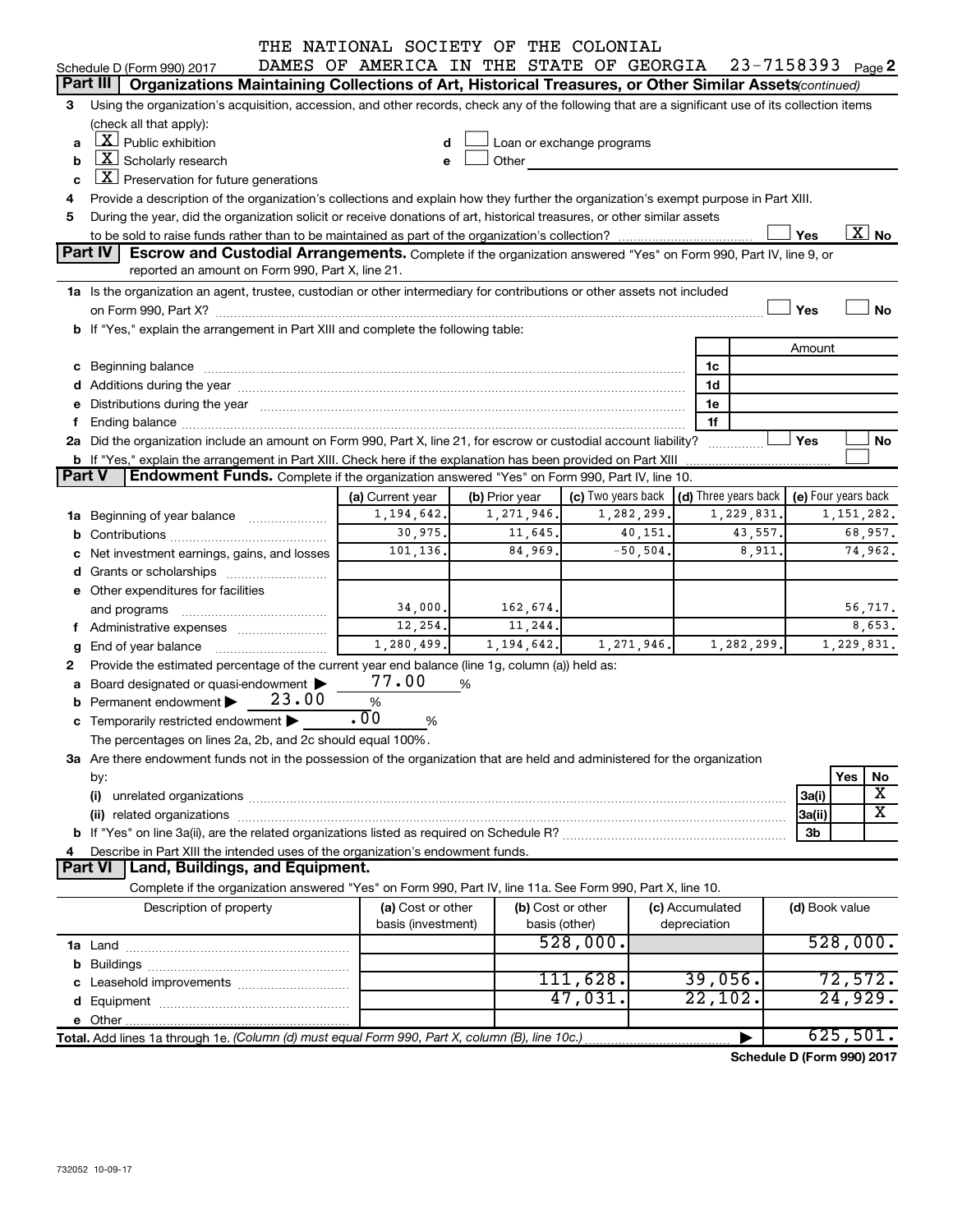| THE NATIONAL SOCIETY OF THE COLONIAL |  |  |
|--------------------------------------|--|--|
|                                      |  |  |

|            | Schedule D (Form 990) 2017                                                                                        |                              |                 |                |                | DAMES OF AMERICA IN THE STATE OF GEORGIA | $23 - 7158393$ Page 3                                                                                                                              |  |
|------------|-------------------------------------------------------------------------------------------------------------------|------------------------------|-----------------|----------------|----------------|------------------------------------------|----------------------------------------------------------------------------------------------------------------------------------------------------|--|
| Part VII   | <b>Investments - Other Securities.</b>                                                                            |                              |                 |                |                |                                          |                                                                                                                                                    |  |
|            | Complete if the organization answered "Yes" on Form 990, Part IV, line 11b. See Form 990, Part X, line 12.        |                              |                 |                |                |                                          |                                                                                                                                                    |  |
|            | (a) Description of security or category (including name of security)                                              |                              |                 | (b) Book value |                |                                          | (c) Method of valuation: Cost or end-of-year market value                                                                                          |  |
|            | (1) Financial derivatives                                                                                         |                              |                 |                |                |                                          |                                                                                                                                                    |  |
|            |                                                                                                                   |                              |                 |                |                |                                          |                                                                                                                                                    |  |
| (3) Other  |                                                                                                                   |                              |                 |                |                |                                          |                                                                                                                                                    |  |
| (A)        |                                                                                                                   |                              |                 |                |                |                                          |                                                                                                                                                    |  |
| (B)        |                                                                                                                   |                              |                 |                |                |                                          |                                                                                                                                                    |  |
| (C)<br>(D) |                                                                                                                   |                              |                 |                |                |                                          |                                                                                                                                                    |  |
| (E)        |                                                                                                                   |                              |                 |                |                |                                          |                                                                                                                                                    |  |
| (F)        |                                                                                                                   |                              |                 |                |                |                                          |                                                                                                                                                    |  |
| (G)        |                                                                                                                   |                              |                 |                |                |                                          |                                                                                                                                                    |  |
| (H)        |                                                                                                                   |                              |                 |                |                |                                          |                                                                                                                                                    |  |
|            | Total. (Col. (b) must equal Form 990, Part X, col. (B) line 12.) $\blacktriangleright$                            |                              |                 |                |                |                                          |                                                                                                                                                    |  |
|            | Part VIII Investments - Program Related.                                                                          |                              |                 |                |                |                                          |                                                                                                                                                    |  |
|            | Complete if the organization answered "Yes" on Form 990, Part IV, line 11c. See Form 990, Part X, line 13.        |                              |                 |                |                |                                          |                                                                                                                                                    |  |
|            | (a) Description of investment                                                                                     |                              |                 | (b) Book value |                |                                          | (c) Method of valuation: Cost or end-of-year market value                                                                                          |  |
| (1)        |                                                                                                                   |                              |                 |                |                |                                          |                                                                                                                                                    |  |
| (2)        |                                                                                                                   |                              |                 |                |                |                                          |                                                                                                                                                    |  |
| (3)        |                                                                                                                   |                              |                 |                |                |                                          |                                                                                                                                                    |  |
| (4)        |                                                                                                                   |                              |                 |                |                |                                          |                                                                                                                                                    |  |
| (5)        |                                                                                                                   |                              |                 |                |                |                                          |                                                                                                                                                    |  |
| (6)        |                                                                                                                   |                              |                 |                |                |                                          |                                                                                                                                                    |  |
| (7)        |                                                                                                                   |                              |                 |                |                |                                          |                                                                                                                                                    |  |
| (8)        |                                                                                                                   |                              |                 |                |                |                                          |                                                                                                                                                    |  |
| (9)        | Total. (Col. (b) must equal Form 990, Part X, col. (B) line 13.) $\blacktriangleright$                            |                              |                 |                |                |                                          |                                                                                                                                                    |  |
| Part IX    | <b>Other Assets.</b>                                                                                              |                              |                 |                |                |                                          |                                                                                                                                                    |  |
|            | Complete if the organization answered "Yes" on Form 990, Part IV, line 11d. See Form 990, Part X, line 15.        |                              |                 |                |                |                                          |                                                                                                                                                    |  |
|            |                                                                                                                   |                              | (a) Description |                |                |                                          | (b) Book value                                                                                                                                     |  |
| (1)        |                                                                                                                   |                              |                 |                |                |                                          |                                                                                                                                                    |  |
| (2)        |                                                                                                                   |                              |                 |                |                |                                          |                                                                                                                                                    |  |
| (3)        |                                                                                                                   |                              |                 |                |                |                                          |                                                                                                                                                    |  |
| (4)        |                                                                                                                   |                              |                 |                |                |                                          |                                                                                                                                                    |  |
| (5)        |                                                                                                                   |                              |                 |                |                |                                          |                                                                                                                                                    |  |
| (6)        |                                                                                                                   |                              |                 |                |                |                                          |                                                                                                                                                    |  |
| (7)        |                                                                                                                   |                              |                 |                |                |                                          |                                                                                                                                                    |  |
| (8)        |                                                                                                                   |                              |                 |                |                |                                          |                                                                                                                                                    |  |
| (9)        |                                                                                                                   |                              |                 |                |                |                                          |                                                                                                                                                    |  |
|            | Total. (Column (b) must equal Form 990, Part X, col. (B) line 15.)                                                |                              |                 |                |                |                                          |                                                                                                                                                    |  |
| Part X     | <b>Other Liabilities.</b>                                                                                         |                              |                 |                |                |                                          |                                                                                                                                                    |  |
|            | Complete if the organization answered "Yes" on Form 990, Part IV, line 11e or 11f. See Form 990, Part X, line 25. | (a) Description of liability |                 |                | (b) Book value |                                          |                                                                                                                                                    |  |
| 1.         |                                                                                                                   |                              |                 |                |                |                                          |                                                                                                                                                    |  |
| (1)        | Federal income taxes                                                                                              |                              |                 |                |                |                                          |                                                                                                                                                    |  |
| (2)<br>(3) |                                                                                                                   |                              |                 |                |                |                                          |                                                                                                                                                    |  |
| (4)        |                                                                                                                   |                              |                 |                |                |                                          |                                                                                                                                                    |  |
| (5)        |                                                                                                                   |                              |                 |                |                |                                          |                                                                                                                                                    |  |
| (6)        |                                                                                                                   |                              |                 |                |                |                                          |                                                                                                                                                    |  |
| (7)        |                                                                                                                   |                              |                 |                |                |                                          |                                                                                                                                                    |  |
| (8)        |                                                                                                                   |                              |                 |                |                |                                          |                                                                                                                                                    |  |
| (9)        |                                                                                                                   |                              |                 |                |                |                                          |                                                                                                                                                    |  |
|            | Total. (Column (b) must equal Form 990, Part X, col. (B) line 25.)                                                |                              |                 |                |                |                                          |                                                                                                                                                    |  |
| 2.         |                                                                                                                   |                              |                 |                |                |                                          | Liability for uncertain tax positions. In Part XIII, provide the text of the footnote to the organization's financial statements that reports the  |  |
|            |                                                                                                                   |                              |                 |                |                |                                          | organization's liability for uncertain tax positions under FIN 48 (ASC 740). Check here if the text of the footnote has been provided in Part XIII |  |

**Schedule D (Form 990) 2017**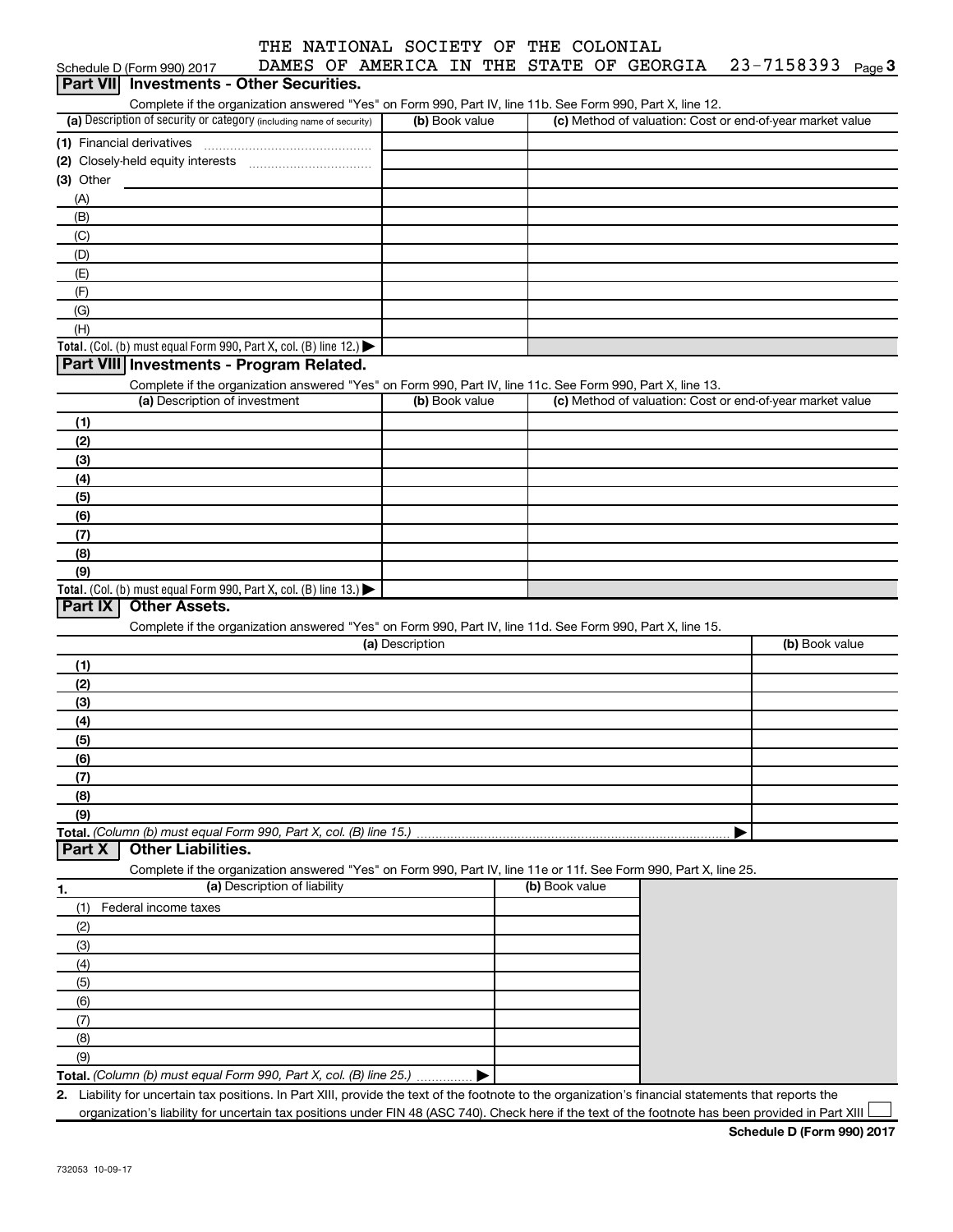|    | DAMES OF AMERICA IN THE STATE OF GEORGIA<br>Schedule D (Form 990) 2017                                                                                                                                                                          |                | 23-7158393 Page 4 |  |  |  |  |  |  |  |  |  |  |  |
|----|-------------------------------------------------------------------------------------------------------------------------------------------------------------------------------------------------------------------------------------------------|----------------|-------------------|--|--|--|--|--|--|--|--|--|--|--|
|    | Part XI   Reconciliation of Revenue per Audited Financial Statements With Revenue per Return.                                                                                                                                                   |                |                   |  |  |  |  |  |  |  |  |  |  |  |
|    | Complete if the organization answered "Yes" on Form 990, Part IV, line 12a.                                                                                                                                                                     |                |                   |  |  |  |  |  |  |  |  |  |  |  |
| 1  | Total revenue, gains, and other support per audited financial statements [[[[[[[[[[[[[[[[[[[[[[[[[]]]]]]]]]]]                                                                                                                                   | $\blacksquare$ | 956,631.          |  |  |  |  |  |  |  |  |  |  |  |
| 2  | Amounts included on line 1 but not on Form 990, Part VIII, line 12:                                                                                                                                                                             |                |                   |  |  |  |  |  |  |  |  |  |  |  |
| a  | 69,718.<br>2a<br>Net unrealized gains (losses) on investments [111] [12] matter and all the unrealized gains (losses) on investments [11] matter and the unrealized gains (losses) on investments [11] matter and the unrealized gains (losses) |                |                   |  |  |  |  |  |  |  |  |  |  |  |
| b  | 2 <sub>b</sub>                                                                                                                                                                                                                                  |                |                   |  |  |  |  |  |  |  |  |  |  |  |
|    | 2c<br>Recoveries of prior year grants [111] matter contracts and prior year grants [11] matter contracts and a recovering to the contract of the contracts of prior year grants [11] matter contracts and a recovering to the contra            |                |                   |  |  |  |  |  |  |  |  |  |  |  |
| d  | 2d                                                                                                                                                                                                                                              |                |                   |  |  |  |  |  |  |  |  |  |  |  |
| е  | Add lines 2a through 2d <b>continuum continuum contract and continuum contract a</b> through 2d continuum contract and continuum contract a term of the contract of the contract of the contract of the contract of the contract of             | 2e             | 69,718.           |  |  |  |  |  |  |  |  |  |  |  |
| 3  |                                                                                                                                                                                                                                                 | 3              | 886,913.          |  |  |  |  |  |  |  |  |  |  |  |
| 4  | Amounts included on Form 990, Part VIII, line 12, but not on line 1:                                                                                                                                                                            |                |                   |  |  |  |  |  |  |  |  |  |  |  |
| a  | 4a                                                                                                                                                                                                                                              |                |                   |  |  |  |  |  |  |  |  |  |  |  |
| b  | 4 <sub>h</sub>                                                                                                                                                                                                                                  |                |                   |  |  |  |  |  |  |  |  |  |  |  |
| C. | Add lines 4a and 4b                                                                                                                                                                                                                             | 4c             | υ.                |  |  |  |  |  |  |  |  |  |  |  |
| 5  |                                                                                                                                                                                                                                                 | 5              | 886,913.          |  |  |  |  |  |  |  |  |  |  |  |
|    | Part XII Reconciliation of Expenses per Audited Financial Statements With Expenses per Return.                                                                                                                                                  |                |                   |  |  |  |  |  |  |  |  |  |  |  |
|    |                                                                                                                                                                                                                                                 |                |                   |  |  |  |  |  |  |  |  |  |  |  |
|    | Complete if the organization answered "Yes" on Form 990, Part IV, line 12a.                                                                                                                                                                     |                |                   |  |  |  |  |  |  |  |  |  |  |  |
| 1  |                                                                                                                                                                                                                                                 | $\mathbf{1}$   | 816, 323.         |  |  |  |  |  |  |  |  |  |  |  |
| 2  | Amounts included on line 1 but not on Form 990, Part IX, line 25:                                                                                                                                                                               |                |                   |  |  |  |  |  |  |  |  |  |  |  |
| a  | 2a                                                                                                                                                                                                                                              |                |                   |  |  |  |  |  |  |  |  |  |  |  |
| b  | 2 <sub>b</sub>                                                                                                                                                                                                                                  |                |                   |  |  |  |  |  |  |  |  |  |  |  |
|    | 2 <sub>c</sub>                                                                                                                                                                                                                                  |                |                   |  |  |  |  |  |  |  |  |  |  |  |
|    | 2d                                                                                                                                                                                                                                              |                |                   |  |  |  |  |  |  |  |  |  |  |  |
| e  | Add lines 2a through 2d <b>contained a contained a contained a contained a</b> contained a contained a contained a contained a contained a contained a contained a contained a contained a contained a contained a contained a cont             | 2e             |                   |  |  |  |  |  |  |  |  |  |  |  |
| 3  |                                                                                                                                                                                                                                                 | 3              | 816, 323.         |  |  |  |  |  |  |  |  |  |  |  |
| 4  | Amounts included on Form 990, Part IX, line 25, but not on line 1:                                                                                                                                                                              |                |                   |  |  |  |  |  |  |  |  |  |  |  |
| a  | 4a                                                                                                                                                                                                                                              |                |                   |  |  |  |  |  |  |  |  |  |  |  |
|    |                                                                                                                                                                                                                                                 |                |                   |  |  |  |  |  |  |  |  |  |  |  |
|    | Add lines 4a and 4b                                                                                                                                                                                                                             | 4c             | 0.                |  |  |  |  |  |  |  |  |  |  |  |
| 5  | Part XIII Supplemental Information.                                                                                                                                                                                                             | 5              | 816,323.          |  |  |  |  |  |  |  |  |  |  |  |

Provide the descriptions required for Part II, lines 3, 5, and 9; Part III, lines 1a and 4; Part IV, lines 1b and 2b; Part V, line 4; Part X, line 2; Part XI, lines 2d and 4b; and Part XII, lines 2d and 4b. Also complete this part to provide any additional information.

#### PART III, LINE 1A:

| THE COLLECTION INCLUDES A HISTORICALLY SIGNIFICANT HOUSE IN SAVANNAH,    |
|--------------------------------------------------------------------------|
| GEORGIA AND ITS FURNISHINGS AND ALL ITEMS IN THE COLLECTION ARE DEEMED   |
| INEXHAUSTIBLE ASSETS. THE SOCIETY EXPENSES COLLECTION ITEMS PURCHASED    |
| (INCLUDING RESTORATION OF ITS COLLECTION) AND REPORTS THE GROSS PROCEEDS |
| FROM THE SALE OF COLLECTION ITEMS IN REVENUE. ACCORDING TO SOCIETY       |
| POLICY, ANY PROCEEDS FROM THE SALE OF THE COLLECTION ITEMS WILL BE       |
| REINVESTED IN OTHER COLLECTION ITEMS.                                    |
|                                                                          |

#### THE SOCIETY HAS ELECTED TO NOT CAPITALIZE THE COLLECTION.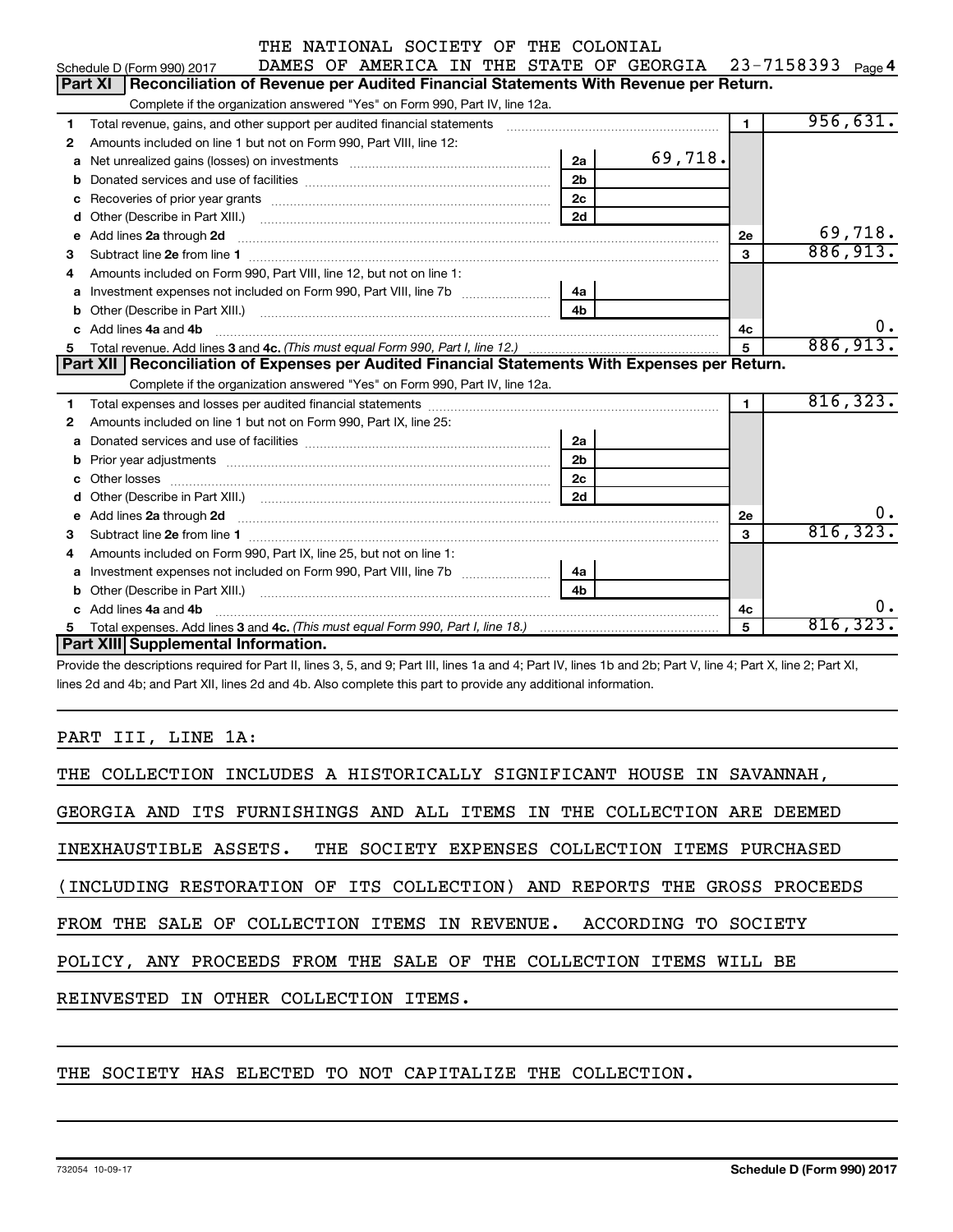|                                                                                          | THE NATIONAL SOCIETY OF THE COLONIAL |  |                                                           |  |
|------------------------------------------------------------------------------------------|--------------------------------------|--|-----------------------------------------------------------|--|
|                                                                                          |                                      |  | DAMES OF AMERICA IN THE STATE OF GEORGIA23-7158393 Page 5 |  |
| Schedule D (Form 990) 2017 DAMES OF Allen Part XIII Supplemental Information (continued) |                                      |  |                                                           |  |
|                                                                                          |                                      |  |                                                           |  |
|                                                                                          |                                      |  |                                                           |  |
|                                                                                          |                                      |  |                                                           |  |
|                                                                                          |                                      |  |                                                           |  |
|                                                                                          |                                      |  |                                                           |  |
|                                                                                          |                                      |  |                                                           |  |
|                                                                                          |                                      |  |                                                           |  |
|                                                                                          |                                      |  |                                                           |  |
|                                                                                          |                                      |  |                                                           |  |
|                                                                                          |                                      |  |                                                           |  |
|                                                                                          |                                      |  |                                                           |  |
|                                                                                          |                                      |  |                                                           |  |
|                                                                                          |                                      |  |                                                           |  |
|                                                                                          |                                      |  |                                                           |  |
|                                                                                          |                                      |  |                                                           |  |
|                                                                                          |                                      |  |                                                           |  |
|                                                                                          |                                      |  |                                                           |  |
|                                                                                          |                                      |  |                                                           |  |
|                                                                                          |                                      |  |                                                           |  |
|                                                                                          |                                      |  |                                                           |  |
|                                                                                          |                                      |  |                                                           |  |
|                                                                                          |                                      |  |                                                           |  |
|                                                                                          |                                      |  |                                                           |  |
|                                                                                          |                                      |  |                                                           |  |
|                                                                                          |                                      |  |                                                           |  |
|                                                                                          |                                      |  |                                                           |  |
|                                                                                          |                                      |  |                                                           |  |
|                                                                                          |                                      |  |                                                           |  |
|                                                                                          |                                      |  |                                                           |  |
|                                                                                          |                                      |  |                                                           |  |
|                                                                                          |                                      |  |                                                           |  |
|                                                                                          |                                      |  |                                                           |  |
|                                                                                          |                                      |  |                                                           |  |
|                                                                                          |                                      |  |                                                           |  |
|                                                                                          |                                      |  |                                                           |  |
|                                                                                          |                                      |  |                                                           |  |
|                                                                                          |                                      |  |                                                           |  |
|                                                                                          |                                      |  |                                                           |  |
|                                                                                          |                                      |  |                                                           |  |
|                                                                                          |                                      |  |                                                           |  |
|                                                                                          |                                      |  |                                                           |  |
|                                                                                          |                                      |  |                                                           |  |
|                                                                                          |                                      |  |                                                           |  |
|                                                                                          |                                      |  |                                                           |  |
|                                                                                          |                                      |  |                                                           |  |
|                                                                                          |                                      |  |                                                           |  |
|                                                                                          |                                      |  |                                                           |  |
|                                                                                          |                                      |  |                                                           |  |
|                                                                                          |                                      |  |                                                           |  |
|                                                                                          |                                      |  |                                                           |  |
|                                                                                          |                                      |  |                                                           |  |
|                                                                                          |                                      |  |                                                           |  |
|                                                                                          |                                      |  |                                                           |  |
|                                                                                          |                                      |  |                                                           |  |
|                                                                                          |                                      |  |                                                           |  |
|                                                                                          |                                      |  |                                                           |  |
|                                                                                          |                                      |  |                                                           |  |
|                                                                                          |                                      |  |                                                           |  |
|                                                                                          |                                      |  |                                                           |  |
|                                                                                          |                                      |  |                                                           |  |
|                                                                                          |                                      |  |                                                           |  |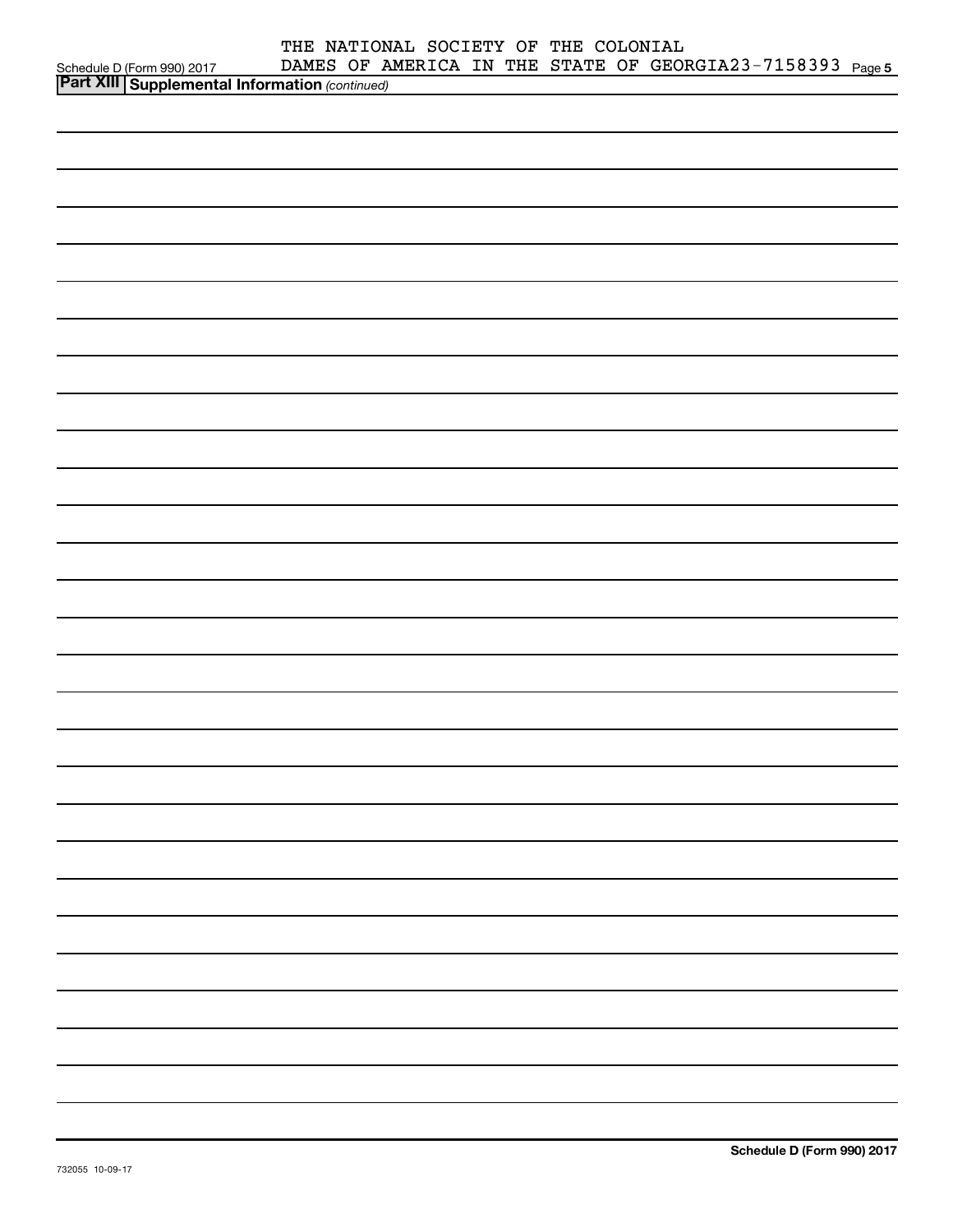| <b>SCHEDULE G</b><br>(Form 990 or 990-EZ)<br>Department of the Treasury<br><b>Internal Revenue Service</b>                                                                                                                                                                                                                                                                                                                                                                                                                                                                                                                                                                                                             | Supplemental Information Regarding Fundraising or Gaming Activities<br>Complete if the organization answered "Yes" on Form 990, Part IV, line 17, 18, or 19, or if the<br>organization entered more than \$15,000 on Form 990-EZ, line 6a.<br>Attach to Form 990 or Form 990-EZ.<br>Go to www.irs.gov/Form990 for the latest instructions.<br>THE NATIONAL SOCIETY OF THE COLONIAL |                                                                                                                                                    |     |     |  |  |            |                                       |  |  |  |  |  |  |  |
|------------------------------------------------------------------------------------------------------------------------------------------------------------------------------------------------------------------------------------------------------------------------------------------------------------------------------------------------------------------------------------------------------------------------------------------------------------------------------------------------------------------------------------------------------------------------------------------------------------------------------------------------------------------------------------------------------------------------|------------------------------------------------------------------------------------------------------------------------------------------------------------------------------------------------------------------------------------------------------------------------------------------------------------------------------------------------------------------------------------|----------------------------------------------------------------------------------------------------------------------------------------------------|-----|-----|--|--|------------|---------------------------------------|--|--|--|--|--|--|--|
| Name of the organization                                                                                                                                                                                                                                                                                                                                                                                                                                                                                                                                                                                                                                                                                               |                                                                                                                                                                                                                                                                                                                                                                                    | DAMES OF AMERICA IN THE STATE OF GEORGIA                                                                                                           |     |     |  |  | 23-7158393 | <b>Employer identification number</b> |  |  |  |  |  |  |  |
| Part I                                                                                                                                                                                                                                                                                                                                                                                                                                                                                                                                                                                                                                                                                                                 | Fundraising Activities. Complete if the organization answered "Yes" on Form 990, Part IV, line 17. Form 990-EZ filers are not<br>required to complete this part.<br>1 Indicate whether the organization raised funds through any of the following activities. Check all that apply.                                                                                                |                                                                                                                                                    |     |     |  |  |            |                                       |  |  |  |  |  |  |  |
| Mail solicitations<br>Solicitation of non-government grants<br>a<br>e<br>Solicitation of government grants<br>Internet and email solicitations<br>f<br>b<br>Phone solicitations<br>Special fundraising events<br>с<br>g<br>In-person solicitations<br>d<br>2 a Did the organization have a written or oral agreement with any individual (including officers, directors, trustees, or<br>key employees listed in Form 990, Part VII) or entity in connection with professional fundraising services?<br>Yes<br><b>No</b><br>b If "Yes," list the 10 highest paid individuals or entities (fundraisers) pursuant to agreements under which the fundraiser is to be<br>compensated at least \$5,000 by the organization. |                                                                                                                                                                                                                                                                                                                                                                                    |                                                                                                                                                    |     |     |  |  |            |                                       |  |  |  |  |  |  |  |
| (i) Name and address of individual<br>or entity (fundraiser)                                                                                                                                                                                                                                                                                                                                                                                                                                                                                                                                                                                                                                                           | (v) Amount paid<br>to (or retained by)<br>fundraiser<br>listed in col. (i)                                                                                                                                                                                                                                                                                                         | (vi) Amount paid<br>to (or retained by)<br>organization                                                                                            |     |     |  |  |            |                                       |  |  |  |  |  |  |  |
|                                                                                                                                                                                                                                                                                                                                                                                                                                                                                                                                                                                                                                                                                                                        |                                                                                                                                                                                                                                                                                                                                                                                    |                                                                                                                                                    | Yes | No. |  |  |            |                                       |  |  |  |  |  |  |  |
|                                                                                                                                                                                                                                                                                                                                                                                                                                                                                                                                                                                                                                                                                                                        |                                                                                                                                                                                                                                                                                                                                                                                    |                                                                                                                                                    |     |     |  |  |            |                                       |  |  |  |  |  |  |  |
|                                                                                                                                                                                                                                                                                                                                                                                                                                                                                                                                                                                                                                                                                                                        |                                                                                                                                                                                                                                                                                                                                                                                    |                                                                                                                                                    |     |     |  |  |            |                                       |  |  |  |  |  |  |  |
|                                                                                                                                                                                                                                                                                                                                                                                                                                                                                                                                                                                                                                                                                                                        |                                                                                                                                                                                                                                                                                                                                                                                    |                                                                                                                                                    |     |     |  |  |            |                                       |  |  |  |  |  |  |  |
|                                                                                                                                                                                                                                                                                                                                                                                                                                                                                                                                                                                                                                                                                                                        |                                                                                                                                                                                                                                                                                                                                                                                    |                                                                                                                                                    |     |     |  |  |            |                                       |  |  |  |  |  |  |  |
|                                                                                                                                                                                                                                                                                                                                                                                                                                                                                                                                                                                                                                                                                                                        |                                                                                                                                                                                                                                                                                                                                                                                    |                                                                                                                                                    |     |     |  |  |            |                                       |  |  |  |  |  |  |  |
|                                                                                                                                                                                                                                                                                                                                                                                                                                                                                                                                                                                                                                                                                                                        |                                                                                                                                                                                                                                                                                                                                                                                    |                                                                                                                                                    |     |     |  |  |            |                                       |  |  |  |  |  |  |  |
|                                                                                                                                                                                                                                                                                                                                                                                                                                                                                                                                                                                                                                                                                                                        |                                                                                                                                                                                                                                                                                                                                                                                    |                                                                                                                                                    |     |     |  |  |            |                                       |  |  |  |  |  |  |  |
|                                                                                                                                                                                                                                                                                                                                                                                                                                                                                                                                                                                                                                                                                                                        |                                                                                                                                                                                                                                                                                                                                                                                    |                                                                                                                                                    |     |     |  |  |            |                                       |  |  |  |  |  |  |  |
|                                                                                                                                                                                                                                                                                                                                                                                                                                                                                                                                                                                                                                                                                                                        |                                                                                                                                                                                                                                                                                                                                                                                    |                                                                                                                                                    |     |     |  |  |            |                                       |  |  |  |  |  |  |  |
| Total                                                                                                                                                                                                                                                                                                                                                                                                                                                                                                                                                                                                                                                                                                                  |                                                                                                                                                                                                                                                                                                                                                                                    |                                                                                                                                                    |     |     |  |  |            |                                       |  |  |  |  |  |  |  |
| or licensing.                                                                                                                                                                                                                                                                                                                                                                                                                                                                                                                                                                                                                                                                                                          |                                                                                                                                                                                                                                                                                                                                                                                    | 3 List all states in which the organization is registered or licensed to solicit contributions or has been notified it is exempt from registration |     |     |  |  |            |                                       |  |  |  |  |  |  |  |
|                                                                                                                                                                                                                                                                                                                                                                                                                                                                                                                                                                                                                                                                                                                        |                                                                                                                                                                                                                                                                                                                                                                                    |                                                                                                                                                    |     |     |  |  |            |                                       |  |  |  |  |  |  |  |
|                                                                                                                                                                                                                                                                                                                                                                                                                                                                                                                                                                                                                                                                                                                        |                                                                                                                                                                                                                                                                                                                                                                                    |                                                                                                                                                    |     |     |  |  |            |                                       |  |  |  |  |  |  |  |

**For Paperwork Reduction Act Notice, see the Instructions for Form 990 or 990-EZ. Schedule G (Form 990 or 990-EZ) 2017** LHA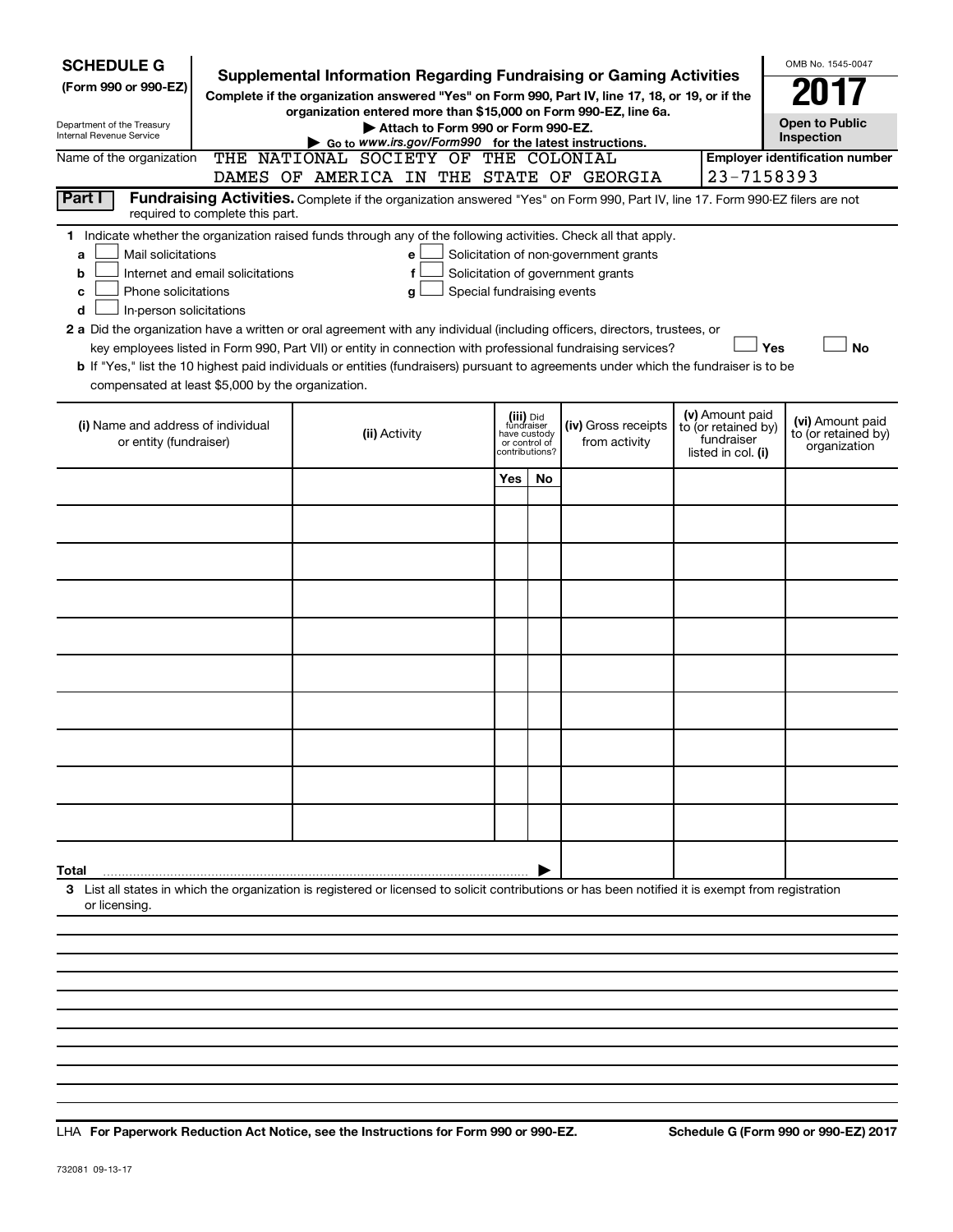#### THE NATIONAL SOCIETY OF THE COLONIAL Schedule G (Form 990 or 990-EZ) 2017 DAMES OF AMERICA IN THE STATE OF GEORGIA23-7158393 <sub>Page 2</sub> Part II | Fundraising Events. Complete if the organization answered "Yes" on Form 990, Part IV, line 18, or reported more than \$15,000 of fundraising event contributions and gross income on Form 990-EZ, lines 1 and 6b. List events with gross receipts greater than \$5,000. **(a)** Event #1  $\vert$  **(b)** Event #2 (c) Other events **(d)**  Total events NONE (add col. (a) through AUCTION col. **(c)**) (event type) (event type) (total number) Revenue 72,490. 72,490. **1** Gross receipts ~~~~~~~~~~~~~~ 19,060. 19,060. **2** Less: Contributions ~~~~~~~~~~~ 53,430. 53,430. **3** Gross income (line 1 minus line 2) . . . . . . . . . . . . **4** Cash prizes ~~~~~~~~~~~~~~~ **5** Noncash prizes ~~~~~~~~~~~~~ Direct Expenses Direct Expenses **6** Rent/facility costs ~~~~~~~~~~~~ 18,321. 18,321. **7** Food and beverages **with the Strateger 7** 100. 100. **8** Entertainment ~~~~~~~~~~~~~~ 51,614. 51,614. **9** Other direct expenses  $\ldots$  **............................** 70,035. **10** Direct expense summary. Add lines 4 through 9 in column (d) ~~~~~~~~~~~~~~~~~~~~~~~~ | -16,605.**11** Net income summary. Subtract line 10 from line 3, column (d) | Part III | Gaming. Complete if the organization answered "Yes" on Form 990, Part IV, line 19, or reported more than \$15,000 on Form 990-EZ, line 6a. (b) Pull tabs/instant (d) Total gaming (add Revenue **(a)** Bingo **a b**ingo/progressive bingo **(c)** Other gaming bingo/progressive bingo col. (a) through col. (c)) **1** Gross revenue .. **2** Cash prizes ~~~~~~~~~~~~~~~ Direct Expenses Direct Expenses **3** Noncash prizes ~~~~~~~~~~~~~ **4** Rent/facility costs ~~~~~~~~~~~~ **5** Other direct expenses  $|\Box$  Yes  $\qquad \%$   $|\Box$  Yes  $\qquad \%$   $|\Box$ **Yes Yes Yes** % % %  $|\Box$  No  $|\Box$  No  $|\Box$ **6** Volunteer labor ~~~~~~~~~~~~~ **No No No 7** Direct expense summary. Add lines 2 through 5 in column (d) ~~~~~~~~~~~~~~~~~~~~~~~~ | **8** Net gaming income summary. Subtract line 7 from line 1, column (d) | **9** Enter the state(s) in which the organization conducts gaming activities:  $|$  Yes **Yes No a** Is the organization licensed to conduct gaming activities in each of these states? ~~~~~~~~~~~~~~~~~~~~ **b** If "No," explain: **10 a** Were any of the organization's gaming licenses revoked, suspended, or terminated during the tax year? ~~~~~~~~~ † † **Yes No b** If "Yes," explain: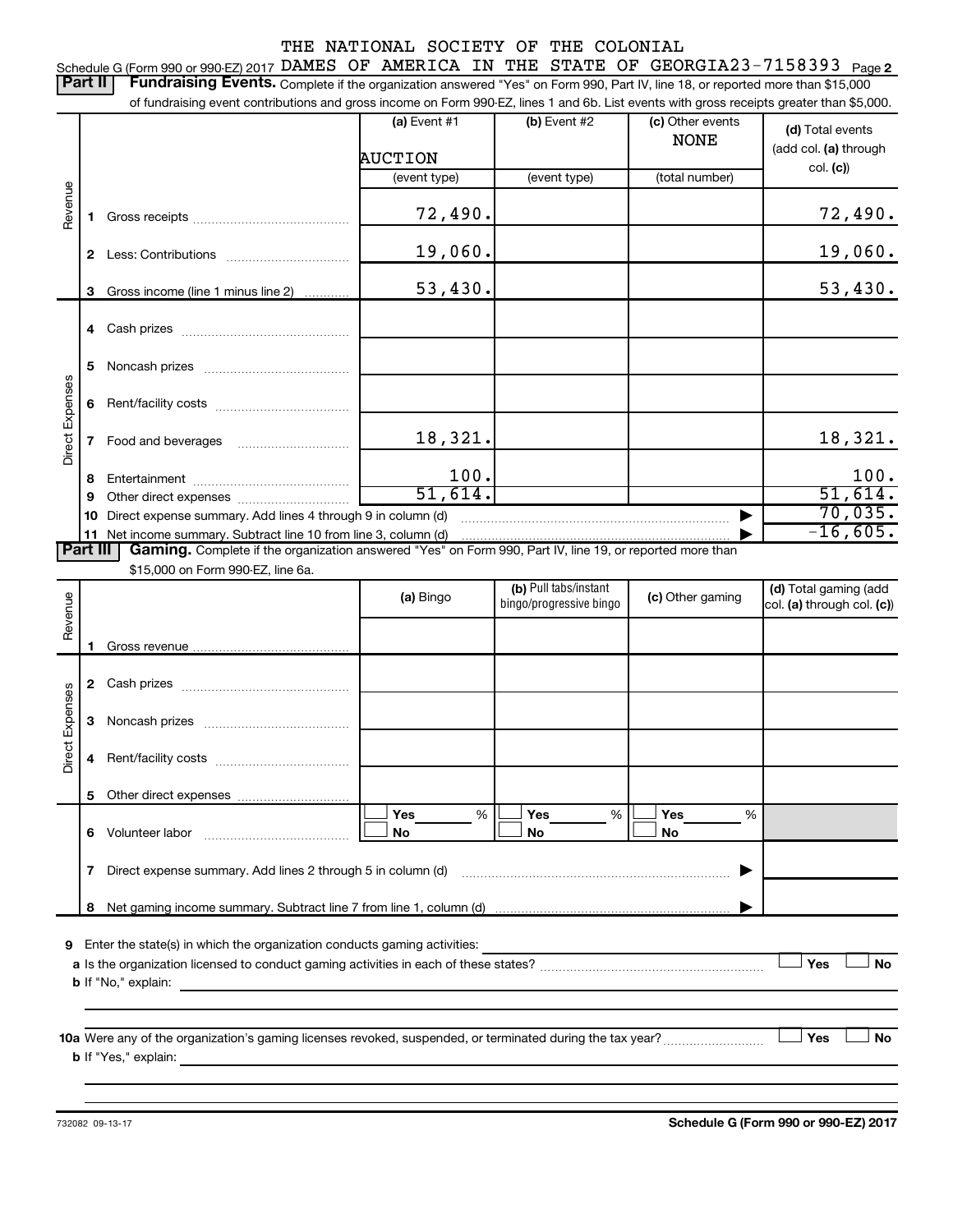| THE NATIONAL SOCIETY OF THE COLONIAL                                                                                                                                                                                                                                                                                                                                  |     |           |
|-----------------------------------------------------------------------------------------------------------------------------------------------------------------------------------------------------------------------------------------------------------------------------------------------------------------------------------------------------------------------|-----|-----------|
| Schedule G (Form 990 or 990-EZ) 2017 DAMES OF AMERICA IN THE STATE OF GEORGIA23-7158393                                                                                                                                                                                                                                                                               |     | Page 3    |
|                                                                                                                                                                                                                                                                                                                                                                       | Yes | <b>No</b> |
| 12 Is the organization a grantor, beneficiary or trustee of a trust, or a member of a partnership or other entity formed                                                                                                                                                                                                                                              |     |           |
|                                                                                                                                                                                                                                                                                                                                                                       | Yes | No        |
| 13 Indicate the percentage of gaming activity conducted in:                                                                                                                                                                                                                                                                                                           |     |           |
|                                                                                                                                                                                                                                                                                                                                                                       | 13a | %         |
| <b>b</b> An outside facility <i>[[[[[[[[[[[[[[[[]]]]</i> An outside facility <i>[[[[[[[[[[[[[[[]]]]]</i> and an anti-manufacture of the state of the state of the state of the state of the state of the state of the state of the state of t<br>14 Enter the name and address of the person who prepares the organization's gaming/special events books and records: | 13b | %         |
|                                                                                                                                                                                                                                                                                                                                                                       |     |           |
| Name $\blacktriangleright$<br><u> 1989 - Johann John Stein, syn y brening og fyrir yr y gynnwysig y gynnwysig y gynnwysig y gynnwysig y gynnwys</u>                                                                                                                                                                                                                   |     |           |
|                                                                                                                                                                                                                                                                                                                                                                       |     |           |
| Address $\blacktriangleright$<br>the control of the control of the control of the control of the control of the control of the control of the control of the control of the control of the control of the control of the control of the control of the control                                                                                                        |     |           |
| 15a Does the organization have a contract with a third party from whom the organization receives gaming revenue?                                                                                                                                                                                                                                                      | Yes | No        |
|                                                                                                                                                                                                                                                                                                                                                                       |     |           |
| of gaming revenue retained by the third party $\triangleright$ \$                                                                                                                                                                                                                                                                                                     |     |           |
| c If "Yes," enter name and address of the third party:                                                                                                                                                                                                                                                                                                                |     |           |
|                                                                                                                                                                                                                                                                                                                                                                       |     |           |
| Name $\blacktriangleright$<br><u> 1989 - Johann Marie Barn, mars an t-Amerikaansk kommunist (</u>                                                                                                                                                                                                                                                                     |     |           |
| Address $\blacktriangleright$                                                                                                                                                                                                                                                                                                                                         |     |           |
| <u> 1989 - Johann Barnett, fransk politiker (d. 1989)</u>                                                                                                                                                                                                                                                                                                             |     |           |
| <b>16</b> Gaming manager information:                                                                                                                                                                                                                                                                                                                                 |     |           |
| Name $\blacktriangleright$                                                                                                                                                                                                                                                                                                                                            |     |           |
|                                                                                                                                                                                                                                                                                                                                                                       |     |           |
| Gaming manager compensation > \$                                                                                                                                                                                                                                                                                                                                      |     |           |
|                                                                                                                                                                                                                                                                                                                                                                       |     |           |
| Description of services provided ><br><u> Alexandria de la contrada de la contrada de la contrada de la contrada de la contrada de la contrada de la c</u>                                                                                                                                                                                                            |     |           |
|                                                                                                                                                                                                                                                                                                                                                                       |     |           |
|                                                                                                                                                                                                                                                                                                                                                                       |     |           |
| Director/officer<br>Employee<br>Independent contractor                                                                                                                                                                                                                                                                                                                |     |           |
|                                                                                                                                                                                                                                                                                                                                                                       |     |           |
| 17 Mandatory distributions:                                                                                                                                                                                                                                                                                                                                           |     |           |
| a Is the organization required under state law to make charitable distributions from the gaming proceeds to                                                                                                                                                                                                                                                           |     |           |
| retain the state gaming license?                                                                                                                                                                                                                                                                                                                                      | Yes | <b>No</b> |
| <b>b</b> Enter the amount of distributions required under state law to be distributed to other exempt organizations or spent in the                                                                                                                                                                                                                                   |     |           |
| organization's own exempt activities during the tax year $\triangleright$ \$<br><b>Part IV</b>                                                                                                                                                                                                                                                                        |     |           |
| Supplemental Information. Provide the explanations required by Part I, line 2b, columns (iii) and (v); and Part III, lines 9, 9b, 10b, 15b,<br>15c, 16, and 17b, as applicable. Also provide any additional information. See instructions.                                                                                                                            |     |           |
|                                                                                                                                                                                                                                                                                                                                                                       |     |           |
|                                                                                                                                                                                                                                                                                                                                                                       |     |           |
|                                                                                                                                                                                                                                                                                                                                                                       |     |           |
|                                                                                                                                                                                                                                                                                                                                                                       |     |           |
|                                                                                                                                                                                                                                                                                                                                                                       |     |           |
|                                                                                                                                                                                                                                                                                                                                                                       |     |           |
|                                                                                                                                                                                                                                                                                                                                                                       |     |           |
|                                                                                                                                                                                                                                                                                                                                                                       |     |           |
|                                                                                                                                                                                                                                                                                                                                                                       |     |           |
|                                                                                                                                                                                                                                                                                                                                                                       |     |           |
|                                                                                                                                                                                                                                                                                                                                                                       |     |           |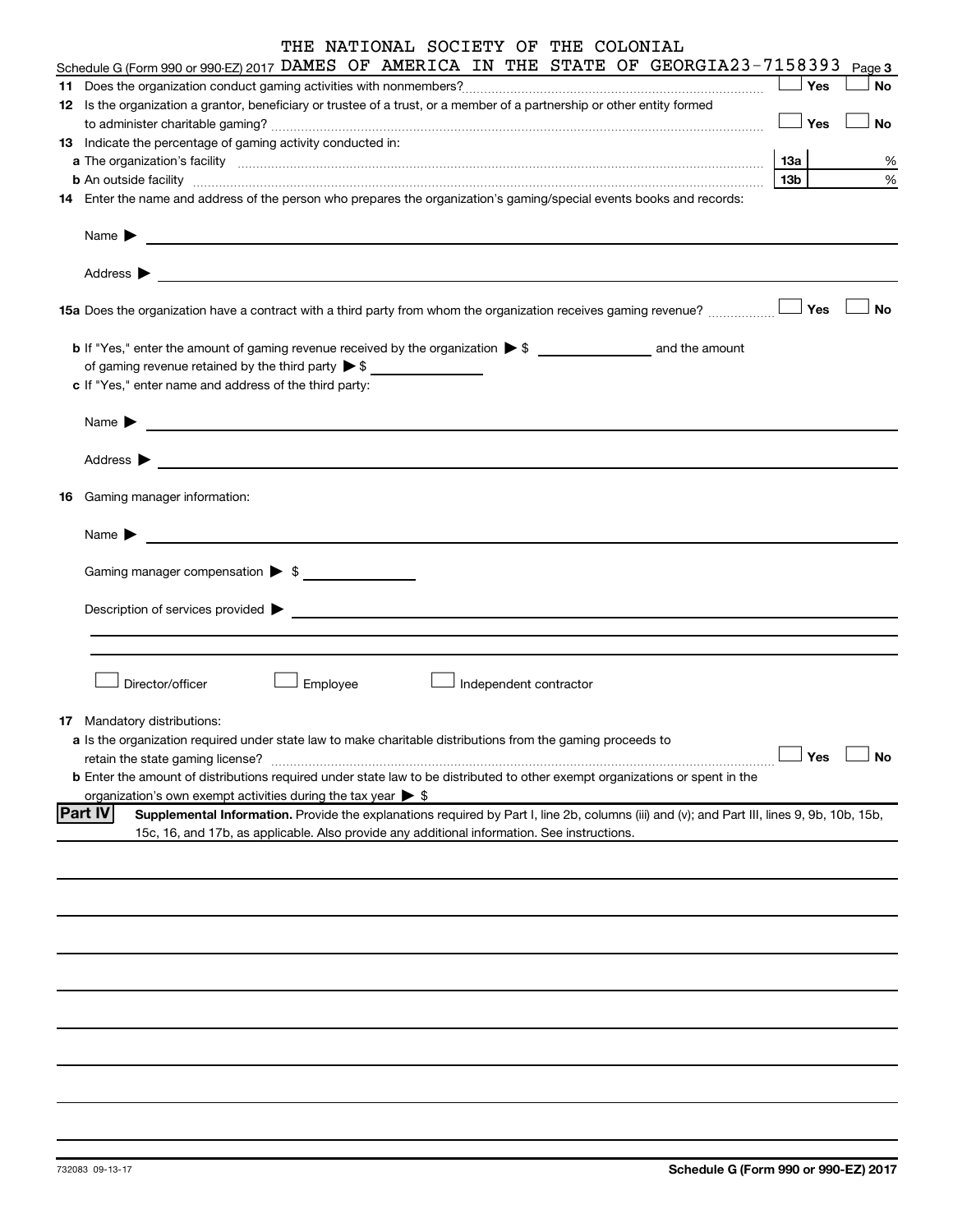|                                            | THE NATIONAL SOCIETY OF THE COLONIAL |  |  |                                                           |  |
|--------------------------------------------|--------------------------------------|--|--|-----------------------------------------------------------|--|
|                                            |                                      |  |  | DAMES OF AMERICA IN THE STATE OF GEORGIA23-7158393 Page 4 |  |
| Schedule G (Form 990 or 990-EZ) DAMES OF A |                                      |  |  |                                                           |  |
|                                            |                                      |  |  |                                                           |  |
|                                            |                                      |  |  |                                                           |  |
|                                            |                                      |  |  |                                                           |  |
|                                            |                                      |  |  |                                                           |  |
|                                            |                                      |  |  |                                                           |  |
|                                            |                                      |  |  |                                                           |  |
|                                            |                                      |  |  |                                                           |  |
|                                            |                                      |  |  |                                                           |  |
|                                            |                                      |  |  |                                                           |  |
|                                            |                                      |  |  |                                                           |  |
|                                            |                                      |  |  |                                                           |  |
|                                            |                                      |  |  |                                                           |  |
|                                            |                                      |  |  |                                                           |  |
|                                            |                                      |  |  |                                                           |  |
|                                            |                                      |  |  |                                                           |  |
|                                            |                                      |  |  |                                                           |  |
|                                            |                                      |  |  |                                                           |  |
|                                            |                                      |  |  |                                                           |  |
|                                            |                                      |  |  |                                                           |  |
|                                            |                                      |  |  |                                                           |  |
|                                            |                                      |  |  |                                                           |  |
|                                            |                                      |  |  |                                                           |  |
|                                            |                                      |  |  |                                                           |  |
|                                            |                                      |  |  |                                                           |  |
|                                            |                                      |  |  |                                                           |  |
|                                            |                                      |  |  |                                                           |  |
|                                            |                                      |  |  |                                                           |  |
|                                            |                                      |  |  |                                                           |  |
|                                            |                                      |  |  |                                                           |  |
|                                            |                                      |  |  |                                                           |  |
|                                            |                                      |  |  |                                                           |  |
|                                            |                                      |  |  |                                                           |  |
|                                            |                                      |  |  |                                                           |  |
|                                            |                                      |  |  |                                                           |  |
|                                            |                                      |  |  |                                                           |  |
|                                            |                                      |  |  |                                                           |  |
|                                            |                                      |  |  |                                                           |  |
|                                            |                                      |  |  |                                                           |  |
|                                            |                                      |  |  |                                                           |  |
|                                            |                                      |  |  |                                                           |  |
|                                            |                                      |  |  |                                                           |  |
|                                            |                                      |  |  |                                                           |  |
|                                            |                                      |  |  |                                                           |  |
|                                            |                                      |  |  |                                                           |  |
|                                            |                                      |  |  |                                                           |  |
|                                            |                                      |  |  |                                                           |  |
|                                            |                                      |  |  |                                                           |  |
|                                            |                                      |  |  |                                                           |  |
|                                            |                                      |  |  |                                                           |  |
|                                            |                                      |  |  |                                                           |  |
|                                            |                                      |  |  |                                                           |  |
|                                            |                                      |  |  |                                                           |  |
|                                            |                                      |  |  |                                                           |  |
|                                            |                                      |  |  |                                                           |  |
|                                            |                                      |  |  |                                                           |  |
|                                            |                                      |  |  |                                                           |  |
|                                            |                                      |  |  |                                                           |  |
|                                            |                                      |  |  |                                                           |  |
|                                            |                                      |  |  |                                                           |  |
|                                            |                                      |  |  |                                                           |  |
|                                            |                                      |  |  |                                                           |  |
|                                            |                                      |  |  |                                                           |  |
|                                            |                                      |  |  |                                                           |  |
|                                            |                                      |  |  |                                                           |  |
|                                            |                                      |  |  |                                                           |  |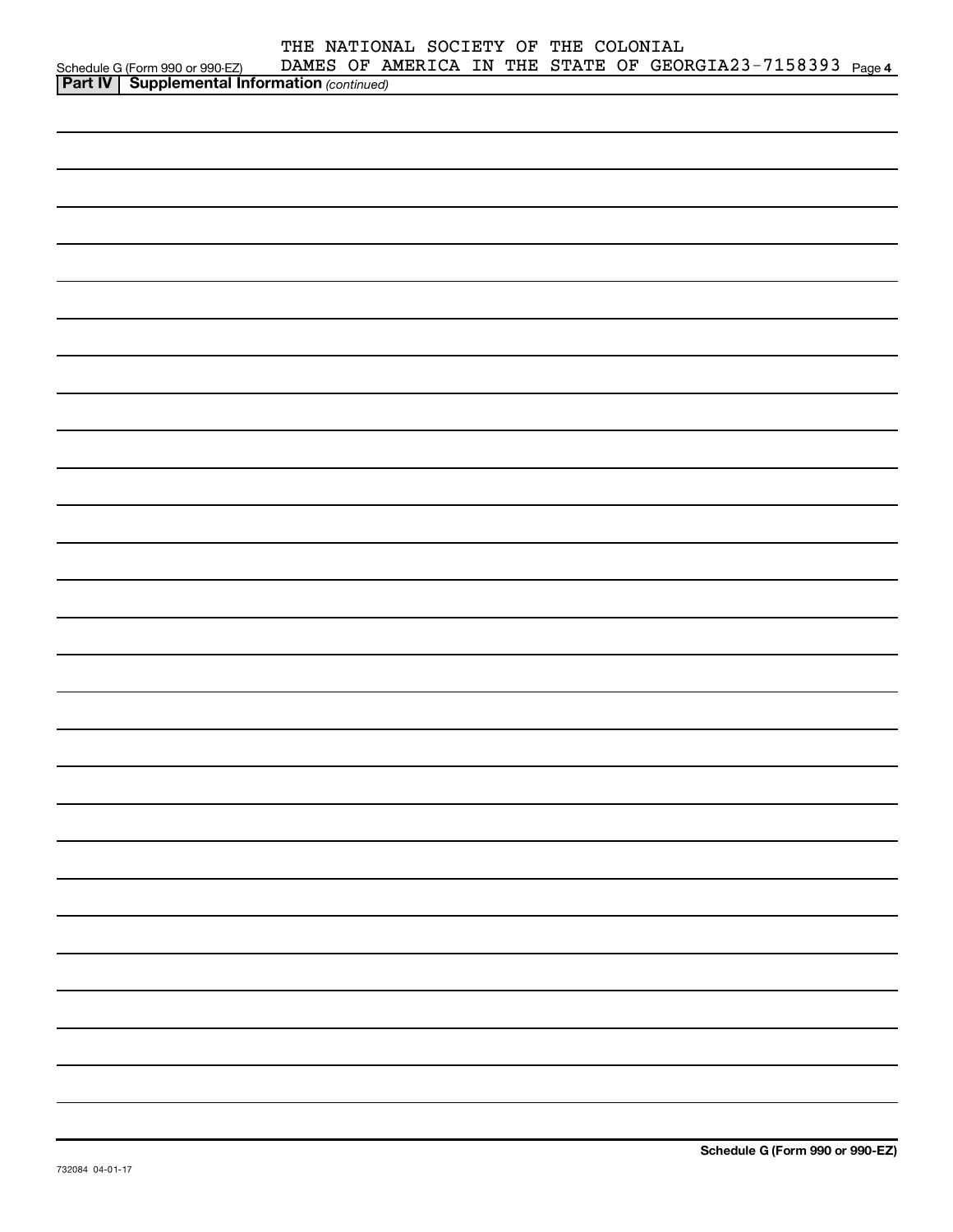| <b>SCHEDULE L</b>                                                                                                             |                                                                            |                                          |  |                                                                       |    |                            |                                                                                             | <b>Transactions With Interested Persons</b>                                                                                        |     |                          |                     | OMB No. 1545-0047                   |                |                                       |  |
|-------------------------------------------------------------------------------------------------------------------------------|----------------------------------------------------------------------------|------------------------------------------|--|-----------------------------------------------------------------------|----|----------------------------|---------------------------------------------------------------------------------------------|------------------------------------------------------------------------------------------------------------------------------------|-----|--------------------------|---------------------|-------------------------------------|----------------|---------------------------------------|--|
| (Form 990 or 990-EZ)                                                                                                          |                                                                            |                                          |  |                                                                       |    |                            |                                                                                             | Complete if the organization answered "Yes" on Form 990, Part IV, line 25a, 25b, 26, 27, 28a,                                      |     |                          |                     |                                     |                |                                       |  |
|                                                                                                                               |                                                                            |                                          |  |                                                                       |    |                            | 28b, or 28c, or Form 990-EZ, Part V, line 38a or 40b.<br>Attach to Form 990 or Form 990-EZ. |                                                                                                                                    |     |                          |                     |                                     |                |                                       |  |
| Department of the Treasury<br>Internal Revenue Service                                                                        |                                                                            |                                          |  |                                                                       |    |                            |                                                                                             | Go to www.irs.gov/Form990 for instructions and the latest information.                                                             |     |                          |                     | <b>Open To Public</b><br>Inspection |                |                                       |  |
| Name of the organization                                                                                                      | THE                                                                        |                                          |  |                                                                       |    |                            | NATIONAL SOCIETY OF THE COLONIAL                                                            |                                                                                                                                    |     |                          |                     |                                     |                | <b>Employer identification number</b> |  |
|                                                                                                                               |                                                                            | DAMES OF AMERICA IN THE STATE OF GEORGIA |  |                                                                       |    |                            |                                                                                             |                                                                                                                                    |     |                          |                     | 23-7158393                          |                |                                       |  |
| Part I                                                                                                                        |                                                                            |                                          |  |                                                                       |    |                            |                                                                                             | Excess Benefit Transactions (section 501(c)(3), section 501(c)(4), and 501(c)(29) organizations only).                             |     |                          |                     |                                     |                |                                       |  |
|                                                                                                                               |                                                                            |                                          |  |                                                                       |    |                            |                                                                                             | Complete if the organization answered "Yes" on Form 990, Part IV, line 25a or 25b, or Form 990-EZ, Part V, line 40b.               |     |                          |                     |                                     |                |                                       |  |
| 1                                                                                                                             | (a) Name of disqualified person                                            |                                          |  | (b) Relationship between disqualified<br>person and organization      |    |                            |                                                                                             | (c) Description of transaction                                                                                                     |     |                          |                     |                                     | (d) Corrected? |                                       |  |
|                                                                                                                               |                                                                            |                                          |  |                                                                       |    |                            |                                                                                             |                                                                                                                                    |     |                          |                     |                                     | Yes            | No                                    |  |
|                                                                                                                               |                                                                            |                                          |  |                                                                       |    |                            |                                                                                             |                                                                                                                                    |     |                          |                     |                                     |                |                                       |  |
|                                                                                                                               |                                                                            |                                          |  |                                                                       |    |                            |                                                                                             |                                                                                                                                    |     |                          |                     |                                     |                |                                       |  |
|                                                                                                                               |                                                                            |                                          |  |                                                                       |    |                            |                                                                                             |                                                                                                                                    |     |                          |                     |                                     |                |                                       |  |
|                                                                                                                               |                                                                            |                                          |  |                                                                       |    |                            |                                                                                             |                                                                                                                                    |     |                          |                     |                                     |                |                                       |  |
|                                                                                                                               |                                                                            |                                          |  |                                                                       |    |                            |                                                                                             |                                                                                                                                    |     |                          |                     |                                     |                |                                       |  |
| 2 Enter the amount of tax incurred by the organization managers or disqualified persons during the year under<br>section 4958 |                                                                            |                                          |  |                                                                       |    |                            |                                                                                             |                                                                                                                                    |     |                          |                     |                                     |                |                                       |  |
|                                                                                                                               |                                                                            |                                          |  |                                                                       |    |                            |                                                                                             |                                                                                                                                    |     | $\blacktriangleright$ \$ | $\triangleright$ \$ |                                     |                |                                       |  |
|                                                                                                                               |                                                                            |                                          |  |                                                                       |    |                            |                                                                                             |                                                                                                                                    |     |                          |                     |                                     |                |                                       |  |
| Part II                                                                                                                       | Loans to and/or From Interested Persons.                                   |                                          |  |                                                                       |    |                            |                                                                                             |                                                                                                                                    |     |                          |                     |                                     |                |                                       |  |
|                                                                                                                               |                                                                            |                                          |  |                                                                       |    |                            |                                                                                             | Complete if the organization answered "Yes" on Form 990-EZ, Part V, line 38a or Form 990, Part IV, line 26; or if the organization |     |                          |                     |                                     |                |                                       |  |
|                                                                                                                               | reported an amount on Form 990, Part X, line 5, 6, or 22.                  |                                          |  |                                                                       |    |                            |                                                                                             |                                                                                                                                    |     |                          |                     | <b>(h)</b> Approved                 |                |                                       |  |
| (a) Name of<br>interested person                                                                                              |                                                                            | (b) Relationship<br>with organization    |  | (c) Purpose<br>of loan                                                |    | (d) Loan to or<br>from the | (e) Original<br>principal amount                                                            | (f) Balance due                                                                                                                    |     | $(g)$ In<br>default?     | `by board or        |                                     |                | (i) Written<br>agreement?             |  |
|                                                                                                                               |                                                                            |                                          |  |                                                                       |    | organization?              |                                                                                             |                                                                                                                                    | Yes | No                       | committee?<br>Yes   |                                     | Yes            |                                       |  |
|                                                                                                                               |                                                                            |                                          |  |                                                                       | To | From                       |                                                                                             |                                                                                                                                    |     |                          |                     | No.                                 |                | No                                    |  |
|                                                                                                                               |                                                                            |                                          |  |                                                                       |    |                            |                                                                                             |                                                                                                                                    |     |                          |                     |                                     |                |                                       |  |
|                                                                                                                               |                                                                            |                                          |  |                                                                       |    |                            |                                                                                             |                                                                                                                                    |     |                          |                     |                                     |                |                                       |  |
|                                                                                                                               |                                                                            |                                          |  |                                                                       |    |                            |                                                                                             |                                                                                                                                    |     |                          |                     |                                     |                |                                       |  |
|                                                                                                                               |                                                                            |                                          |  |                                                                       |    |                            |                                                                                             |                                                                                                                                    |     |                          |                     |                                     |                |                                       |  |
|                                                                                                                               |                                                                            |                                          |  |                                                                       |    |                            |                                                                                             |                                                                                                                                    |     |                          |                     |                                     |                |                                       |  |
|                                                                                                                               |                                                                            |                                          |  |                                                                       |    |                            |                                                                                             |                                                                                                                                    |     |                          |                     |                                     |                |                                       |  |
|                                                                                                                               |                                                                            |                                          |  |                                                                       |    |                            |                                                                                             |                                                                                                                                    |     |                          |                     |                                     |                |                                       |  |
|                                                                                                                               |                                                                            |                                          |  |                                                                       |    |                            |                                                                                             |                                                                                                                                    |     |                          |                     |                                     |                |                                       |  |
| <b>Total</b>                                                                                                                  |                                                                            |                                          |  |                                                                       |    |                            | $\blacktriangleright$ \$                                                                    |                                                                                                                                    |     |                          |                     |                                     |                |                                       |  |
| Part II                                                                                                                       | <b>Grants or Assistance Benefiting Interested Persons.</b>                 |                                          |  |                                                                       |    |                            |                                                                                             |                                                                                                                                    |     |                          |                     |                                     |                |                                       |  |
|                                                                                                                               | Complete if the organization answered "Yes" on Form 990, Part IV, line 27. |                                          |  |                                                                       |    |                            |                                                                                             |                                                                                                                                    |     |                          |                     |                                     |                |                                       |  |
|                                                                                                                               | (a) Name of interested person                                              |                                          |  | (b) Relationship between<br>interested person and<br>the organization |    |                            | (c) Amount of<br>assistance                                                                 | (d) Type of<br>assistance                                                                                                          |     |                          |                     | (e) Purpose of<br>assistance        |                |                                       |  |
|                                                                                                                               |                                                                            |                                          |  |                                                                       |    |                            |                                                                                             |                                                                                                                                    |     |                          |                     |                                     |                |                                       |  |
|                                                                                                                               |                                                                            |                                          |  |                                                                       |    |                            |                                                                                             |                                                                                                                                    |     |                          |                     |                                     |                |                                       |  |
|                                                                                                                               |                                                                            |                                          |  |                                                                       |    |                            |                                                                                             |                                                                                                                                    |     |                          |                     |                                     |                |                                       |  |
|                                                                                                                               |                                                                            |                                          |  |                                                                       |    |                            |                                                                                             |                                                                                                                                    |     |                          |                     |                                     |                |                                       |  |
|                                                                                                                               |                                                                            |                                          |  |                                                                       |    |                            |                                                                                             |                                                                                                                                    |     |                          |                     |                                     |                |                                       |  |
|                                                                                                                               |                                                                            |                                          |  |                                                                       |    |                            |                                                                                             |                                                                                                                                    |     |                          |                     |                                     |                |                                       |  |
|                                                                                                                               |                                                                            |                                          |  |                                                                       |    |                            |                                                                                             |                                                                                                                                    |     |                          |                     |                                     |                |                                       |  |
|                                                                                                                               |                                                                            |                                          |  |                                                                       |    |                            |                                                                                             |                                                                                                                                    |     |                          |                     |                                     |                |                                       |  |
|                                                                                                                               |                                                                            |                                          |  |                                                                       |    |                            |                                                                                             |                                                                                                                                    |     |                          |                     |                                     |                |                                       |  |

LHA For Paperwork Reduction Act Notice, see the Instructions for Form 990 or 990-EZ. Schedule L (Form 990 or 990-EZ) 2017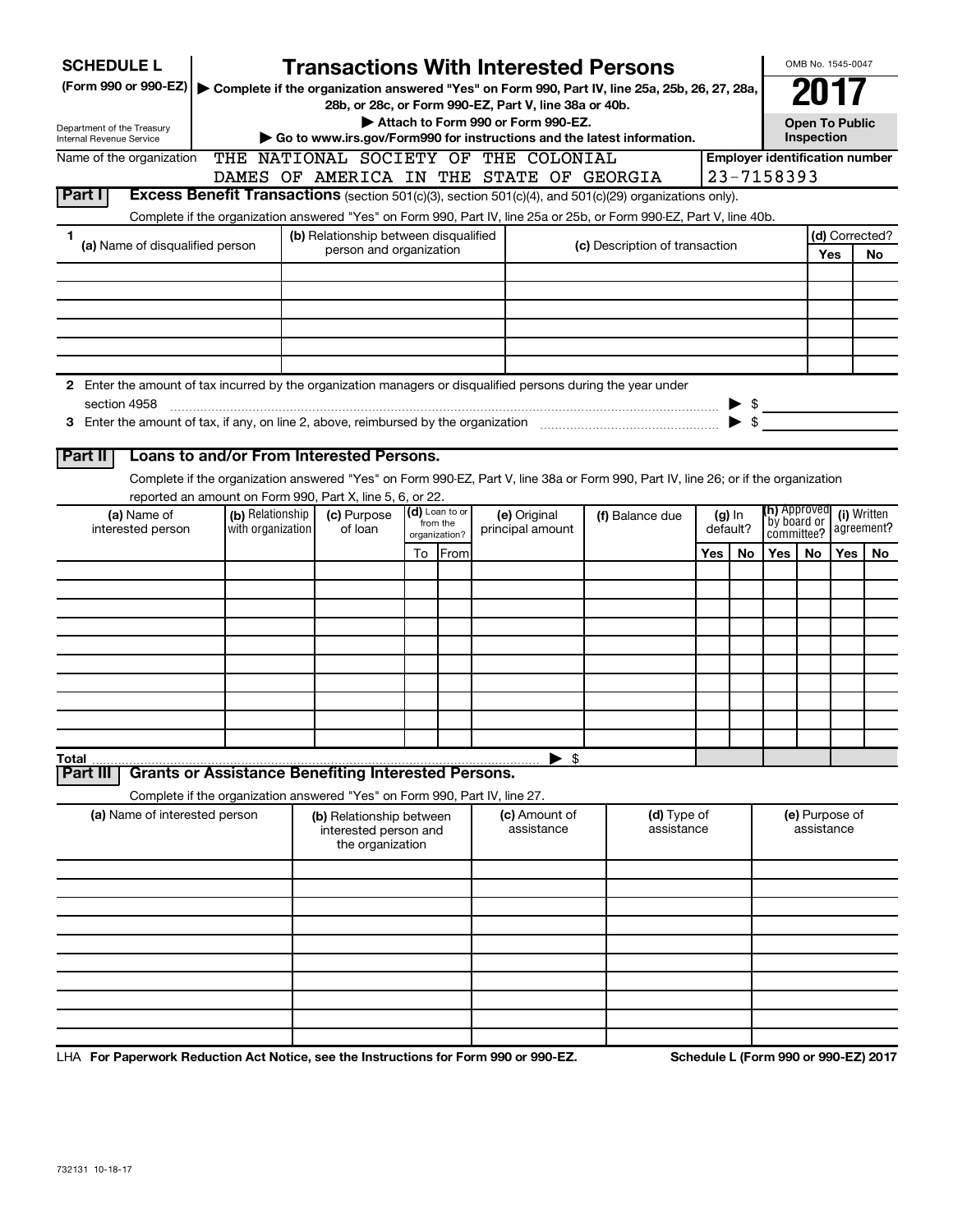| Schedule L (Form 990 or 990-EZ) 2017 DAMES OF AMERICA IN THE STATE OF GEORGIA23-7158393  |                                                                    |                              |                                   |                                               | Page 2 |  |  |  |  |  |  |  |
|------------------------------------------------------------------------------------------|--------------------------------------------------------------------|------------------------------|-----------------------------------|-----------------------------------------------|--------|--|--|--|--|--|--|--|
| <b>Business Transactions Involving Interested Persons.</b><br><b>Part IV</b>             |                                                                    |                              |                                   |                                               |        |  |  |  |  |  |  |  |
| Complete if the organization answered "Yes" on Form 990, Part IV, line 28a, 28b, or 28c. |                                                                    |                              |                                   |                                               |        |  |  |  |  |  |  |  |
| (a) Name of interested person                                                            | (b) Relationship between interested<br>person and the organization | (c) Amount of<br>transaction | (d) Description of<br>transaction | (e) Sharing of<br>organization's<br>revenues? |        |  |  |  |  |  |  |  |
|                                                                                          |                                                                    |                              |                                   | <b>Yes</b>                                    | No     |  |  |  |  |  |  |  |
| HALE & ASSOCIATES<br><b>STEVENS</b>                                                      | HA<br>OWNER OF<br><b>STEVENS</b>                                   | 17,497.THE                   | ORGANIZ                           |                                               | х      |  |  |  |  |  |  |  |
|                                                                                          |                                                                    |                              |                                   |                                               |        |  |  |  |  |  |  |  |
|                                                                                          |                                                                    |                              |                                   |                                               |        |  |  |  |  |  |  |  |
|                                                                                          |                                                                    |                              |                                   |                                               |        |  |  |  |  |  |  |  |
|                                                                                          |                                                                    |                              |                                   |                                               |        |  |  |  |  |  |  |  |
|                                                                                          |                                                                    |                              |                                   |                                               |        |  |  |  |  |  |  |  |
|                                                                                          |                                                                    |                              |                                   |                                               |        |  |  |  |  |  |  |  |
|                                                                                          |                                                                    |                              |                                   |                                               |        |  |  |  |  |  |  |  |
|                                                                                          |                                                                    |                              |                                   |                                               |        |  |  |  |  |  |  |  |
|                                                                                          |                                                                    |                              |                                   |                                               |        |  |  |  |  |  |  |  |

**Part V Supplemental Information**

Provide additional information for responses to questions on Schedule L (see instructions).

SCH L, PART IV, BUSINESS TRANSACTIONS INVOLVING INTERESTED PERSONS:

(A) NAME OF PERSON: STEVENS HALE & ASSOCIATES

(B) RELATIONSHIP BETWEEN INTERESTED PERSON AND ORGANIZATION:

OWNER OF STEVENS HALE & ASSOCIATES IS HUSBAND OF FORMER BOARD TREASURER.

(D) DESCRIPTION OF TRANSACTION: THE ORGANIZATION PURCHASES INSURANCE

FROM STEVENS HALE & ASSOCIATES.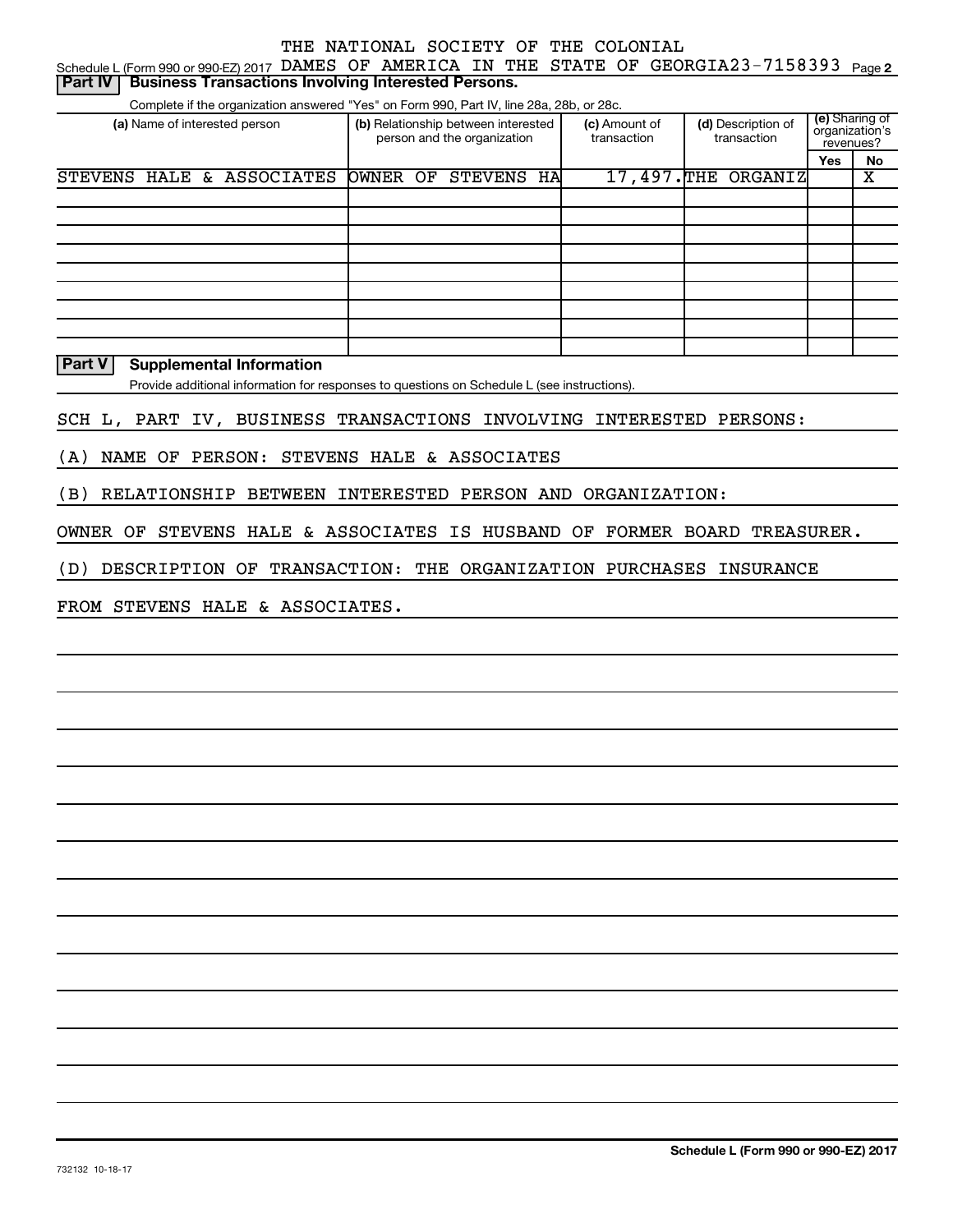**(Form 990 or 990-EZ)**

**Complete to provide information for responses to specific questions on SCHEDULE O Supplemental Information to Form 990 or 990-EZ**  $\frac{100800000}{201}$ 

**Form 990 or 990-EZ or to provide any additional information. | Attach to Form 990 or 990-EZ.**

**| Go to www.irs.gov/Form990 for the latest information.**

Department of the Treasury Internal Revenue Service Name of the organization

**Open to Public Inspection Employer identification number**

OMB No. 1545-0047

THE NATIONAL SOCIETY OF THE COLONIAL DAMES OF AMERICA IN THE STATE OF GEORGIA 23-7158393

FORM 990, PART I, LINE 1, DESCRIPTION OF ORGANIZATION MISSION:

SOCIETY WHOSE OBJECTIVE IS TO ENGAGE IN ACTIVITIES FOR HISTORICAL,

PATRIOTIC, EDUCATIONAL, LITERARY, AND CHARITABLE PURPOSES.

FORM 990, PART VI, SECTION A, LINE 6:

THE NATIONAL SOCIETY OF COLONIAL DAMES OF AMERICA IN THE STATE OF GEORGIA

IS COMPOSED OF MEMBERS WHO PAY ANNUAL DUES TO THE ORGANIZATION.

FORM 990, PART VI, SECTION A, LINE 7A:

THE MEMBERS OF THE NATIONAL SOCIETY OF COLONIAL DAMES OF AMERICA IN THE

STATE OF GEORGIA ELECT THE MEMBERS OF THE GOVERNING BODY ON AN ANNUAL

BASIS.

FORM 990, PART VI, SECTION A, LINE 7B:

CERTAIN DECISIONS MADE BY THE GOVERNING BODY ARE SUBJECT TO APPROVAL

THROUGH MAJORITY VOTE BY THE MEMBERS OF THE NATIONAL SOCIETY OF COLONIAL

DAMES OF AMERICA IN THE STATE OF GEORGIA. THESE DECISIONS ARE VOTED ON AT

REGIONAL AND STATE-WIDE MEETINGS, AS NEEDED.

FORM 990, PART VI, SECTION B, LINE 11B:

AN ELECTRONIC COPY OF THE FORM 990 WAS PROVIDED TO THE GOVERNING BODY OF THE NATIONAL SOCIETY OF COLONIAL DAMES OF AMERICA IN THE STATE OF GEORGIA PRIOR TO ITS FILING.

FORM 990, PART VI, SECTION B, LINE 12C:

732211 09-07-17 LHA For Paperwork Reduction Act Notice, see the Instructions for Form 990 or 990-EZ. Schedule O (Form 990 or 990-EZ) (2017) IF THERE IS REASONABLE CAUSE TO BELIEVE THAT A BOARD MEMBER, EMPLOYEE OR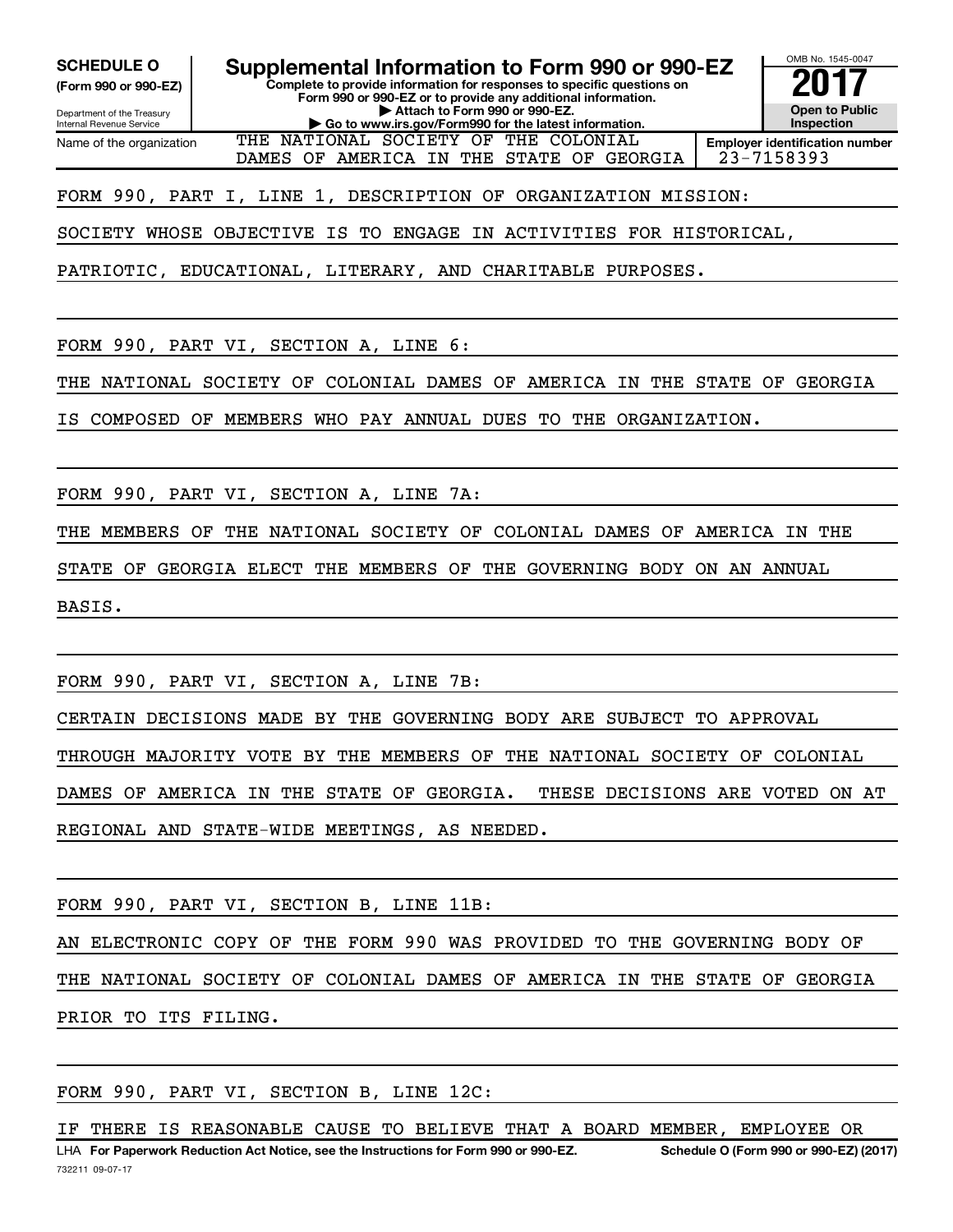| Schedule O (Form 990 or 990-EZ) (2017)                                                                                                          | Page 2                                              |
|-------------------------------------------------------------------------------------------------------------------------------------------------|-----------------------------------------------------|
| THE NATIONAL SOCIETY<br>THE<br>ΟF<br>COLONIAL<br>Name of the organization<br>STATE<br><b>DAMES</b><br>OF.<br>AMERICA IN<br>THE<br>OF<br>GEORGIA | <b>Employer identification number</b><br>23-7158393 |
| VOLUNTEER FAILED TO DISCLOSE ACTUAL OR POSSIBLE CONFLICTS OF INTEREST,                                                                          |                                                     |
| INFORMED OF THE BASIS FOR SUCH BELIEF AND AFFORDED AN<br>HE/SHE WILL BE                                                                         |                                                     |
| OPPORTUNITY TO EXPLAIN THE ALLEGED FAILURE TO DISCLOSE. AFTER HEARING THE                                                                       |                                                     |
| RESPONSES AND AFTER MAKING FURTHER INVESTIGATION AS WARRANTED BY                                                                                | THE                                                 |
| CIRCUMSTANCES, IT WILL BE DETERMINED IF THE INTERESTED PERSON HAS FAILED                                                                        | TО                                                  |
| DISCLOSE AN ACTUAL OR POSSIBLE CONFLICT OF INTEREST AND APPROPRIATE                                                                             |                                                     |
| CORRECTIVE OR DISCIPLINARY ACTION WILL BE TAKEN.                                                                                                |                                                     |
|                                                                                                                                                 |                                                     |
| FORM 990, PART VI, SECTION C, LINE 19:                                                                                                          |                                                     |
| THE NATIONAL SOCIETY OF COLONIAL DAMES OF AMERICA IN THE STATE OF                                                                               | GEORGIA                                             |
| MAKES ITS GOVERNING DOCUMENTS, CONFLICT OF INTEREST POLICY, AND FINANCIAL                                                                       |                                                     |

STATEMENTS AVAILABLE TO THE PUBLIC UPON REQUEST.